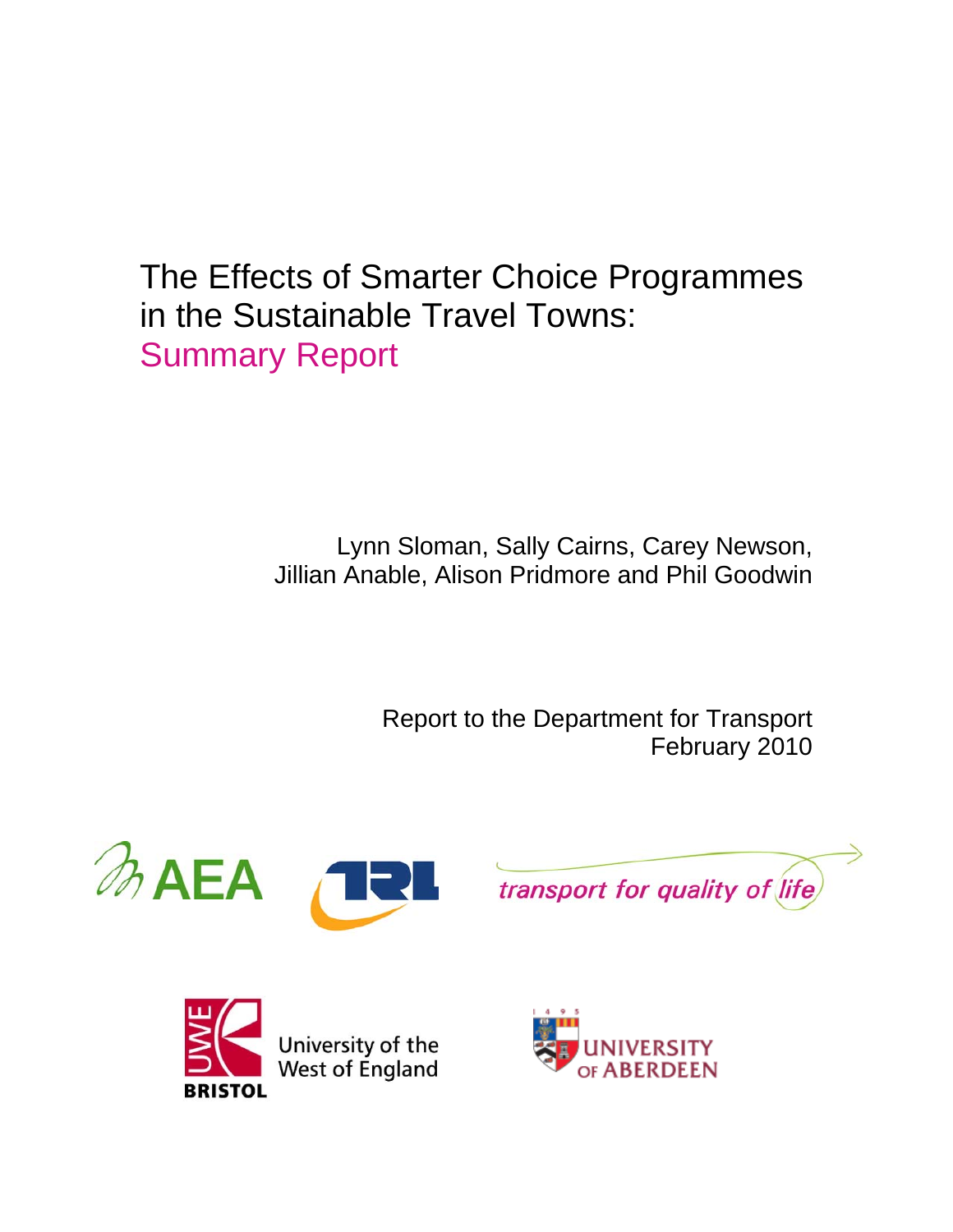Lynn Sloman, Transport for Quality of Life Ltd, **lynn@transportforqualityoflife.com** Sally Cairns, Transport Research Laboratory & University College London, [scairns@trl.co.uk](mailto:scairns@trl.co.uk) Carey Newson, Transport for Quality of Life Ltd, [carey@careynewson.org.uk](mailto:carey@careynewson.org.uk) Jillian Anable, University of Aberdeen, [j.anable@abdn.ac.uk](mailto:j.anable@abdn.ac.uk) Alison Pridmore, AEA, [pridmorealison@hotmail.com](mailto:pridmorealison@hotmail.com) Phil Goodwin, University of the West of England, [philinelh@yahoo.com](mailto:philinelh@yahoo.com)

Transport for Quality of Life Ltd, [www.transportforqualityoflife.com](http://www.transportforqualityoflife.com/) +44 (0)1654 781358

#### **Accompanying reports**

This report is accompanied by the following volumes: *The Effects of Smarter Choice Programmes in the Sustainable Travel Towns: Research Report The Effects of Smarter Choice Programmes in the Sustainable Travel Towns:* C*ase Study Interviews* 

**Disclaimer**: Although this report is published by the Department for Transport (DfT), the findings and recommendations are those of the authors and do not necessarily represent the views of the DfT. While these parties have made every effort to ensure the information in this document is accurate, DfT do not guarantee the accuracy, completeness or usefulness of that information; and cannot accept liability for any loss or damages of any kind resulting from reliance on the information or guidance this document contains.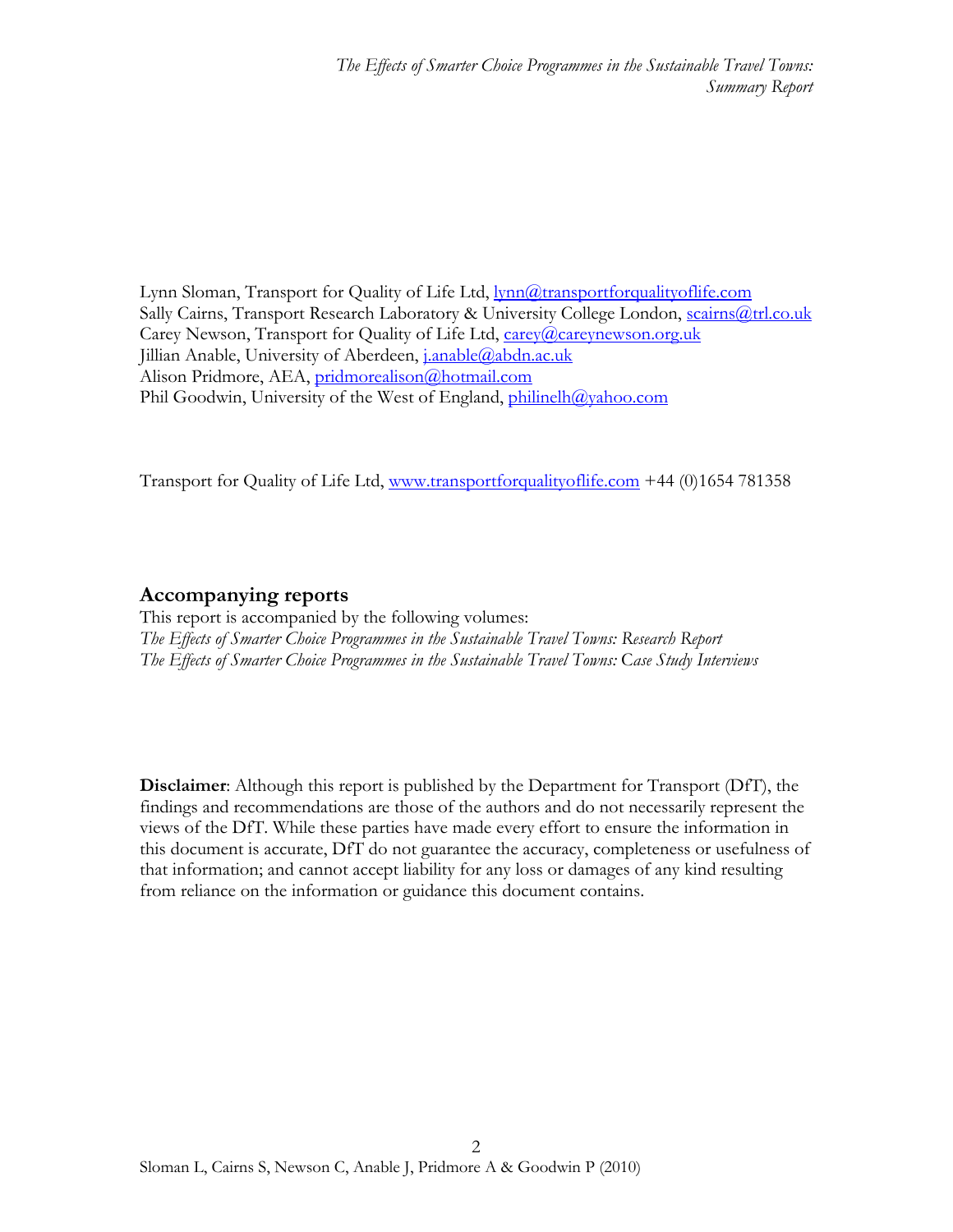### **Acknowledgements**

The research team are grateful for the extensive assistance of officers in the three Sustainable Travel Towns in providing information for this research. We would also like to thank Socialdata and Sustrans for providing special tabulations of the household survey data, and members of the expert panel and steering group for their insights. We would particularly like to thank the following individuals:

Owen Wilson Beth Hiblin Cat Ainsworth Sue Dobson Iftikhar Ahmed Wayne Arthur Simon Houldsworth Matt Barber Colin Banks Greg McDougall **Dan Beeden** Amy Bayliss Louise Neale **Nichard Cartland** Victoria Blake **Richard Cartland** Norma Sheppard Andrew Bryan Roger Cook David Young Barry Kirk Mark Leyland

Simon Pickstone Steven Ruff Mark Speed Simon Whitehead Cathy Summers Chris Wilson Donna Turner Amy Wardell Teresa Wood

#### **Darlington Borough Council Peterborough City Council Worcestershire County Council**

Richard Alty Nicola Francis Emilie Van-de-Graaff Jeremy Smith David Farquhar Debbie Hildick-Smith

#### **Members of the steering group/expert panel Other professionals**

Lynda Addison, Addison & Associates Ltd Robert Betts, DfT Philip Bartlett, Department for Transport David Boddy, Atkins Lee Bowerman, Defra **Andy Campbell**, Stagecoach Werner Brög, Socialdata Catherine Cornwell, DfT Lisa Buchanan, Steer Davies Gleave Mark Ellis, Arriva Victoria Butler, Department for Transport Doug Elphee, Stagecoach Robin Cambery, Department for Transport Erhard Erl , Socialdata Tom Cohen, Steer Davies Gleave John Gathercole, DfT Pamela Chiang, Department for Transport Mark Henare, Cambs CC Martin Ellis, Department for Transport Angela Kennedy, Sustrans Joe Finlay, Department for Transport Daryl Lloyd, DfT Sarah Guy, Committee on Climate Change Polly Roberts, DfT Mark Harris, Cabinet Office William Rose, DfT Prof Peter Jones, University College London Shaun Simpson, First Stephen Joseph, Campaign for Better Transport Gary Smith, DfT Duncan Kay, Sustainable Development Commission Colin Torode, Tees Valley JSU Fiona Lee, HMT Rob Wall, Sustrans Mike Lewin, Transport Planning Practice Darren Williams, DfT Eric Ling, Committee on Climate Change Ian Maxwell, Scottish Executive **Research and other support**  Iain McIntyre, Department of Health Katharine Boddington, TRL Dennis Morgan, Department for Transport Adam Davies, TRL Jon Parker, ITP Ltd Ceri James, TRL David Rowe, Transport for London Marcus Jones, TRL James Ryle, Sustrans Ruth Mellon, TRL Mike Salmon, DCLG Dani Myers, TRL Philip Sumner, Department for Transport Ronit Tong, TRL Kate Viner, Department for Transport Sophie O'Loghlen, AEA

3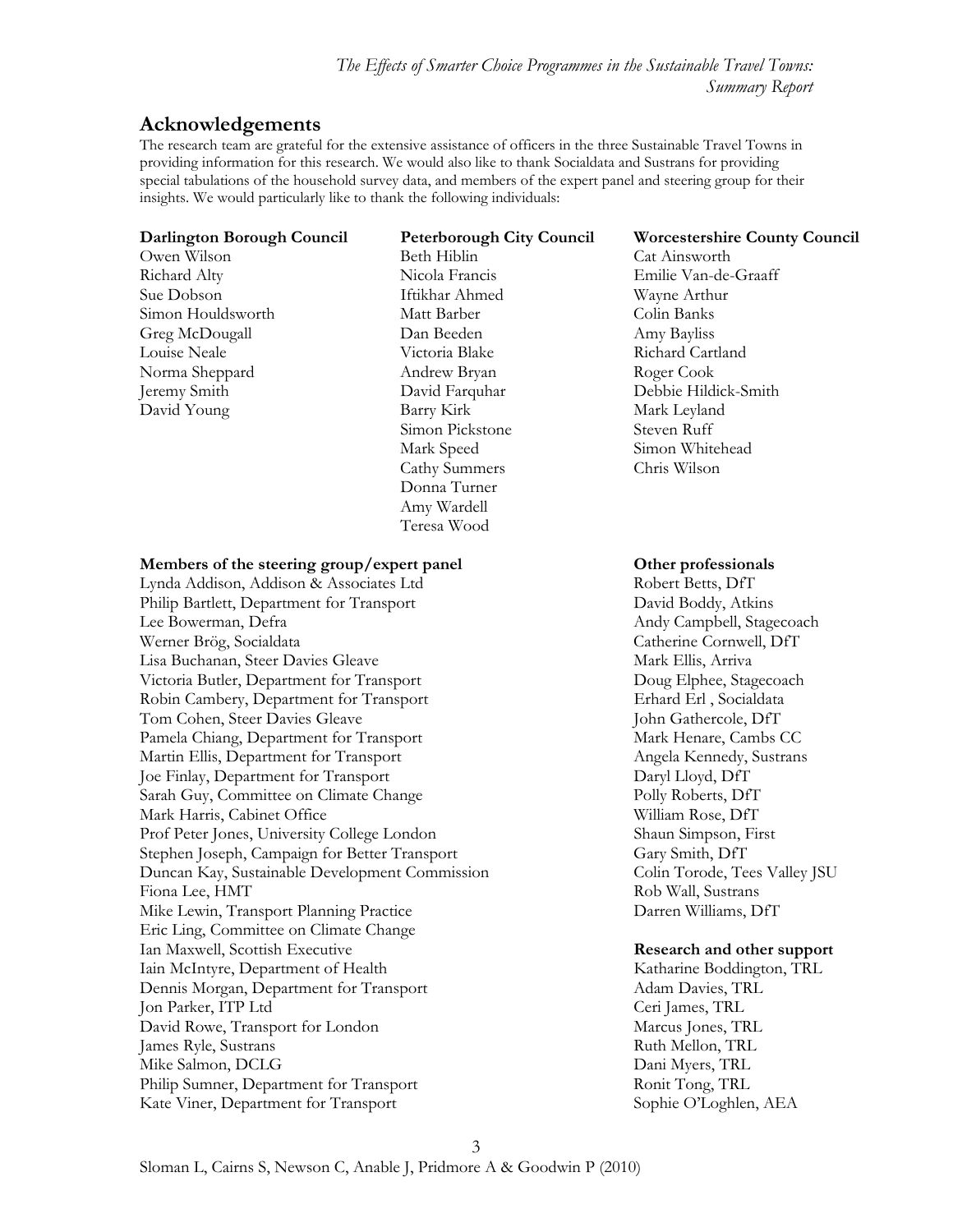# Contents

| 1.   |                                                                            |  |
|------|----------------------------------------------------------------------------|--|
| 2.   |                                                                            |  |
| 2.1  |                                                                            |  |
| 2.2  |                                                                            |  |
| 2.3  |                                                                            |  |
| 3.   |                                                                            |  |
| 4.   |                                                                            |  |
| 5.   |                                                                            |  |
| 6.   |                                                                            |  |
| 6.1  |                                                                            |  |
| 6.2  |                                                                            |  |
| 6.3  |                                                                            |  |
| 6.4  |                                                                            |  |
| 6.5  |                                                                            |  |
| 6.6  |                                                                            |  |
| 7.   |                                                                            |  |
| 7.1  |                                                                            |  |
| 7.2  |                                                                            |  |
| 7.3  |                                                                            |  |
| 8.   |                                                                            |  |
| 9.   | Impacts in relation to social, economic and environmental objectives  43   |  |
| 9.1  |                                                                            |  |
| 9.2  |                                                                            |  |
| 9.3  |                                                                            |  |
| 9.4  |                                                                            |  |
| 9.5  |                                                                            |  |
| 9.6  |                                                                            |  |
| 9.7  |                                                                            |  |
|      | 10. Lessons for the management of large-scale Smarter Choice Programmes 46 |  |
| 10.1 |                                                                            |  |
| 10.2 |                                                                            |  |
| 10.3 |                                                                            |  |
| 11.  |                                                                            |  |
| 11.1 |                                                                            |  |
| 11.2 |                                                                            |  |
| 11.3 |                                                                            |  |
| 11.4 |                                                                            |  |
| 11.5 |                                                                            |  |
| 12.  |                                                                            |  |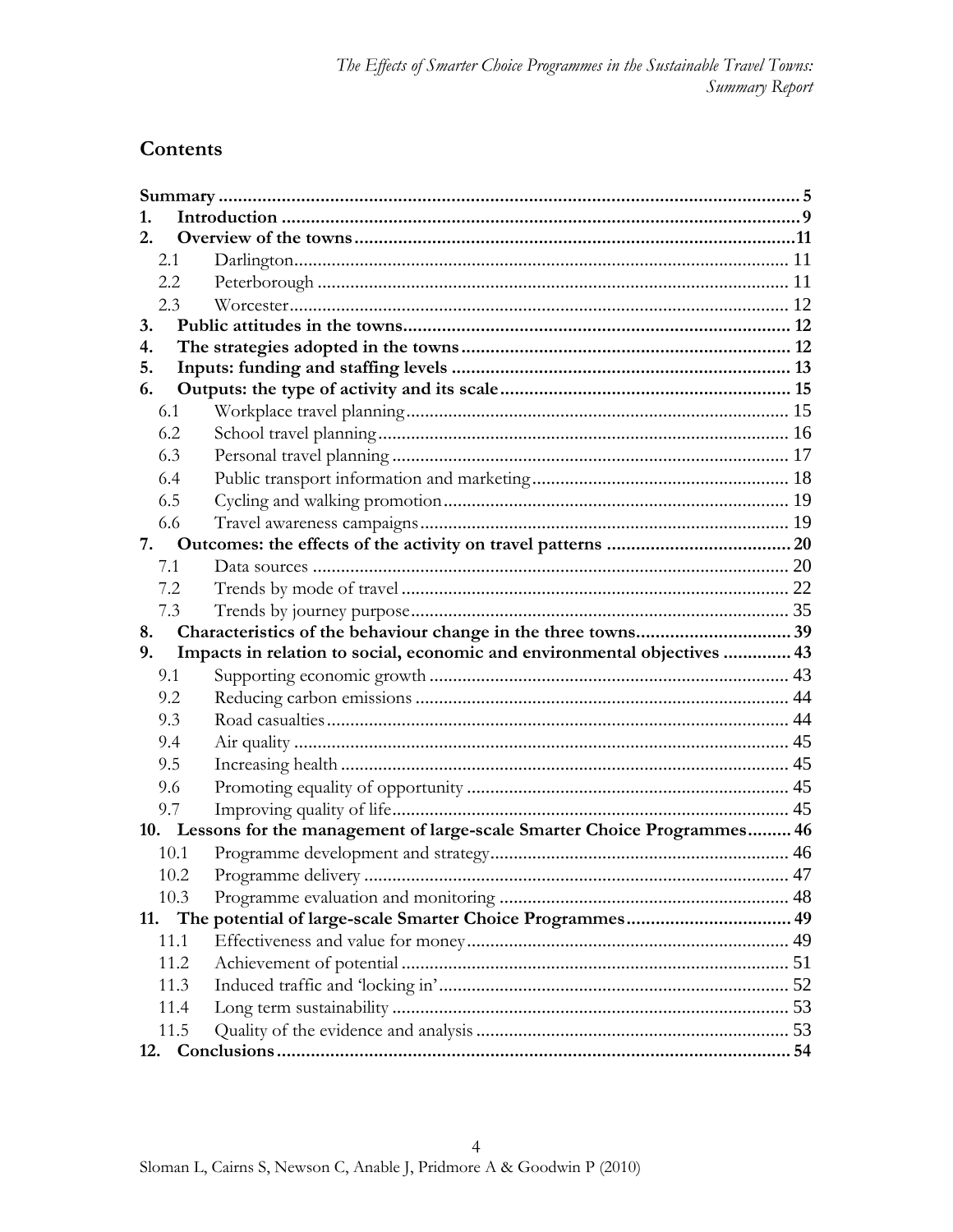# <span id="page-4-0"></span>**Summary**

# **Background**

Darlington, Peterborough and Worcester are all medium-sized, relatively freestanding towns, located in the north and middle of England. Following a competition, they were designated 'Sustainable Travel Towns', implementing a programme of measures from 2004 to 2009, intended to reduce car use. Taken together they spent  $\ell$ 15 million, of which  $\ell$ 10 million was special Government funding provided by the Department for Transport.

Baseline surveys in each town in 2004 showed that traffic growth was a significant issue of public concern, with between 80% and 94% of respondents considering it to be a problem. The same surveys showed strong public support to give more sustainable transport modes (buses, walking and cycling) a priority in transport policy.

There were some differences in local conditions and problems, and each town made its own choice on how much to spend on each of a range of different measures. They all spent most on personal travel planning (from a third to nearly half of revenue spending), followed by travel awareness campaigns, promoting walking and cycling, and public transport marketing. Smaller amounts were spent on workplace and school travel plans. The programmes were implemented by teams of 6-10 staff in each town.

The main period for assessment of impacts was 2004 to 2008, taking care, as far as possible, to avoid confusion with the first impacts of recession at the end of 2008.

### **Data and Analysis**

The main data sources for the towns were: detailed travel surveys in 2004 and 2008, with over 4,000 respondents to each survey in each town each time; smaller interim household surveys in some areas; some surveys in schools and workplaces; counts of bus passengers; automatic and manual counts of cyclists; manual counts of pedestrians; and automatic and manual vehicle counts. In addition, comparable data were used for other medium-sized towns nationally, namely household travel survey data from the National Travel Survey (NTS), and traffic counts from the National Road Traffic Estimates (NRTE).

Thus the travel survey results were compared with the patterns shown in the counts for the towns, and both were compared with NTS and NRTE data for other towns of comparable size. As in all such comparisons, results are subject to some caveats due to differences in survey methodology; geographical coverage; the subject under measurement (e.g. residents' car mileage in the household surveys, versus 'all car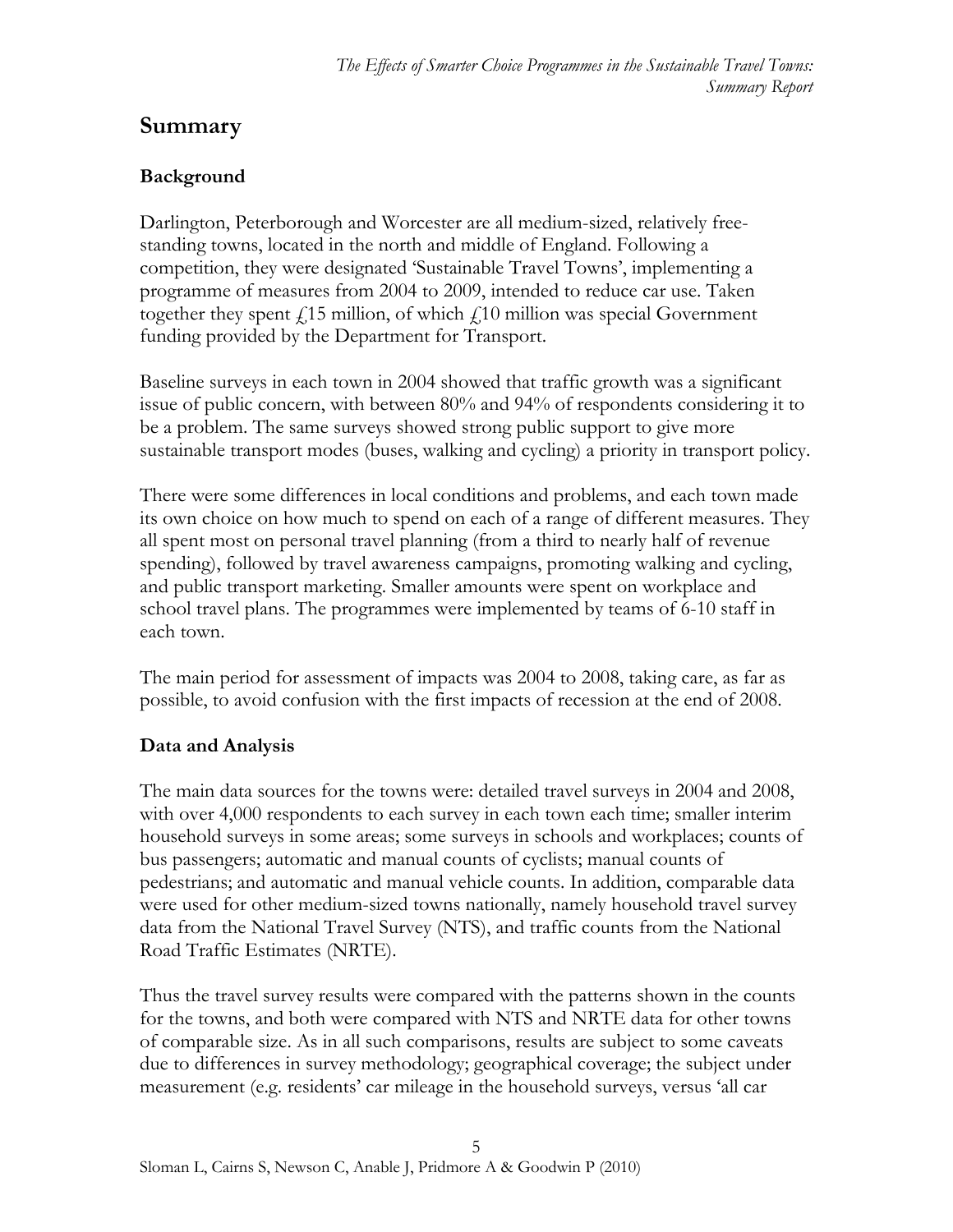traffic' in the count data, which includes travel by non-residents); and definitions and reliability of the different data sources. Considerable care was therefore required in interpretation.

### **Trip-making by each mode**

Taking all three towns together, the total number of trips per head made by residents reduced slightly. Car trips per person reduced and trips by more sustainable modes increased. The figures showed a similar overall pattern, but marked differences in detail, from town to town.

These are summarised in Figure 1.

The analyses gave the following key results:

**Car use:** Car driver trips by residents fell by 9% per person, and car driver distance by  $5\% \sim 7\%$ , according to aggregated household survey results for the three towns. This compares with a fall of about 1% in medium-sized urban areas over the same period, based on NTS data.

Prior to the economic downturn, the volume of traffic observed on-street in all three towns reduced by approximately 2% across the whole urban areas, with reductions of 7-8% observed in the inner areas. Once the economic downturn began, there is evidence of further town-wide traffic reductions in the order of 0.5-1%, which were broadly in line with national trends. The difference between the household survey results and the traffic counts is mainly due to population increases (particularly in Peterborough), employment increases (particularly in Darlington), journeys in the towns by non-residents, differences in geographical coverage and definitions of the data, and, possibly, some induced traffic, though this was probably very small.

**Bus use:** Bus trips per person grew substantially, by 10%~22%, compared with a national fall of 0.5% in medium-sized towns. The bus growth primarily occurred in Peterborough and Worcester, with a less positive trend in Darlington (in part due to the nature of competition between two operators in that town).

**Cycling:** The number of cycle trips per head grew substantially in all three towns, by 26%~30%. Darlington (which was also a Cycling Demonstration Town) showed the greatest growth. Meanwhile, cycle trips declined in medium-sized towns elsewhere.

**Walking:** The number of walking trips per head grew substantially, by 10%~13%, compared to a national decline in similar towns.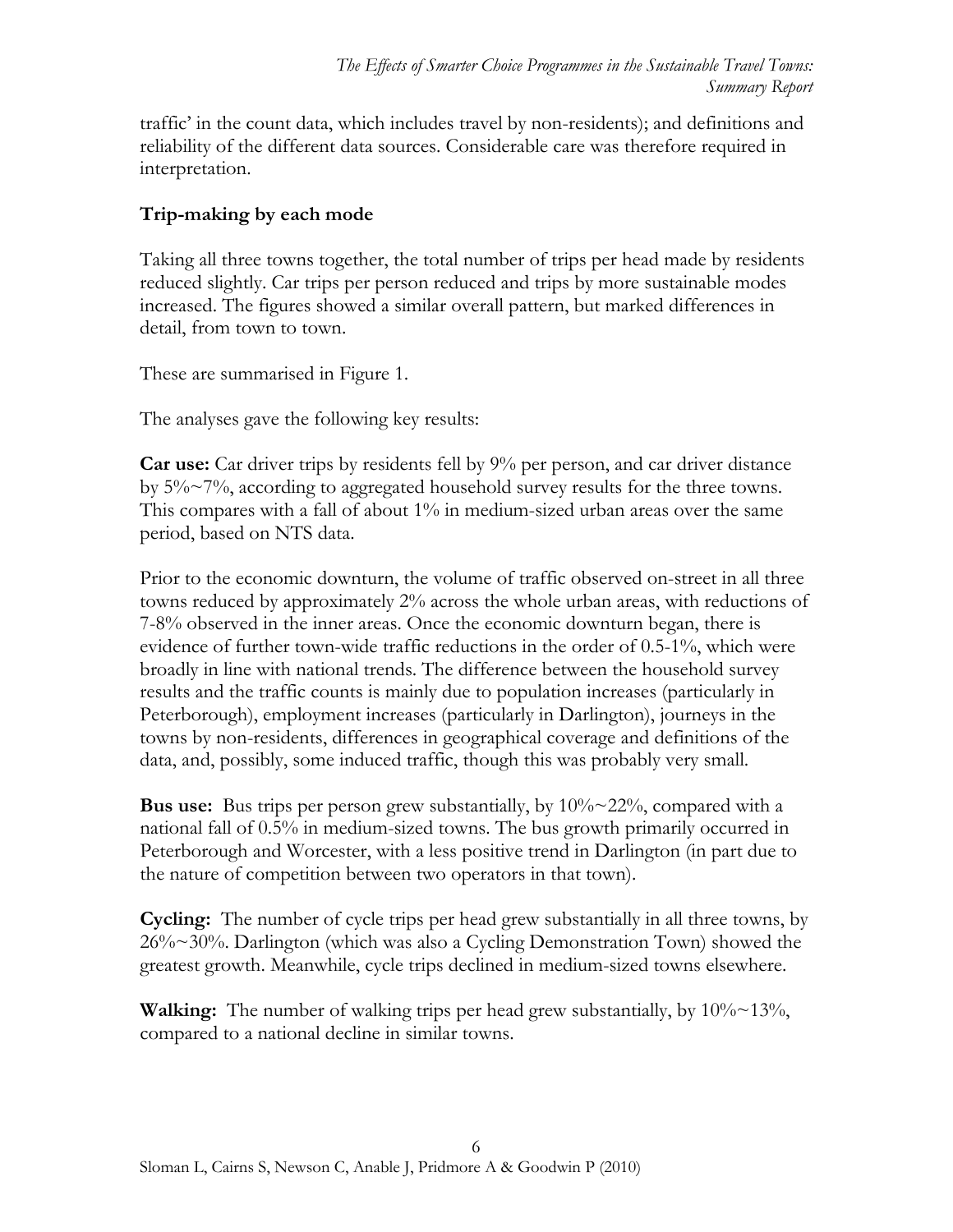

**Figure 1: Changes in numbers of trips by residents between 2004 and 2008** 

Notes: Data are for numbers of trips of <50km, weighted dataset. Base: between 11,954 and 12,909 trips by approximately 4,000 respondents in baseline and ex-post surveys in each town. Trips by other modes not shown for purposes of clarity. For an indication of scale of change, absolute number of trips <50km per 100 people per day in 2004 (aggregated dataset)=292, of which walk=72; cycle=9; car driver=124; car passenger=63; bus=20; train=1; other=3.

### **Patterns of Demand**

More detailed analysis shows:

 While the reduction in the number of car trips per head was proportionately greatest for short trips, the biggest reduction in car distance travelled (hence traffic) was from medium-length and longer trips.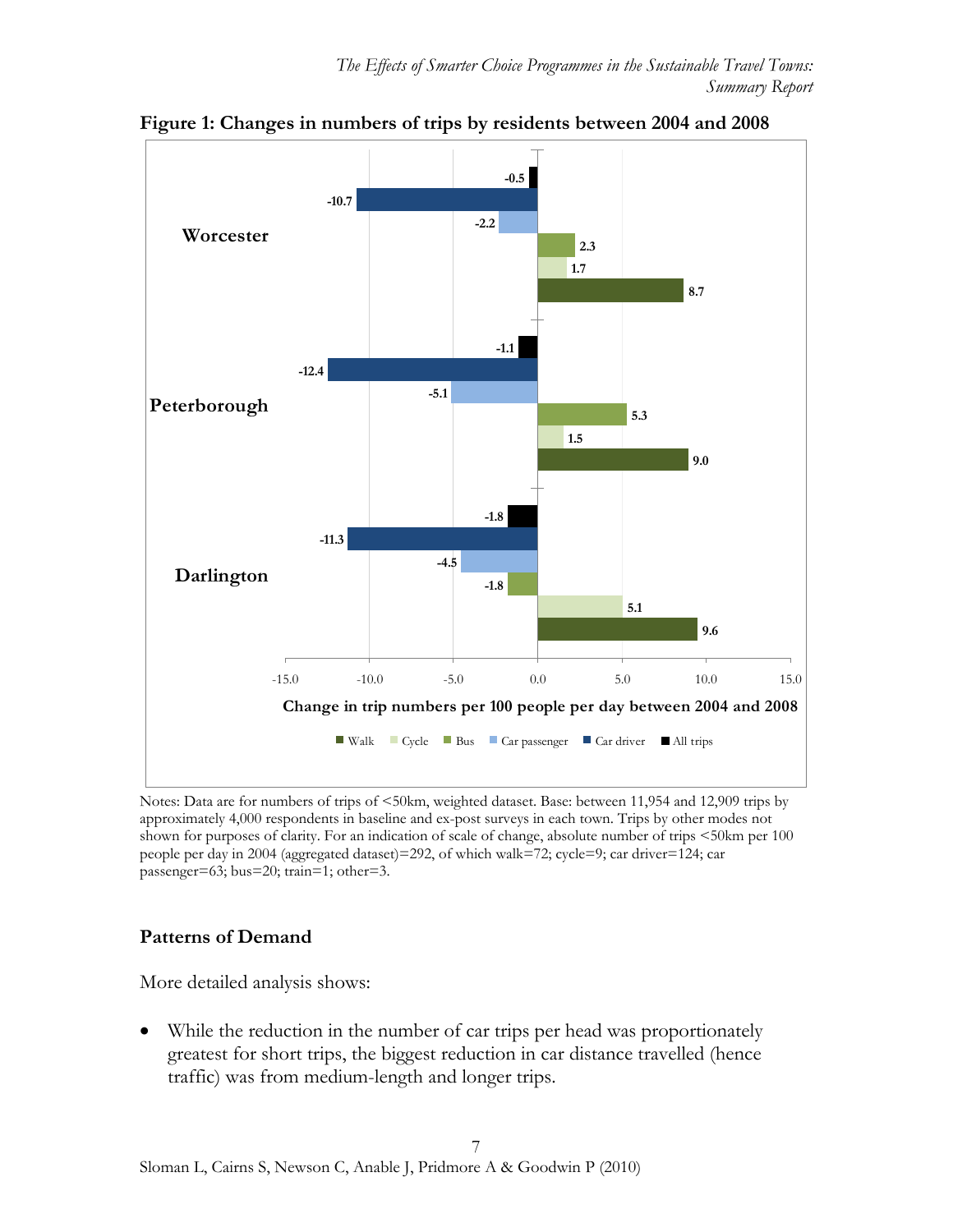- There were indications of complex behaviour change, involving transfers between modes, changes of destinations and changes in trip numbers, not all of which can be fully analysed with the available data.
- The biggest reduction in car driver distance came from changes to leisure trips, then shopping and work-related business. This pattern was consistent with the relatively low emphasis on work-trips in the interventions chosen.
- The biggest falls in car driver mode share appear to have been among groups either at a point of change in their lives (at college, looking for work, or recently retired) or on a reduced income. There was a smaller per head reduction in car trips by those in full-time work, though this still constituted 40% of the total reduction.

### **Assessment of Success**

Overall, the Smarter Choice Programmes in the towns contributed positively to objectives of supporting economic growth, reducing carbon emissions, increasing health, promoting equality of opportunity, and improving quality of life.

The estimated outturn costs of the programme were  $f<sub>10</sub>$  per person per year (roundly £11 at November 2009 prices), including both capital and revenue expenditure. We estimate that the cost per car kilometre removed was 3.6 pence (4 pence at November 2009 prices). On conservative assumptions, the implied benefitcost ratio of the achieved outcome in the three towns, allowing only for congestion effects, is in the order of 4.5. Including environmental, consumer-benefit and health effects on the basis of recent Department for Transport modelling could broadly double the congestion-only figure. We judge that a full benefit-cost ratio for forward projection, comparable with other transport investments, including a longer term assessment of both costs and effects on demand, is more likely to increase the figure than reduce it.

The report makes recommendations to assist local authorities in planning and delivering a successful large-scale Smarter Choice Programme, covering issues such as staffing requirements, engagement of stakeholders, the need for complementary measures, and important elements of the overall programme. It recommends giving somewhat more attention to measures aimed at work travel, and to capturing changes in travel over time at an individual level.

It is concluded that the current evidence base is sufficient to justify a substantial expansion of implementation of Smarter Choice Programmes.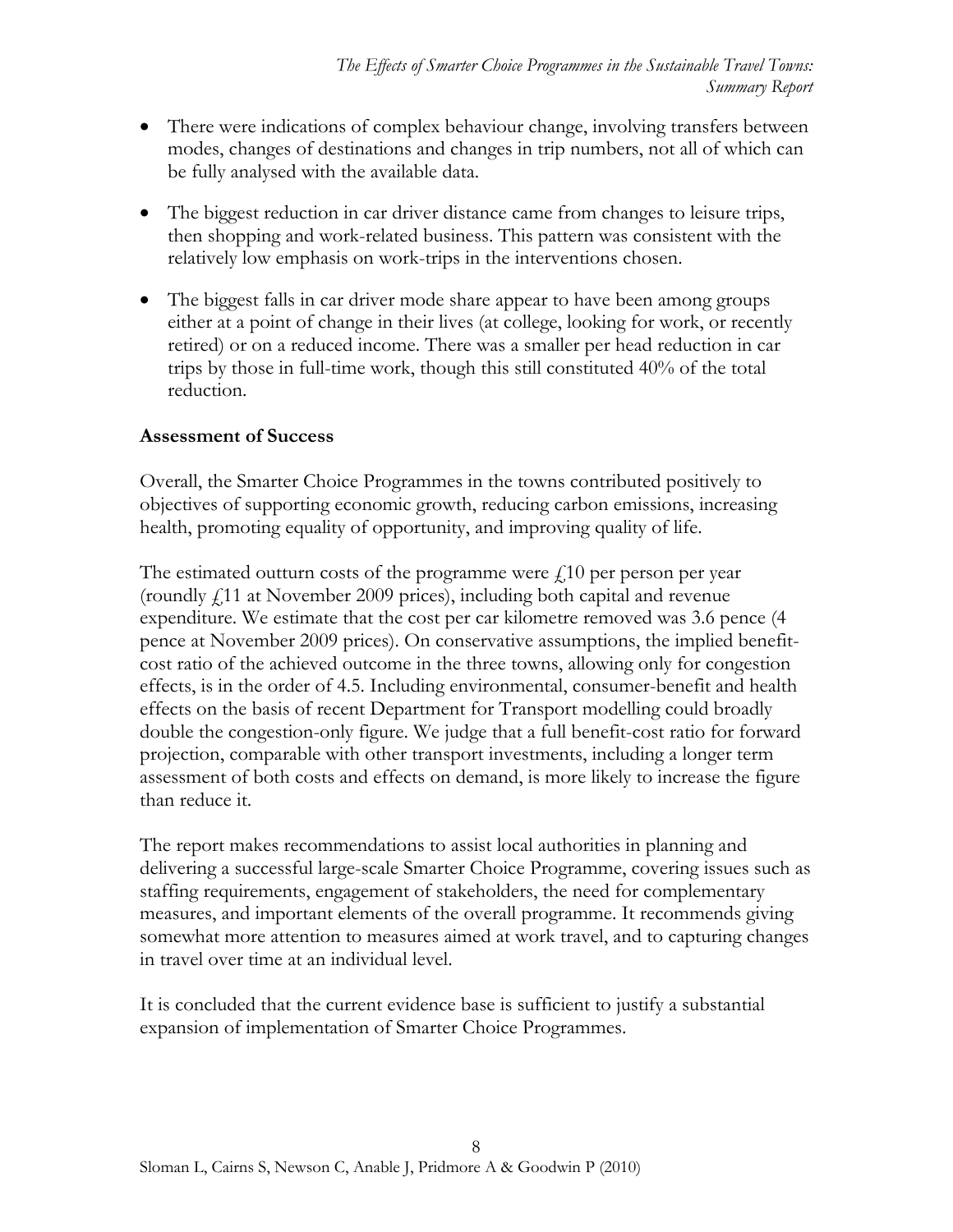# <span id="page-8-0"></span>**1. Introduction**

In 2004, the Department for Transport published *Smarter Choices: Changing the Way We Travel* (Cairns et al., 2004), which reviewed the evidence available at that time on the effect and scale of implementation of smarter choice measures, previously called 'soft measures'. The review suggested that these measures had the potential to deliver substantial changes in travel behaviour and reductions in traffic, if implemented in a supportive policy context and on a large scale over a period of ten years.

The Department then launched the Sustainable Travel Towns project to provide a 'realworld' test of whether it was indeed the case that intensive, town-wide Smarter Choice Programmes might have such an impact on travel behaviour and traffic. It ran from April 2004 to April 2009, with  $\dot{\psi}$  10 million funding for the implementation of large-scale Smarter Choice Programmes in three towns: Darlington, Peterborough and Worcester. All three programmes aimed to encourage more use of non-car options – in particular, bus use, cycling and walking – and less single-occupancy car use.

In 2008, the Department for Transport commissioned a study of progress in the three Sustainable Travel Towns. This summary brings together the main findings from that study. It is accompanied by two companion volumes:

- *The Effects of Smarter Choice Programmes in the Sustainable Travel Towns:* R*esearch Report*
- *The Effects of Smarter Choice Programmes in the Sustainable Travel Towns: Case Study Interviews*.

Throughout this summary, we cross-refer to relevant sections of the Research Report, to assist readers wishing for a fuller explanation of particular findings. Cross-references use the abbreviation RR (research report) followed by the chapter or section number.

The research involved three main stages: a *contextual review,* which gathered information on how the implementation of smarter choice measures had developed nationally over the period since 2004; in-depth *structured interviews* with officers responsible for implementation of the Smarter Choice Programmes in the three Sustainable Travel Towns; and analysis of a wide range of *data sources,* to gain an understanding of the extent of behaviour change in the three towns. A full explanation of the research study methodology is given in RR1.1.

One of the primary data sources examined was a specifically commissioned household travel survey, carried out in Autumn 2004 and repeated in Autumn  $2008<sup>1</sup>$  $2008<sup>1</sup>$  $2008<sup>1</sup>$ . This was a random sample survey (*not* a panel i.e. respondents at baseline were not specifically followed up in the ex-post surveys). Socialdata & Sustrans used a weighting system to adjust for potential biases

<span id="page-8-1"></span> $\overline{a}$ 1 Sustrans & Socialdata (2005 a,b,c and 2009 a,b,c: see RR13 for full citations) report the methodology adopted for the household travel surveys. Households were mailed survey forms, which comprised a self-completion mail-back household questionnaire and one-day travel diaries for a nominated day of the week for all individual household members. Repeat reminder letters and phone calls were sent to households that did not respond. The survey sample included households completing travel diaries for all seven days of the week. Samples were stratified to ensure a sufficient sample size to provide reliable data at ward level. The sampled area covered all residential households in each of the three towns, and was drawn from a commercially available database of postal addresses and telephone numbers which incorporated the Royal Mail Postal Address File.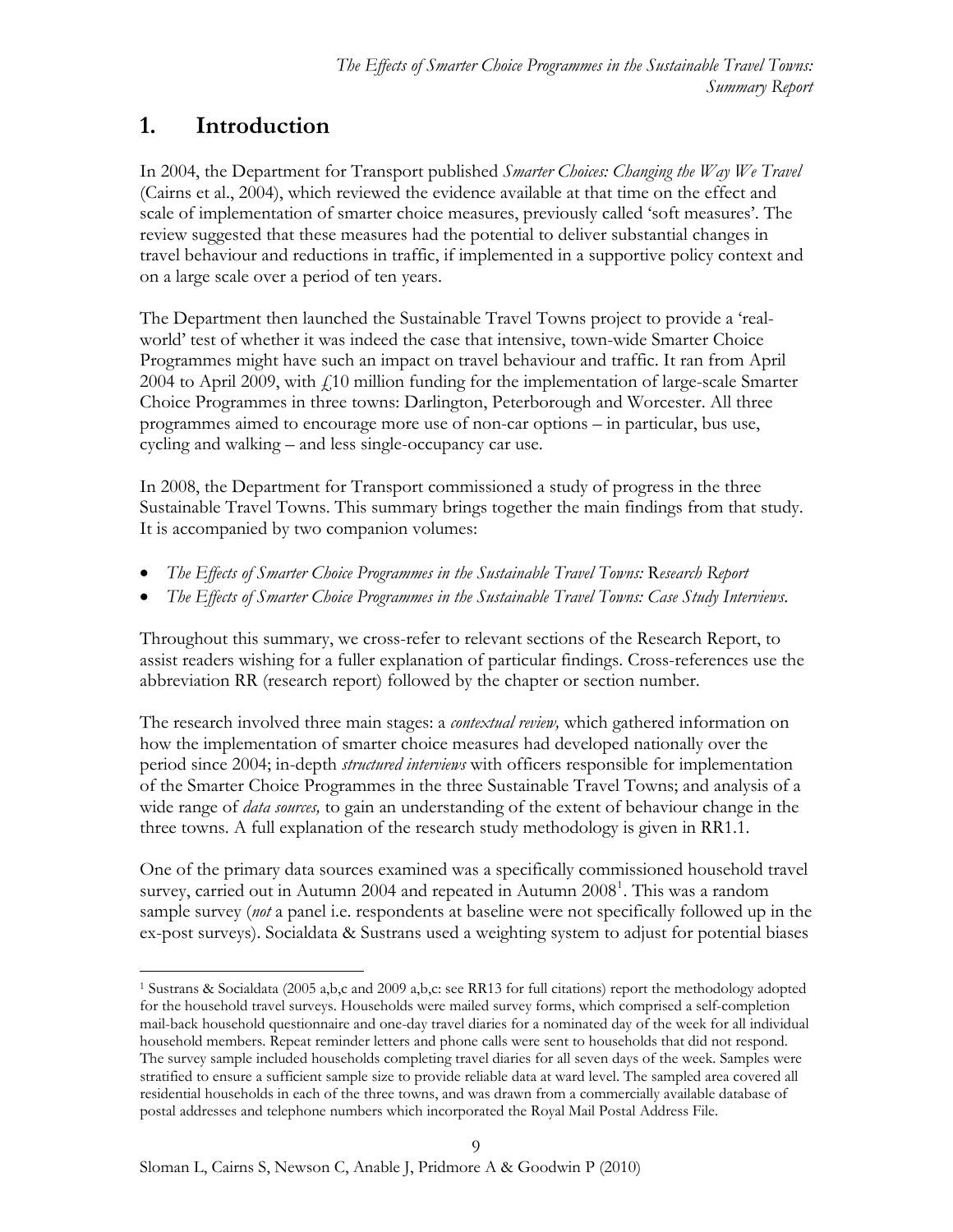to 2008, there did not appear to be any consistent pattern of change which would cause other), and the general picture produced was broadly similar. in the survey returns<sup>[2](#page-9-0)</sup>, but their approach to weighting was questioned by Bonsall and Jopson (2007), and for this reason we obtained unweighted datsasets, kindly provided by Socialdata & Sustrans, and repeated many of the analyses using both weighted and unweighted datasets. Although (as would be expected) weighting does make a difference to the results, often of the order of a percentage point or so in the changes observed from 2004 concern of bias (sometimes weighting moved the results in one direction, sometimes in the

In this summary, we begin by briefly describing the background to the adoption of Smarter Choice Programmes in the three towns, and the strategies that they chose.

We report the analysis under four main heads, namely:

- *inputs* to the Smarter Choice Programmes, in terms of funding and staffing;
- **outputs***,* in terms of the type and scale of activity that resulted;
- **•** *outcomes* or effects of the activity on travel patterns;
- **impacts** on social, economic and environmental objectives.

We consider the extent to which effects on travel patterns are likely to have been the result of the interventions in the towns, as opposed to wider (national) changes. We also develop some insights into the nature of the behaviour change that took place in the three towns during the course of the Sustainable Travel Town programme, in terms of trip lengths, trip purposes, demography and employment status. Finally, we examine some lessons for future implementation of Smarter Choice Programmes, both in terms of local management and delivery and in terms of national policy options and priorities.

The final period of data collection for the programme coincided with increased sensitivity about recessionary pressures, with some analyses suggesting that the start of the current recession should be put at about the third quarter of 2008, though the main impacts which would be expected to affect travel directly were somewhat later. We therefore paid particular attention to ensuring that the reported effects exclude any element of behaviour change as a result of the economic downturn, through comparison with changes to travel patterns that were evident from benchmark data sources and close attention to the timing of results from the different sources.

<span id="page-9-0"></span><sup>2</sup> The weighting system used by Socialdata & Sustrans adjusted for household telephone ownership (since households without telephones did not receive telephone reminders and hence were less likely to respond); level of interest in personal travel planning (in areas where this was offered); and representativeness in terms of age, gender, numbers responding from each ward, and number of responses for each day of the week.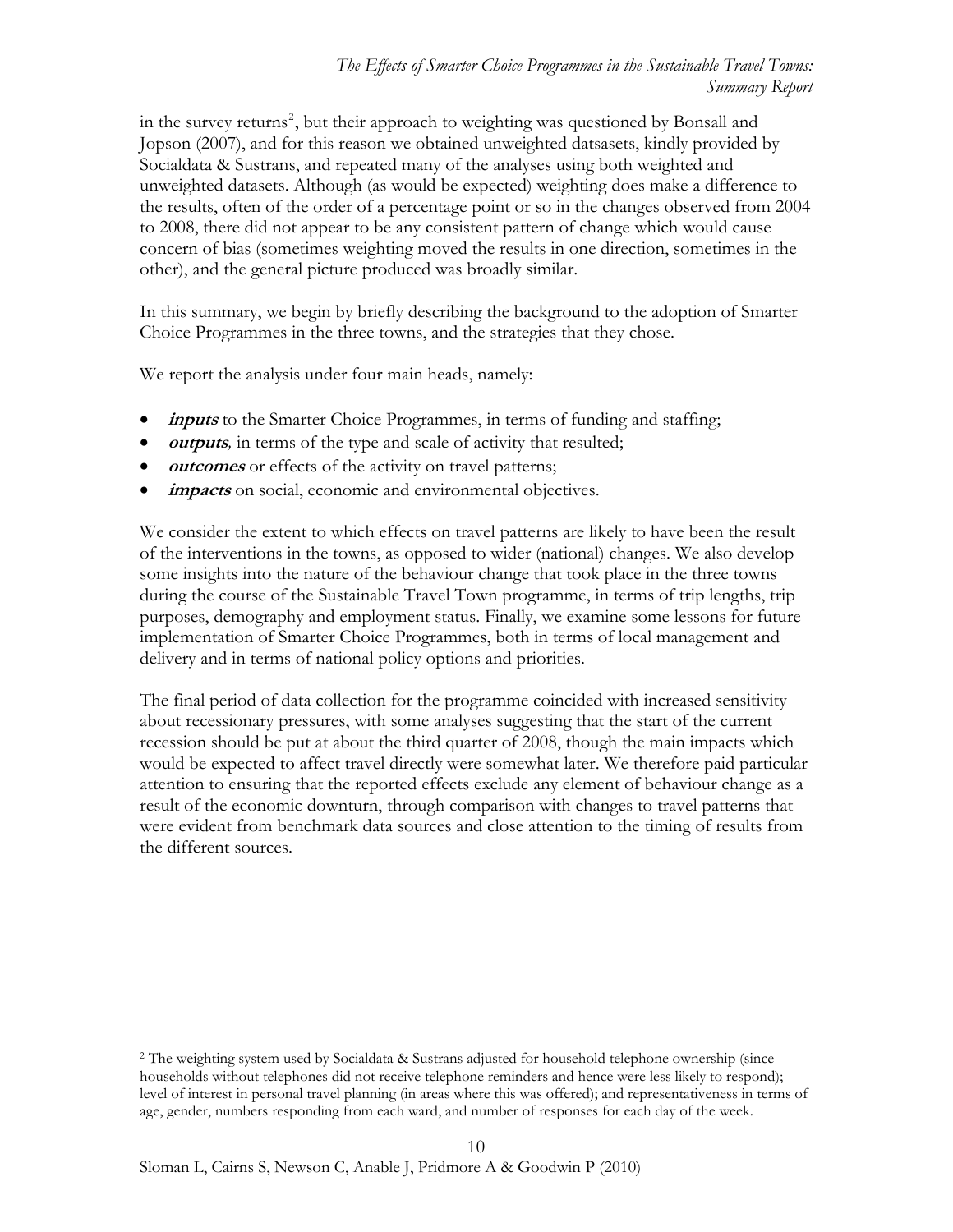# <span id="page-10-0"></span>**2. Overview of the towns**

The three towns are medium-sized, relatively free-standing, and located in the north and middle of England. At the start of the Sustainable Travel Towns programme, Darlington and Worcester had populations of roughly 100,000 people, while Peterborough was somewhat larger, with an urban population of about 137,000. Peterborough and, to a lesser extent, Worcester, saw some population growth during the course of the programme.

# <span id="page-10-1"></span>**2.1 Darlington**

Darlington's relatively compact urban area was modified by a trend of de-centralisation of employment, with the development of large 'edge of centre' employment sites (a retail distribution centre and a large business park) in the period leading up to and during the Sustainable Travel Town initiative (RR3.2.1). Part of the town's motivation for developing a large-scale Smarter Choices Programme was to ensure that additional employment did not compromise accessibility or worsen congestion (RR3.3.2). Between 2004 and 2008, employee jobs in the town grew by 10% (RR17.2.2).

As well as being a Sustainable Travel Town, Darlington was selected as one of six Cycling Demonstration Towns in 2005. This resulted in the injection of an additional  $\dot{\epsilon}$  500,000 per year from 2005 onwards, largely for cycling infrastructure improvements. Darlington was the only town to have both Sustainable Travel Town and Cycling Demonstration Town status (RR3.2.1). Investment in active travel modes was seen as an important priority, in part because health inequalities between affluent and less well-off areas of the town were very marked, with a 13-year differential in life expectancy (RR3.3.2).

# <span id="page-10-2"></span>**2.2 Peterborough**

Peterborough was designated as a 'New Town' in 1968, and has seen substantial residential development over the past forty years, concentrated in four 'townships'. By 2008, the last of these, Hampton, was being built to the south of the city (RR3.2.2). During the course of the Sustainable Travel Towns programme, Peterborough's urban population grew by more than 6% (RR13.7). Housing growth in Peterborough is expected to continue, as the city lies in one of the Government's Housing Growth Areas.

As a result of the New Town designation, there has been extensive investment in Peterborough's road network, including the development of 'parkway' dual carriageways (RR3.2.2). Congestion levels in the city are low, access by car is easy, and there is a sense of pride at the high levels of car accessibility (RR3.5.4). Interventions that would have the effect of restraining traffic or reducing traffic capacity (such as bus lanes or parking charges) were described as politically 'taboo' (RR3.3.3). While smart measures had initially been adopted as a means of minimising traffic growth and creating capacity for new housing, they were increasingly being seen as part of a strategy for tackling carbon emissions (RR3.3.3).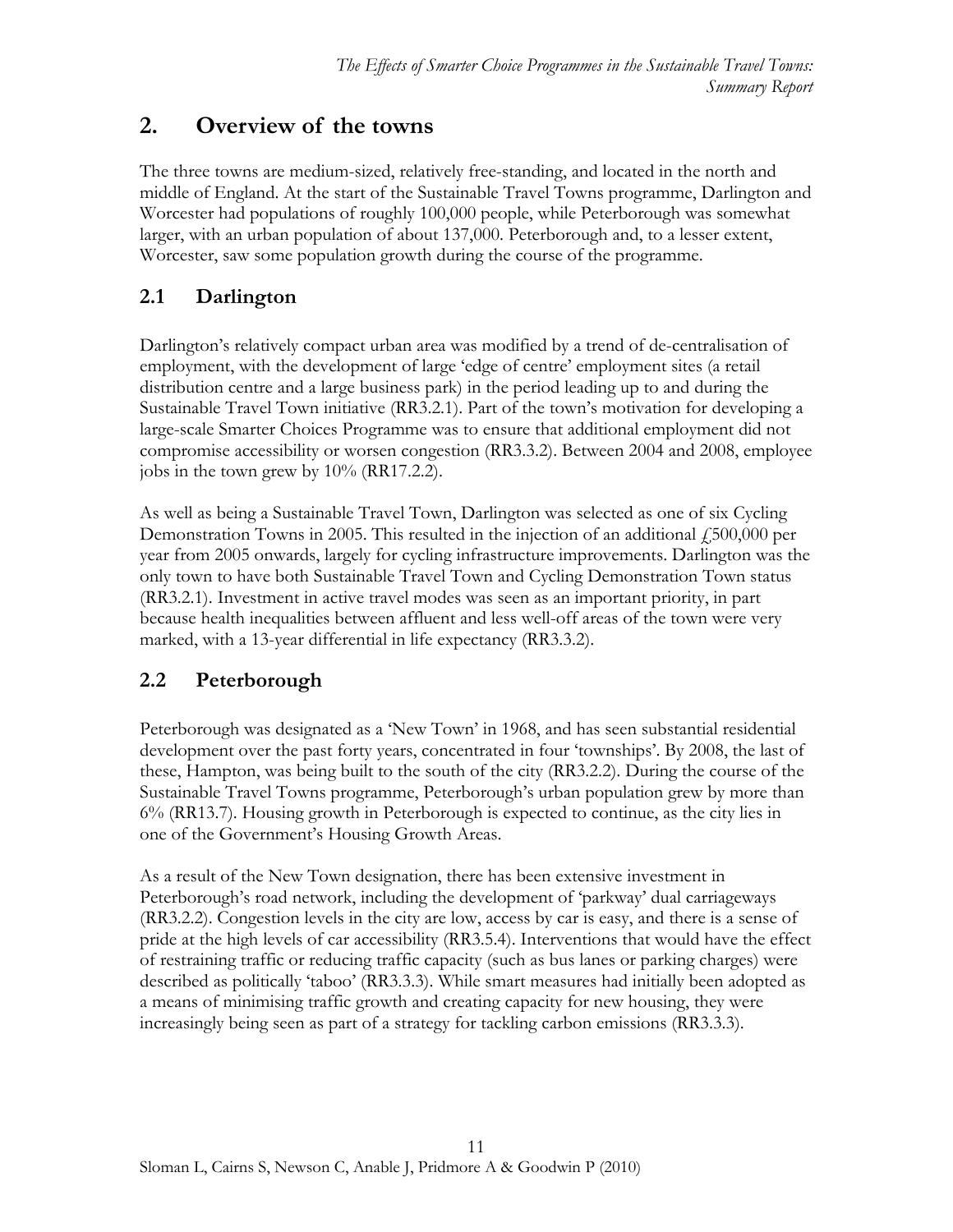# <span id="page-11-0"></span>**2.3 Worcester**

Worcester was the only one of the three towns that was not a unitary authority. The Sustainable Travel Town project was led by the county council, but with close cooperation with the city council. The town was described by the local authority as very 'middle of the range' in terms of socio-economic characteristics (RR3.2.3). It had high levels of car use and car ownership, which resulted in congestion in the town centre. The traditional street layout made it problematic to reallocate road space towards more sustainable modes, and the 'voluntary' nature of smart measures led to them being seen as a politically acceptable way of tackling the town's congestion problems (RR3.3.2).

However, as the Smarter Choice Programme developed, officers also felt that it resulted in increased political support for measures that might previously have been considered too difficult, such as bus priority measures (RR3.3.3), and it was also considered to have led to greater cooperation between the county and city councils in the implementation of a city parking strategy (RR3.3.1), suggesting that the programme may have played a significant educational and awareness-raising role amongst decision-makers.

# <span id="page-11-1"></span>**3. Public attitudes in the towns**

The baseline household survey carried out in the three towns in 2004 included in-depth attitudinal research with over 400 interviewees in each town (RR3.4). These surveys suggested that the great majority of respondents (between 80% and 94%) considered recent traffic growth to be a problem. The proportions finding the consequences of car traffic 'no longer bearable', or 'not so bearable', were 51% in Darlington; 42% in Worcester; and 30% in Peterborough. In all three towns, a majority of respondents favoured making sustainable transport modes a priority in transport policy (between 85% and 94%), with greatest support for development of public transport services (judged to be effective by between 76% and 91%); and developing bicycle routes (judged to be effective by between 73% and 85%).

# <span id="page-11-2"></span>**4. The strategies adopted in the towns**

The strategies adopted in the towns were, in many respects, quite similar (RR3.5.1). Their key elements were:

- development of a strong brand identity;
- a large-scale personal travel planning programme;
- travel awareness campaigns;
- cycling and walking promotion;
- public transport information and marketing;
- school travel planning;
- workplace travel planning.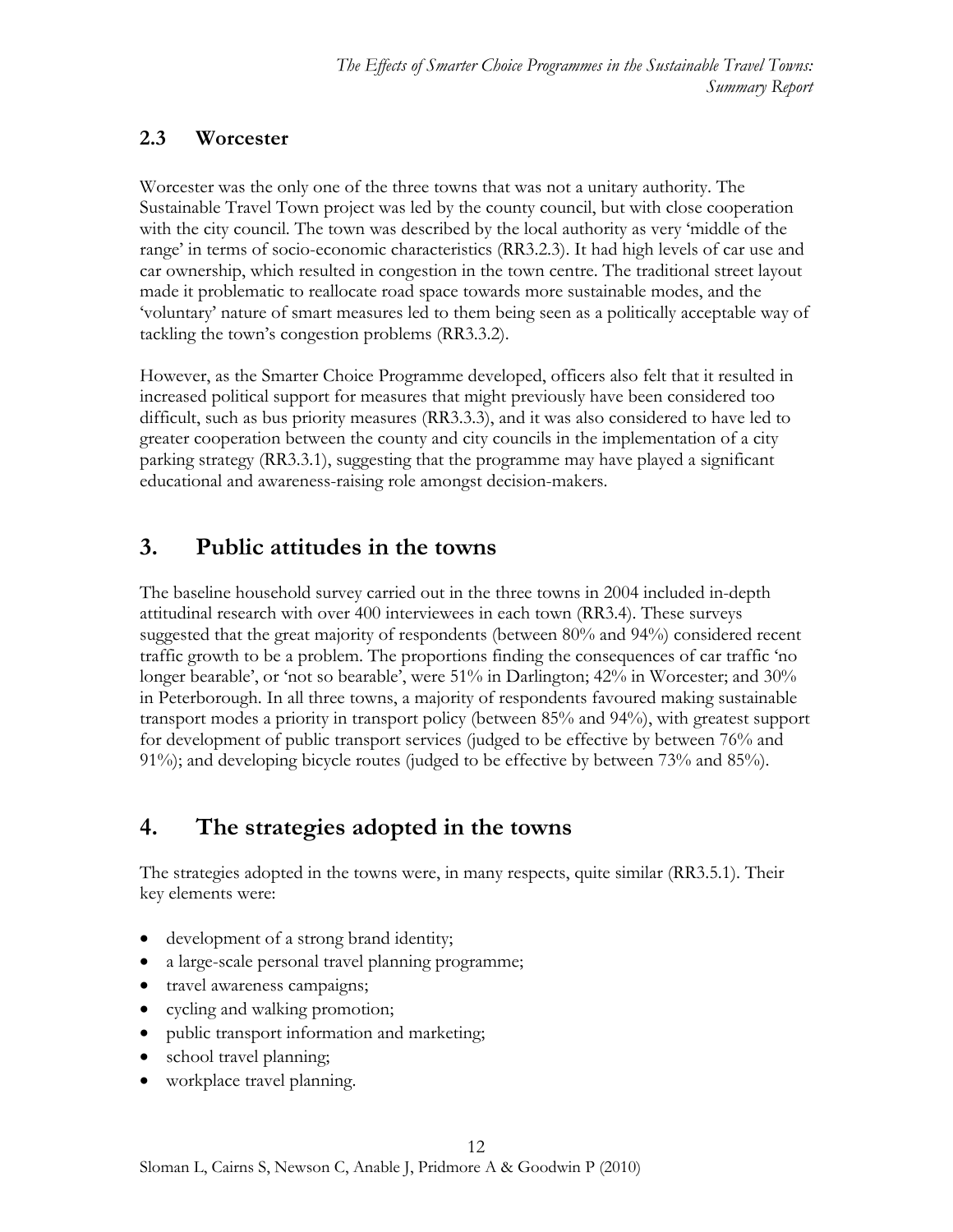In addition, Worcester sought to establish a car club, but this was not successful, with the operator pulling out less than a year after it was established due to a commercial restructuring of its business (RR3.5.1).

# <span id="page-12-0"></span>**5. Inputs: funding and staffing levels**

Over the course of the five years, on the basis of outturn and budget information supplied by the three local authorities, effective expenditure for the Smarter Choice Programme was estimated to be  $\dot{f}$ , 4.4 million in Darlington;  $\dot{f}$ , 6.8 million in Peterborough; and  $\dot{f}$ , 4.4 million in Worcester (RR3.5.2). These figures include both revenue funding and capital expenditure on a variety of supporting measures such as bus and cycle infrastructure and safe routes to  $\mathrm{school}^3$  $\mathrm{school}^3$ .

Across the whole programme, capital schemes constituted somewhat over half of the effective expenditure. Estimates of the expenditure contributing to delivery of the six main smarter choice measures in the three towns<sup>[4](#page-12-2)</sup> are presented for each smart measure in the relevant chapter of the research report (RR4.3.2; RR5.3.2; RR6.3.2; RR7.3.2; RR8.3.2; and RR9.3.2).

Once a full staff team had been recruited, the staffing levels in the towns were 6-10 full-time equivalent posts per annum. (RR4.3.1, RR5.3.1, RR6.3.1, RR7.3.1, RR8.3.1, RR9.3.1). There were clear differences between the towns in the total amount of staff time allocated to each smart measure. Notably, Peterborough invested more staff time than either of the other towns in public transport information and marketing, and Darlington invested more time in cycling and walking promotion.

The relative emphasis given to the different measures may be seen in the proportion of revenue expenditure allocated to each. Looking just at the revenue expenditure that can be

<span id="page-12-1"></span> $\overline{a}$ <sup>3</sup> We asked the three towns to provide financial information to show how their investment had been allocated in each year. So far as possible, we attempted to standardise the headings to which costs were allocated. However, the towns themselves used a variety of headings for budgetary purposes, and translating these headings into the standardised ones suggested by us was not always straightforward. The resulting figures should therefore be regarded as 'best estimates'. Our estimates include investment in infrastructure and services funded from other budgets than the DfT Sustainable Travel Town grant where it might reasonably be supposed that these would be likely to be supportive of behaviour change. We have excluded revenue costs which would not have contributed directly to the behaviour change intended to arise from the programme, and which might reasonably be considered a core part of local authority operations (media work, monitoring and evaluation, study tour, accommodation, equipment, administration and traffic management). These amounted to approximately £1.6 million. For staff costs, we used estimates based on information about the staff time dedicated to the programme and average staff salaries; the resulting figures are slightly over  $f<sub>i</sub>1.1$  million less than the reported total expenditure on salaries, but in our view are a more reliable reflection of the effective staff costs of the programme. So, in total, there was  $\frac{1}{6}8.8$  million of capital expenditure and  $\frac{1}{6}6.8$  million of revenue expenditure directly relevant to behaviour change activities, with  $f2.8$  million of additional revenue costs relating to core activities and unattributed salary costs.

<span id="page-12-2"></span><sup>4</sup> That is, workplace travel planning, school travel planning, personal travel planning, public transport information and marketing, promotion of walking and cycling, and travel awareness campaigns.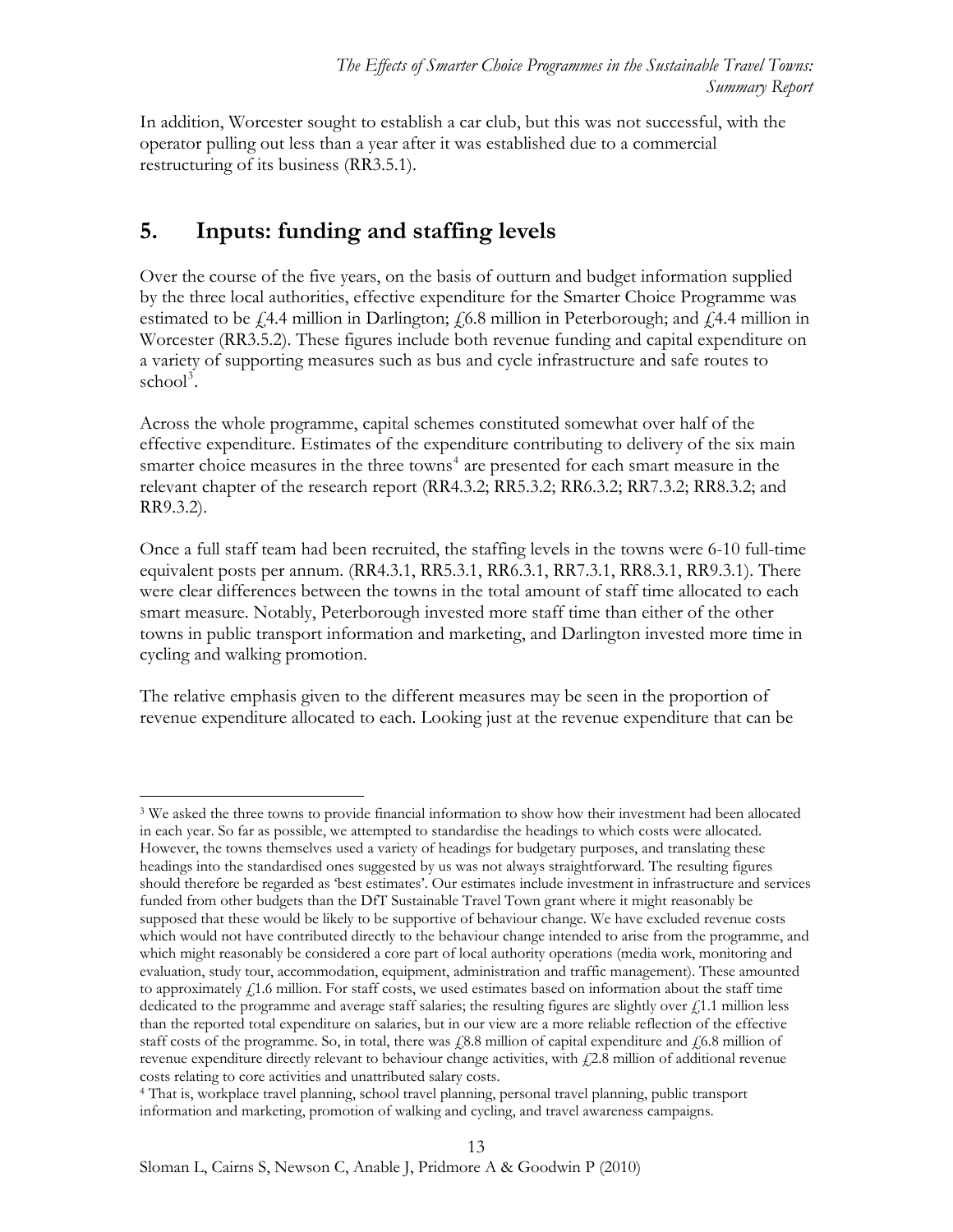identified as having been spent on a specific smart measure<sup>[5](#page-13-0)</sup>, the highest proportion in every town (33%-46%) was spent on personal travel planning. The next largest expenditure categories were travel awareness campaigns (14%-28%) and cycling and walking promotion (15%-23%), followed by public transport information and marketing (5%-11%). Revenue spending on workplace travel planning and school travel planning was much less, at 1%-9% and 2%-5% respectively.

The relative spending on each of the smart measures is illustrated in Figure  $2<sup>6</sup>$  $2<sup>6</sup>$  $2<sup>6</sup>$ . As we will see in section 7, the inputs in terms of staff resources and expenditure broadly correlate with the outcomes that were achieved.



### **Figure 2: Proportion of revenue allocated to each individual smart measure**

Note: proportions only take account of expenditure that could be directly allocated to a specific smart measure, and therefore exclude local authority staff costs and 'other' costs

<span id="page-13-0"></span> $\overline{a}$ 5 In practice, this represents only between 40% and 60% of the estimated total revenue expenditure. Of the remainder, 30-40% was for local authority staff costs in managing and delivering the programme; and 10-20% was for a variety of other costs including monitoring, travel behaviour research, training, accommodation, general media work and traffic management support (RR3.5.2).<br><sup>6</sup> These figures are not a complete reflection of the amount of 'effort' allocated to measures such as workplace

<span id="page-13-1"></span>travel planning, which required significant amounts of local authority staff time. Although it was not possible to break down the total figure for local authority staff costs into amounts for each individual measure, we were able to estimate the proportion of local authority staff costs allocated to workplace travel planning and personal travel planning. If these estimated staff costs are taken into account, revenue expenditure on workplace travel planning increases slightly to about 4-10% of costs, while revenue expenditure on personal travel planning falls to about 19-32% of costs.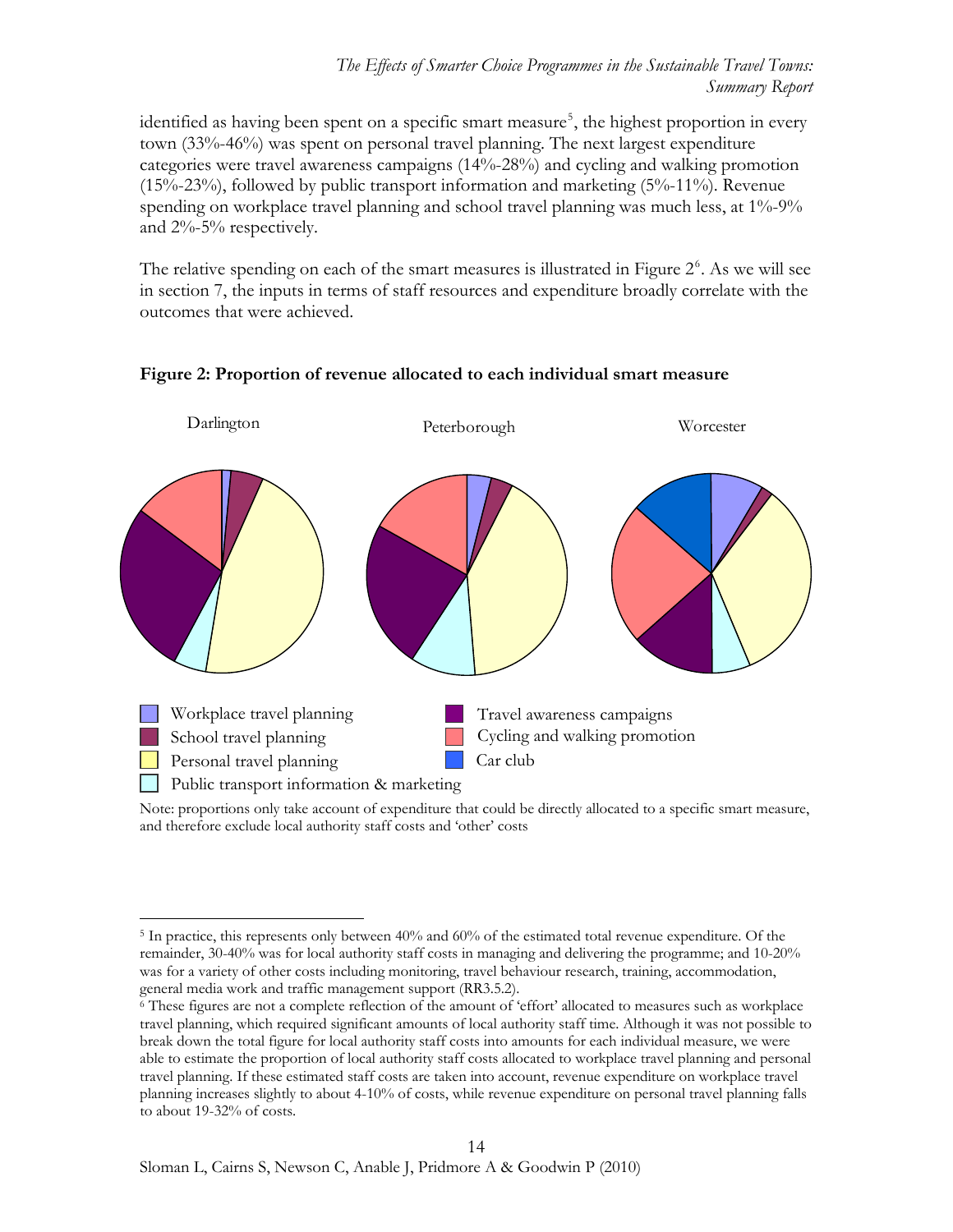# <span id="page-14-0"></span>**6. Outputs: the type of activity and its scale**

The principal outputs from the main strands of the Smarter Choice Programmes in the three towns were as follows:

# <span id="page-14-1"></span>**6.1 Workplace travel planning**

Workplace travel planning had begun to engage employers covering slightly over 30% of the workforce in all three towns by mid-2008, this being between 25 and 52 organisations per town (Figure 3)<sup>[7](#page-14-2)</sup>. Between a third and half of organisations had become involved via the planning process. It was estimated that, by mid-2008, 11-12% of the workforce worked for an organisation with a 'fully-fledged' travel plan (RR4.2). This relatively low percentage reflected difficulties reported by the local authorities in fully engaging employers in workplace travel planning, bearing in mind the proportion of effort and budget available.



**Figure 3: Proportion of the workforce engaged in travel planning in 2008** 

Notes: Figures are estimated from approximate size of workforce in each town and number of employees at all organisations engaged (either 'fully-fledged' or 'some engagement') in each town. These were: Darlington: 25 organisations employing 11,000 people; Peterborough: 52 organisations employing 32,000 people; Worcester: 32 organisations employing 15,000 people

The cost per employee in engaged organisations was between  $\mathcal{L}^0$  and  $\mathcal{L}^1$  over the five-year programme, or approximately  $\zeta$  to  $\zeta$  per year (RR4.3.3). Support available to employers varied between the towns, and included: assistance in undertaking surveys; advice on developing a travel plan; access to a travel plan network; employer green travel award

<span id="page-14-2"></span> $\overline{a}$ 7 Figures for the proportion of the workforce covered by travel planning are based on information on approximate numbers of employees at each organisation with which the local authorities were working, reported in more detail in RR4.2.1. Engaged organisations ranged in size, although greater effort had generally been focussed on larger organisations. Both private and public sector organisations were targeted. For more detail on the scale and nature of the initiatives in the three towns, see RR4.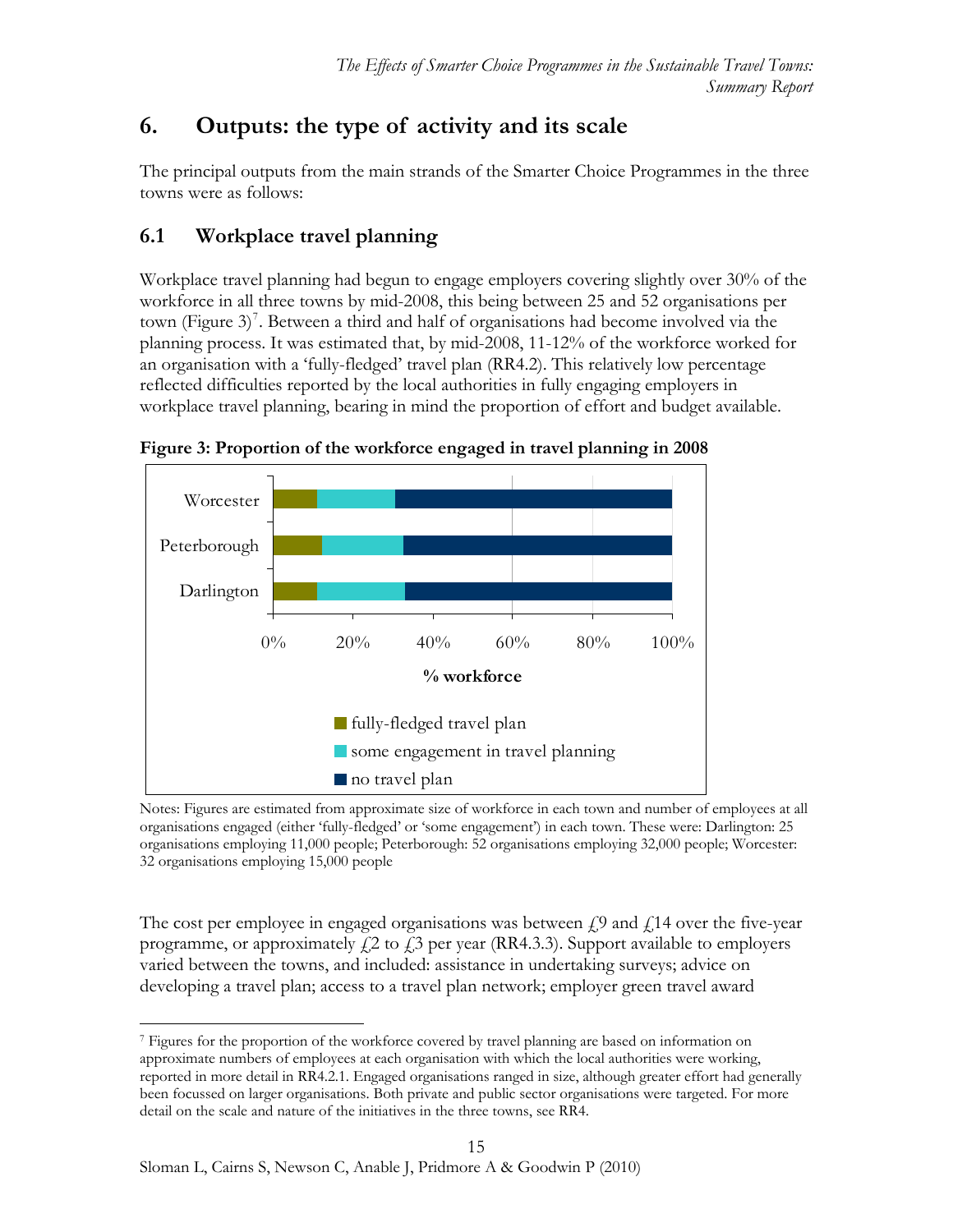scheme; grants for sustainable travel improvements; discounted bus ticket schemes; new bus services (a commuter bus and a shuttle bus to a park-and-ride site); cycle to work promotions; workplace cycle training; cycle loan schemes; a visiting cycle repair service; access to a city-wide car share scheme organised via Liftshare; travel advice sessions; and customised travel guides to key worksites (RR4.1).

The workplace travel interventions had mainly focussed on commuting, with only limited examples of efforts to tackle business travel (RR4.1.5).

# <span id="page-15-0"></span>**6.2 School travel planning**

School travel planning had started to engage schools covering 85-100% of primary/nursery pupils and almost 100% of secondary pupils by mid-2008, with the total number of schools engaged being between 34 and 53 per town (Figure 4). However 'engagement' was at various levels, and the proportion of pupils covered by a school travel plan that was judged by officers to be comprehensive (that is, with an active plan, many initiatives, and a safe walking and cycling environment) varied from 24% to 58% (RR5.2). The capital cost per pupil targeted ranged from  $\ell$  30 to  $\ell$  50 over the five-year programme, or  $\ell$  7 to  $\ell$  11 per pupil per year. Revenue costs per pupil targeted were  $f$ , to  $f$ , 21 over the five-year programme, or approximately  $f_1$  to  $f_1$  per pupil per year (RR5.3.3). All the towns felt that the Government's capital grants for schools with travel plans had played a key part in the strategy for engaging schools.





Notes: Base: Darlington 36 schools and 13,741 pupils; Peterborough 65 schools and 26,530 pupils; Worcester 33 schools and 15,780 pupils. Schools with 'no STP agreed' include both those with which there had been no engagement, and those that had been contacted and had started to develop school travel work, but had not yet finalised their school travel plan.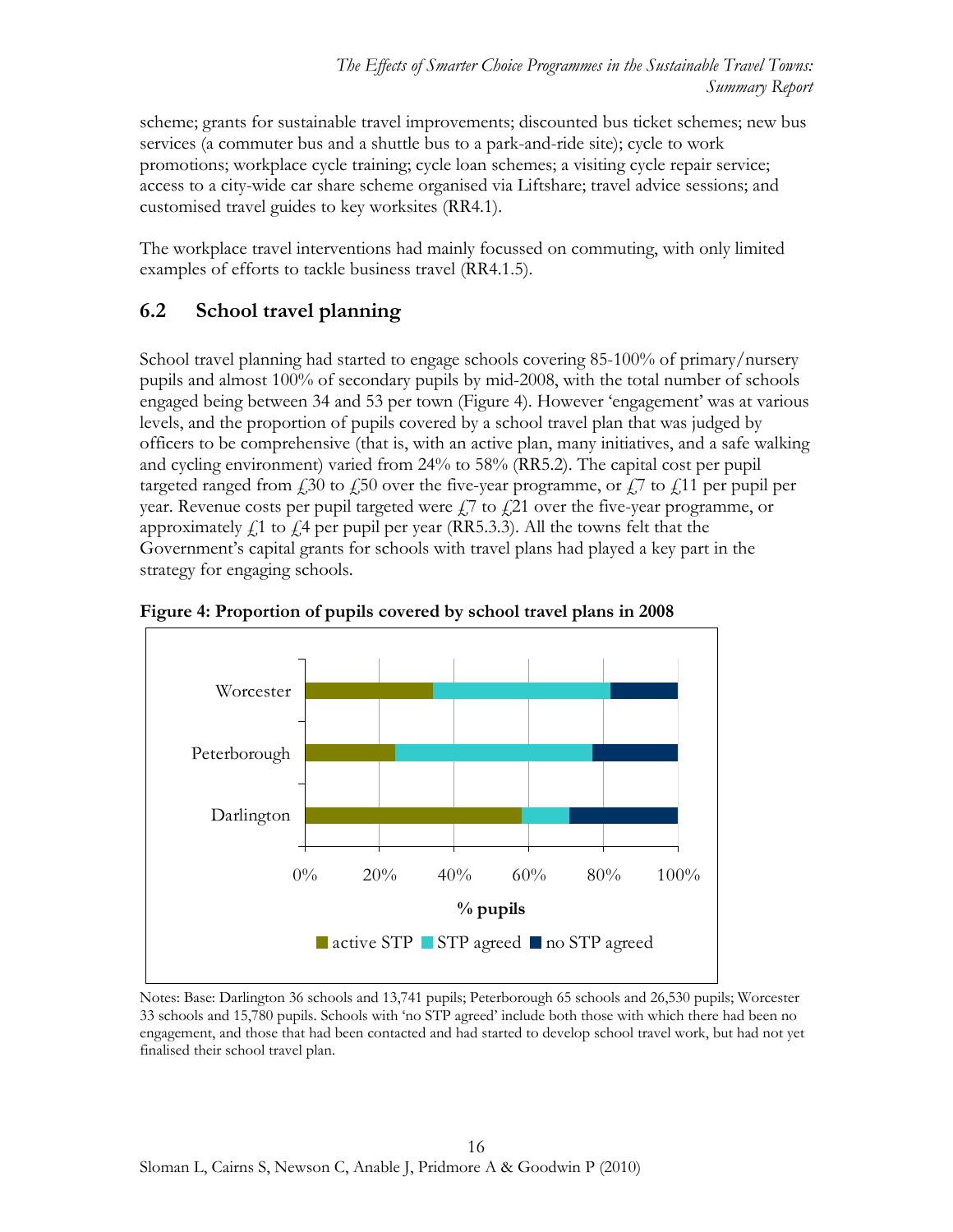The importance attached to investment in 'safer routes' highways infrastructure varied, with Darlington and to some extent Peterborough placing greater emphasis on this than Worcester. Support offered to schools varied between the towns, but included: assistance with pupil surveys and writing the school travel plan; a school travel plan award scheme; provision of cycle parking; cycle training; cycling promotion (*Bike It*); Dr Bike sessions; bikers' breakfasts; cycle loan schemes (for teachers and parent-and-child tandems); pedestrian training; assistance setting up walking buses; promotional activities such as *Medal Motion, Walk on Wednesdays, Walk to School Week, Wheelie Wednesdays* etc; lesson activities and participation in assemblies; and visiting theatre productions on school travel issues (RR5.1).

# <span id="page-16-0"></span>**6.3 Personal travel planning**

In terms of its budget, the personal travel planning programme was the largest element of the strategies in all three towns. It targeted 50% to 100% of households. Between 41% and 69% of households were successfully contacted, and between 22% and 45% of households consequently received a range of intervention materials to encourage more sustainable travel (Figure 5) (RR6.2).





Notes: Base: Darlington 37,877 households (100% of households in town); Peterborough 30,006 households (50% of households in city); Worcester 23,504 households (60% of households in city).

The cost of the programme (including contractor costs, materials costs and staff costs but not monitoring) was about  $f$ 16 per individual contacted, or roughly  $f$ 3 per year (assuming UK average household size) (RR6.3.3).

A wide range of information resources and services were offered to households (RR6.1). These included: town-wide and neighbourhood walking, cycling and public transport maps or guides; walking information (e.g. leisure walks leaflets; information about walking groups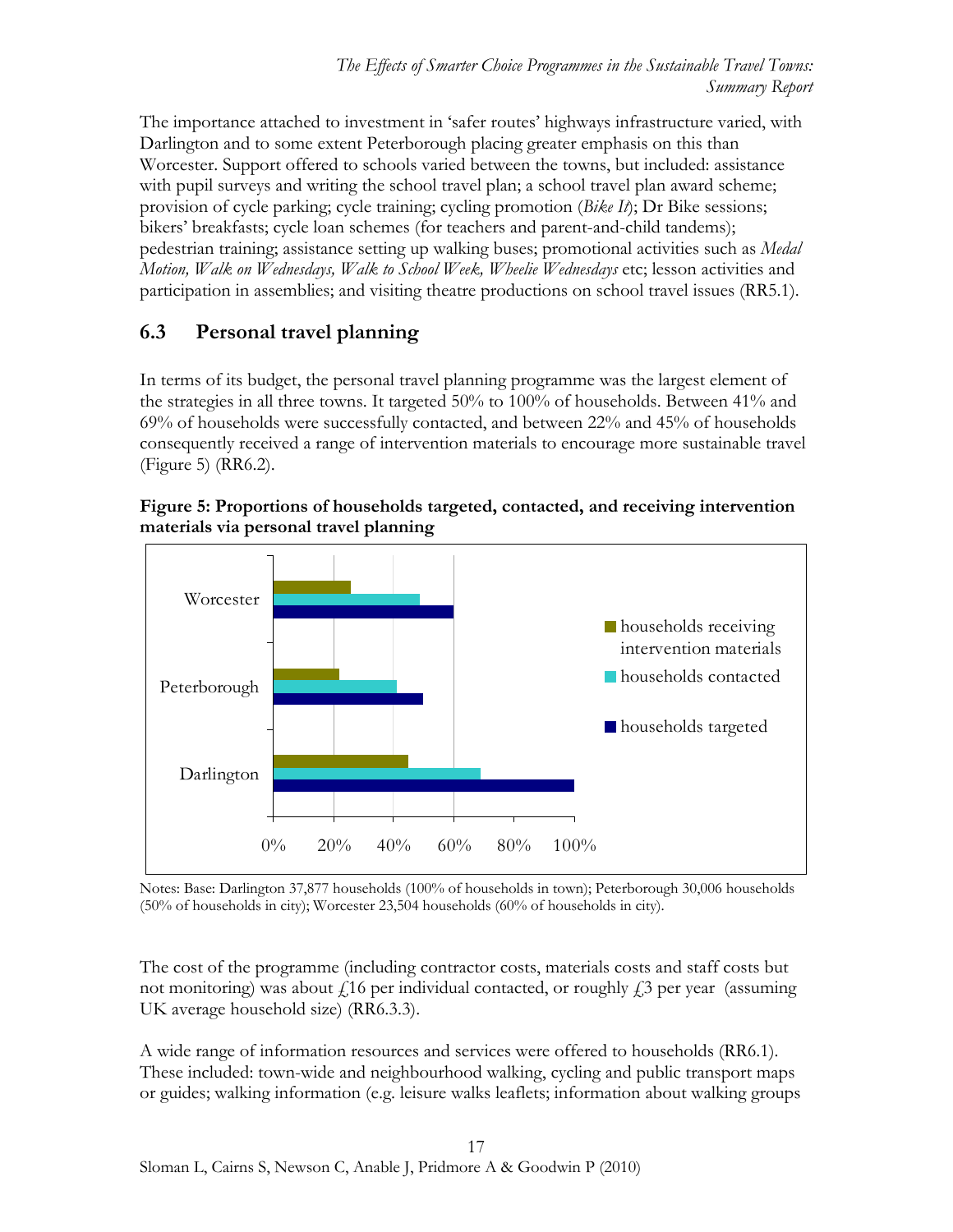and events; leaflets on walking for health and setting up a walking bus); cycling information (e.g. cycle maps; guides to neighbourhood cycle routes; information about cycle loans, cycle training, taking a bike on the train, choosing a bike and cycle maintenance); cycling services and equipment (cycle training, cycle loan scheme, bike health check, LED cycle lights, cycle trip computer); public transport information (e.g. bus map; area guides to bus services; bus stop-specific timetables; personal journey plans; rail timetables; information about *Text and Go* service; information about railcards and concessionary fares); a free bus pass for a limited period; travel information for people with mobility problems (e.g. about Shopmobility and transport to healthcare); information about eco-driving and car-sharing; and loyalty scheme pledge cards and challenges.

# <span id="page-17-0"></span>**6.4 Public transport information and marketing**

Public transport information and marketing activities were town-wide, and hence potentially affected all residents of the three towns<sup>[8](#page-17-1)</sup>. Revenue-type promotional and marketing activities cost between  $f_1$ 2 and  $f_2$ 3 per head of population over the five-year programme (RR7.3.3), or approximately 40-70 pence per head of population per year. Peterborough and Worcester also made substantial capital investment in public transport (park-and-ride services, bus stop improvements, bus priority measures, high quality vehicles, real-time passenger information and public transport information centre). This cost  $\ell$  26 to  $\ell$  29 per head of population over the five-year programme (RR7.3.3), or approximately  $f_1$ 5 to  $f_1$ 6 per person per year.

While all three towns undertook public transport information and marketing programmes, activity was most intensive in Peterborough and Worcester (RR7.1, RR7.2). Whilst initiatives varied between towns, information provision included upgrading the interchange and timetable information at bus stops; public transport guides which were distributed to households via the personal travel planning programme; development of information centres or hubs; and introduction of real-time passenger information. Marketing included improvements to the 'legibility' and branding of the bus network, to make it easier to understand (e.g. with colour-coded branding on vehicles, timetables, stops and publicity), and, in Worcester, several large marketing campaigns to support the introduction of new services. Ticketing integration was achieved through the introduction of multi-operator tickets; and a variety of fares discounts were introduced.

As well as information and marketing, improvements were made to the bus services themselves (RR7.1, RR7.2), sometimes led by the operators and sometimes part of initiatives led by the local authorities. In Peterborough and Worcester, there were significant improvements in service quality, including more frequent/regular services on main routes. Low-floor accessible vehicles were progressively introduced. Driver training in Peterborough and a bus charter in Worcester aimed to improve the passenger experience.

<span id="page-17-1"></span> $\overline{a}$ 8 There is evidence from one of the towns, Peterborough, to suggest that awareness of some of the information materials was high. A brand awareness survey of 890 Citizen Panel members in Peterborough in 2007 found that awareness of various public transport information materials ranged from 16% to 71% of respondents. For information services (such as the *Travelchoice* information centre, real-time passenger information, and Text & Go information to mobile phones) awareness ranged from 10% to 44%.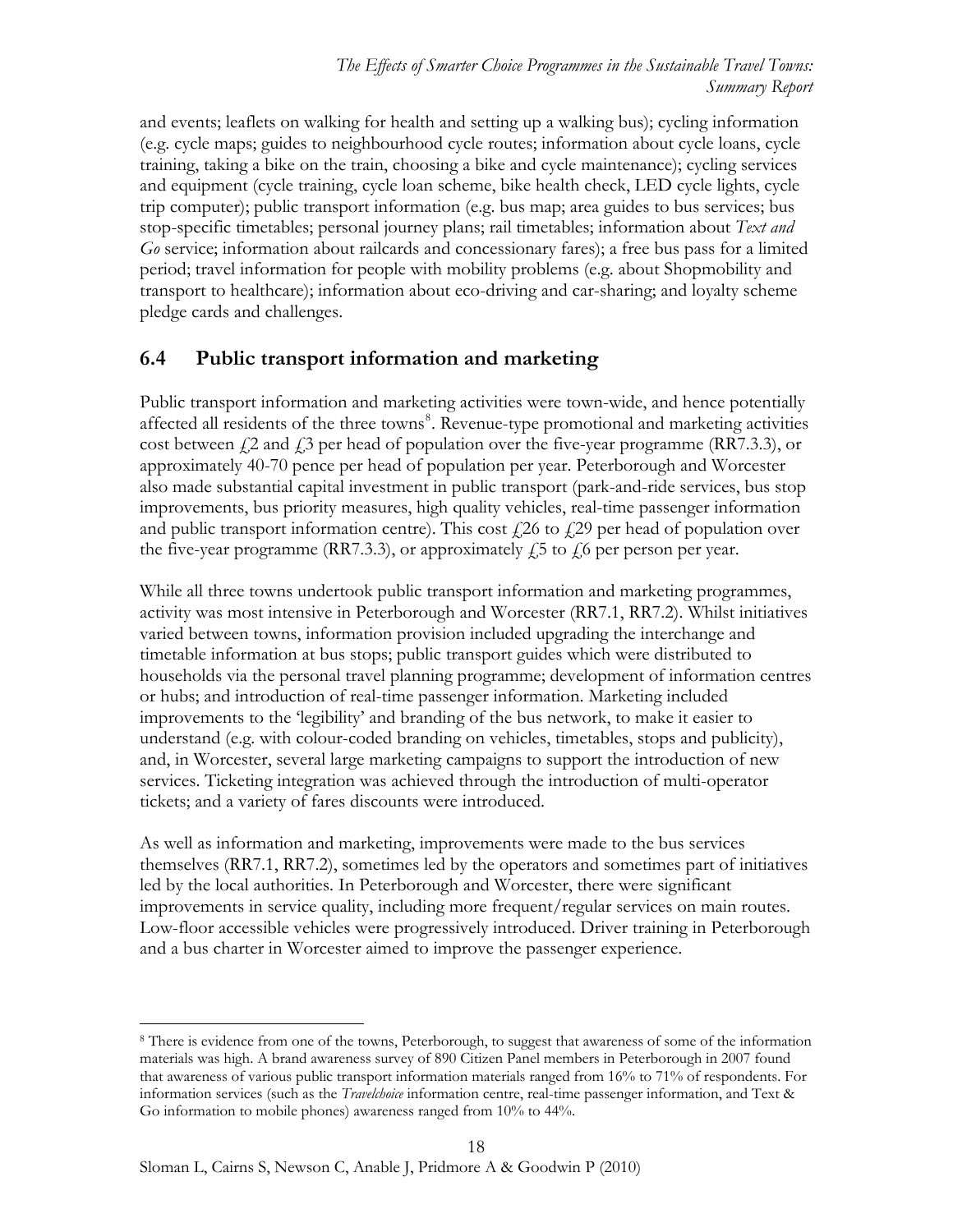# **6.5 Cycling and walking promotion**

Cycling and walking promotion was town-wide, and hence potentially influenced all residents of the three towns. Revenue spending on walking and cycling information materials, events, adult cycle training and staff costs was about  $\ell$  to  $\ell$  5 per head of population over the fiveyear programme (RR8.3.3), or approximately 60 pence to  $f_1$  per head per year. This was complemented by capital investment. Capital spending on cycling was substantially higher in Darlington (the Cycling Demonstration Town), at  $\ell$  14 per head of population over the five years, while it was  $\dot{\ell}$  to  $\dot{\ell}$  to  $\dot{\ell}$  over this period in the other two towns, equivalent to  $\dot{\ell}$  2.80,  $f<sub>1</sub>1.20$  and 60 pence per person per year. Capital spending on walking was between  $f<sub>1</sub>1$  and  $\frac{1}{5}$  per head of population over the five years in the two towns for which data were available (RR8.3.3), equivalent to between 20 pence and  $f$  per person per year.

Revenue-type interventions to encourage cycling and walking included production of cycling and walking information, including maps; a wide variety of cycling and walking events, including cycling festivals and guided rides and walks; cycle training (principally for children, but also offered to adults in Darlington and Worcester); and cycle loan schemes in Darlington and Worcester. All the towns expanded their cycle parking (with the greatest increase in Darlington). Peterborough experimented with branding of two walking and cycling routes, and Worcester developed branded cycle signs. Towards the end of the Sustainable Travel Town programme, Darlington embarked on a major branding and signing programme for seven radial cycle routes (RR8.1).

Darlington began with very little cycle route infrastructure, but developed a far more coherent cycle network during the course of the Sustainable Travel Town programme due to extra funding reflecting its status as a Cycling Demonstration Town. Darlington's town centre was also pedestrianised during the Sustainable Travel Town period. Peterborough already had an extensive network of off-road cycle routes, and saw relatively little change in cycling and walking provision during the course of the Sustainable Travel Town programme. Worcester initially had better provision for cycling than Darlington, although with a shortage of utility routes. In Worcester, the Sustainable Travel Town programme helped secure lottery funding towards a pedestrian/cycle bridge, which was due to be built towards the end of the Sustainable Travel Town period (RR8.1).

# <span id="page-18-1"></span>**6.6 Travel awareness campaigns**

The cost of travel awareness campaigns in the three towns was about  $\hat{f}$  to  $\hat{f}$  to  $\hat{f}$  per head of population over the five-year programme, or about 50p to  $\ell$ 1.60 per head per year (RR9.3.3).

<span id="page-18-0"></span>All three towns developed a clear brand identity for their programmes. They used this on a comprehensive set of printed information materials (including bus maps, bus stop timetables, cycling maps, walking maps, neighbourhood guides etc), and also on their websites, on advertising materials, on buses, and in PR and press work. Information was distributed through many outlets, including community centres, libraries, shops, workplaces, schools, festivals and events, Tourist Information Centres and travel information centres, hotels and GP surgeries, as well as being offered directly to households via the personal travel planning programme. All three towns also put effort into creating a steady stream of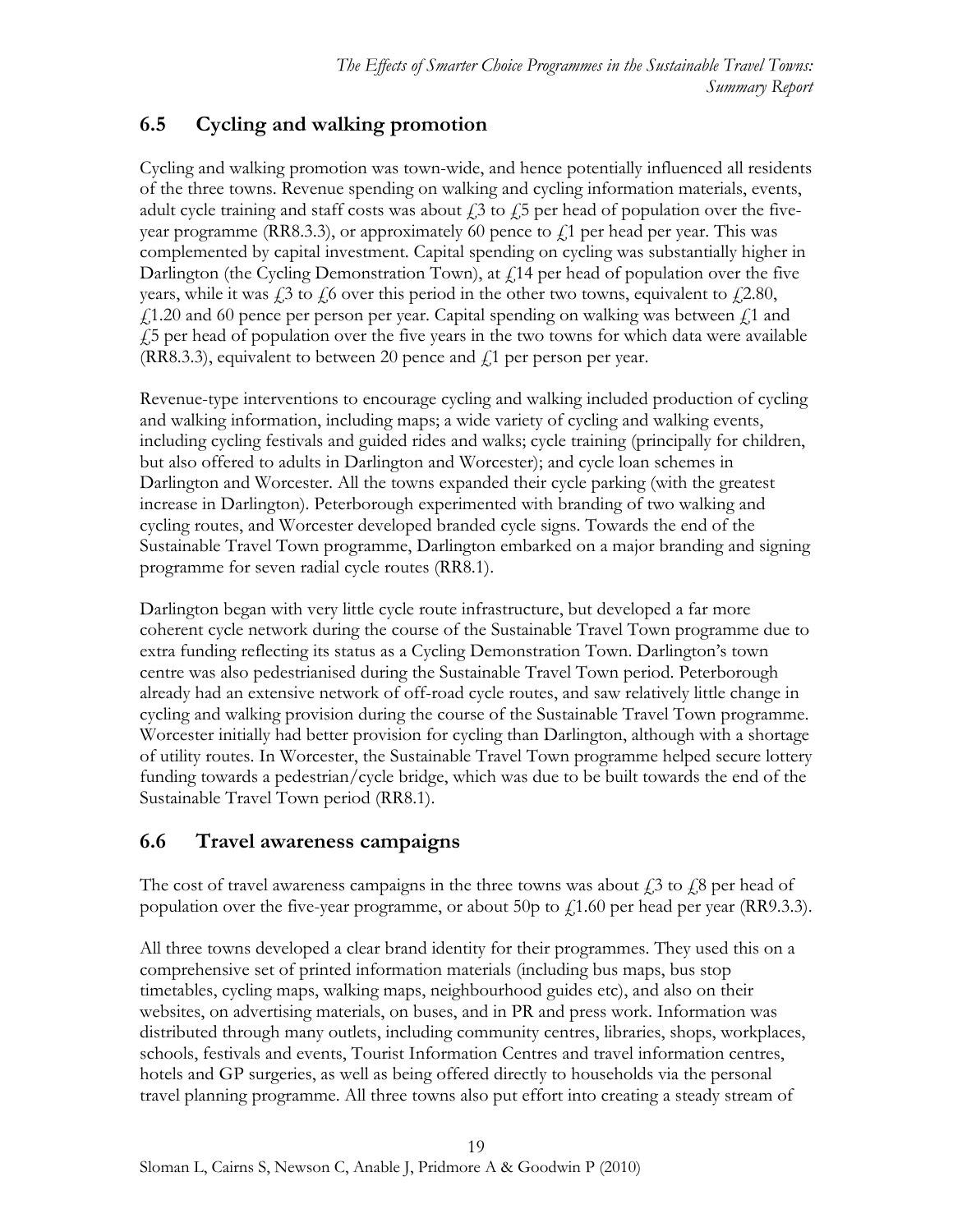publicity and media coverage for their work, both by generating stories for the media and through a radio 'jingle' (Darlington), advertorial, posters and banners, stunts, events and displays (RR9.1, RR9.2).

Two towns developed an ongoing engagement with residents through a *Local Motion Club*  (Darlington, over 10,000 members) and a *Good Going* pledge and loyalty card (Peterborough, over 5,000 members). These schemes enabled the smarter choices teams to keep in touch with residents, telling them about new sustainable travel initiatives, and providing incentives and special offers to encourage green travel behaviour.

Public awareness of the campaigns was higher in Darlington and Peterborough (with brand recognition of 67-75%) and somewhat lower in Worcester  $(37%)$  (RR[9](#page-19-2).2)<sup>9</sup>.

# <span id="page-19-0"></span>**7. Outcomes: the effects of the activity on travel patterns**

### <span id="page-19-1"></span>**7.1 Data sources**

The primary source of evidence on changes in people's travel patterns in the three Sustainable Travel Towns was the household travel survey, carried out in Autumn 2004 and repeated in Autumn 2008 in all three towns, with over 4,000 respondents in each town for each survey (RR13). In relation to personal travel planning activities, smaller interim household surveys were also conducted at several stages during the course of the Sustainable Travel Town programme. Details of sample size, response rates and methodology are given in RR13.1, RRA13.1 and RRA13.8.

At the aggregate level the household survey had sample sizes of over 25,000 people and 75,000 trips, divided into the three towns and two time periods. These sample sizes are generous by the standards of much social research (voting intentions are usually based on surveys of about 1,000, for example). The sample of people represented 3-5% of the study area populations and was sufficient to provide 95% confidence intervals of around  $+/- 2\%$ in each town for each date.

In practice, we have found that most differences from 2004 to 2008 that are actually big enough to be interesting or of any practical importance, have been detected with a reasonable level of statistical confidence when using the pooled data. Not all, however, can be disaggregated with confidence to each town separately, or to further dimensions of interest such as person type, mode and journey purpose. Therefore we have given much

<span id="page-19-2"></span> $\overline{a}$ 9 The awareness levels in Darlington and Peterborough appear fairly typical of awareness levels resulting from similar publicity campaigns elsewhere. For example, the brand for the Nottingham *Big Wheel* public transport information and marketing campaign was recognised by 67% of city residents two years after it began (survey of 1,200 residents); brand awareness for *ACT ON CO2*, launched in September 2008, peaked at 64% in March 2009 (with awareness of the *ACT ON CO2* logo peaking at the same time at 54%, and recognition of the *ACT ON CO<sub>2</sub>* car purchasing campaign rising from 22% to 66% as a result of TV being added to the media mix; evaluation of the *are you doing your bit?* campaign (launched 1998) found that, following the initial year, there was 86% recognition of the campaign adverts.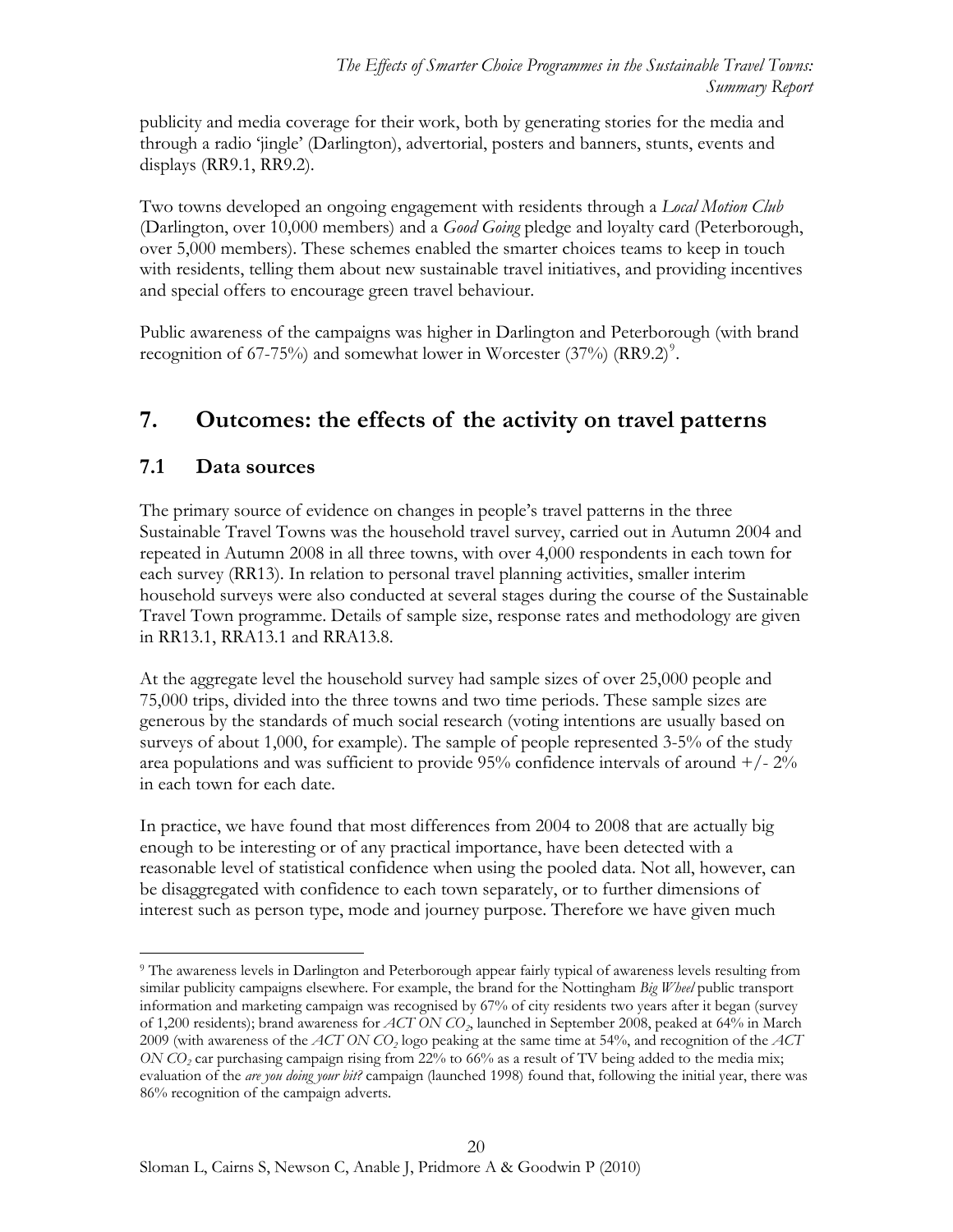attention to strengthening confidence in the results by use of independent data from other sources.

Analysis of the household surveys was therefore combined with detailed examination of a number of secondary sources:

- automatic vehicle counts and manual car and taxi counts in all three towns (RR17);
- bus passenger boarding data for all three towns (RR14);
- automatic and manual counts of cyclists in all three towns (RR15);
- manual counts of pedestrians crossing a town centre cordon in Darlington and several screenlines in Peterborough (RR16).

In most cases, these monitoring data were not collected by the towns for the express purpose of measuring changes arising from the Sustainable Travel Town programme, and hence suffered from limitations in relation to count location, timing and continuity. For example, much greater monitoring of pedestrian flows – particularly in the residential locations where walking was most likely to have increased – would have been valuable. Nevertheless, the monitoring data offered a rich temporal sequence, which provided both a check of the validity of the household travel survey results and an understanding of the timing of change. This latter, in particular, assisted us in drawing inferences as to possible explanations for the observed changes.

We also obtained from the local authorities all available monitoring data in respect of journeys to school and work:

- workplace travel surveys at employers engaged in travel planning, in each year for which they were conducted since 2005 (Peterborough only, since, with the exception of County Hall in Worcester, organisations in the other towns had not conducted more than one survey) (RR11);
- school travel surveys for each school, in each year that they were conducted since 2004 for all three towns (RR12).

Finally, we compared the results in the three towns with available data from the National Travel Survey and National Road Traffic Estimates, to take account of evidence of wider national trends. For National Travel Survey data, we obtained special tabulations for medium-sized urban areas with a population of 25-250,000 (the most relevant geographical unit in the National Travel Survey)<sup>[10](#page-20-0)</sup>. For National Road Traffic Estimates, data for urban A-

<span id="page-20-0"></span> $\overline{a}$ 10 Inevitably, there are some differences between the survey methods used in the towns, and in the national benchmark sources. As outlined in RR10, considerable care was therefore taken to analyse the benchmark data in order to generate a robust picture of trends. For example, in Tables 1 to 4, the trends in medium-sized urban areas from the National Travel Survey use data for individual years (e.g. 2008 compared to 2004). Alternative approaches considered in RR10 include using data for three-year bands to increase sample size. While this alters the precise numbers, it does not substantially alter the trends. Due to a design change in the National Travel Survey in 2007, there are concerns that short trips (particularly for walking) were under-reported in 2007 and 2008, and so we examine changes in walk and cycle trips in medium-sized urban areas for the period 2004 to 2006 as well as 2004 to 2008.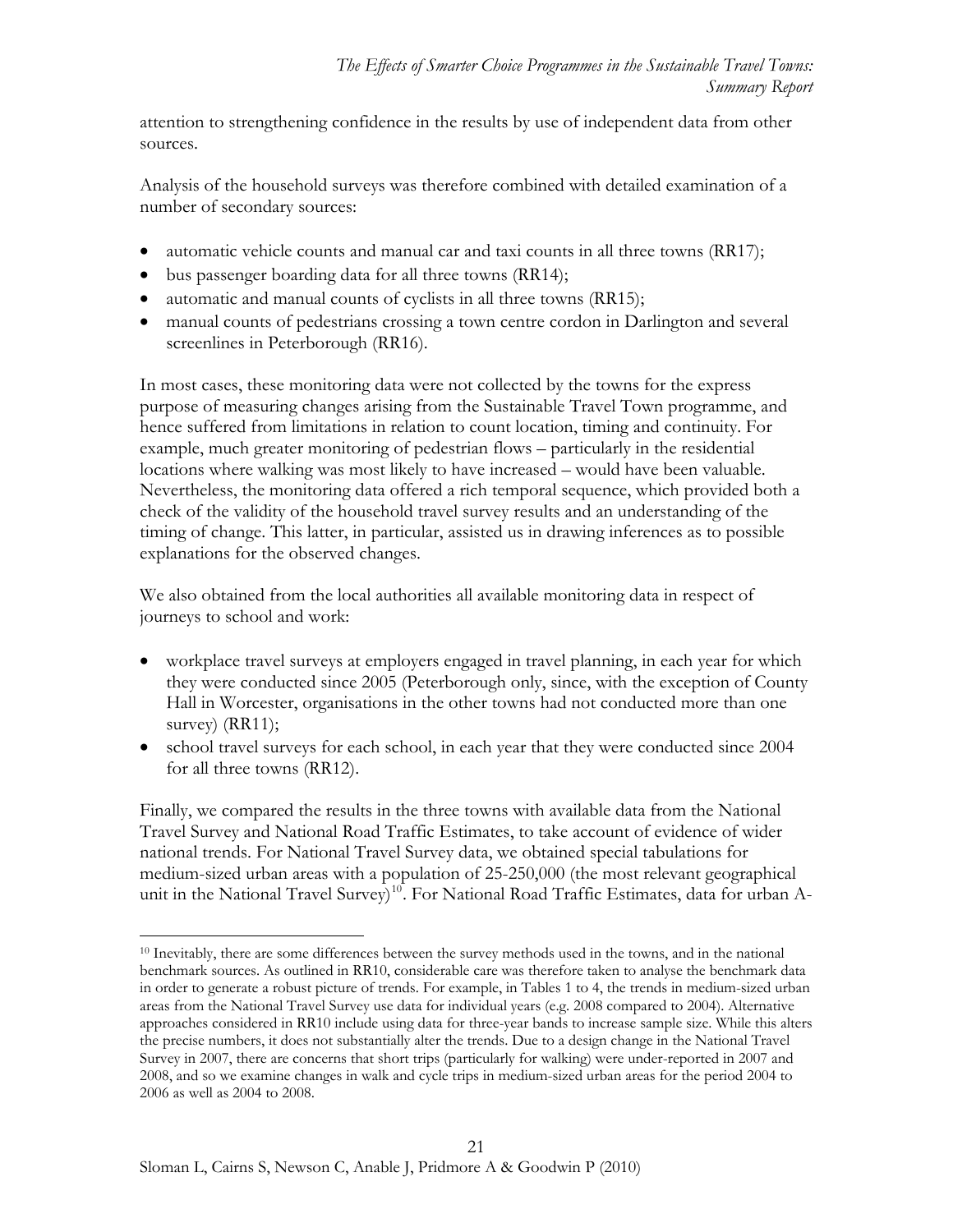roads and urban minor roads was examined (RR10). Benchmarking against national trends is particularly relevant for the traffic data, given the economic circumstances occurring towards the end of the Sustainable Travel Town programme.

For every data set used, we found issues relating to its specific characteristics and comparability, including the weighting of the travel surveys, geographical coverage of the counts<sup>[11](#page-21-1)</sup>, definitions, and dates. We have taken account of these issues in the analysis, and this is reflected, where appropriate, by quoting results in the form of ranges<sup>[12](#page-21-2)</sup> and by examining data from multiple sources in order to assess the coherence of the 'story' that emerges.

### <span id="page-21-0"></span>**7.2 Trends by mode of travel**

 $\overline{a}$ 

Figure 6 provides an overview of the changes in trip-making patterns in the three towns, based on the household survey data. It should be noted that this shows changes in absolute trip numbers per person (*not* percentage changes). We discuss below the detailed evidence in relation to travel by car, bus, cycling and walking, including the relative changes in travel by each mode.

<span id="page-21-2"></span><span id="page-21-1"></span><sup>&</sup>lt;sup>11</sup> As far as possible, count data were for the main urban areas of the towns. However, the distribution of traffic and cycle count sites meant that coverage was not comprehensive (though care was taken to exclude counts that fell substantially outside the urban boundaries). For walk data, the areas monitored in both Peterborough and Darlington were relatively central. For bus data, for Darlington, it was only possible to get data for borough-wide bus boardings, rather than for the subset of routes that served the main urban area. <sup>12</sup> Where we quote ranges for results from the household surveys, these reflect the difference between results using weighted data and results using unweighted data (for explanation of the reason for this, see Section 1). Ranges that are reported for counts of traffic, cycling, walking etc. reflect results from different sources (e.g. more than one screenline) or different analyses of the data.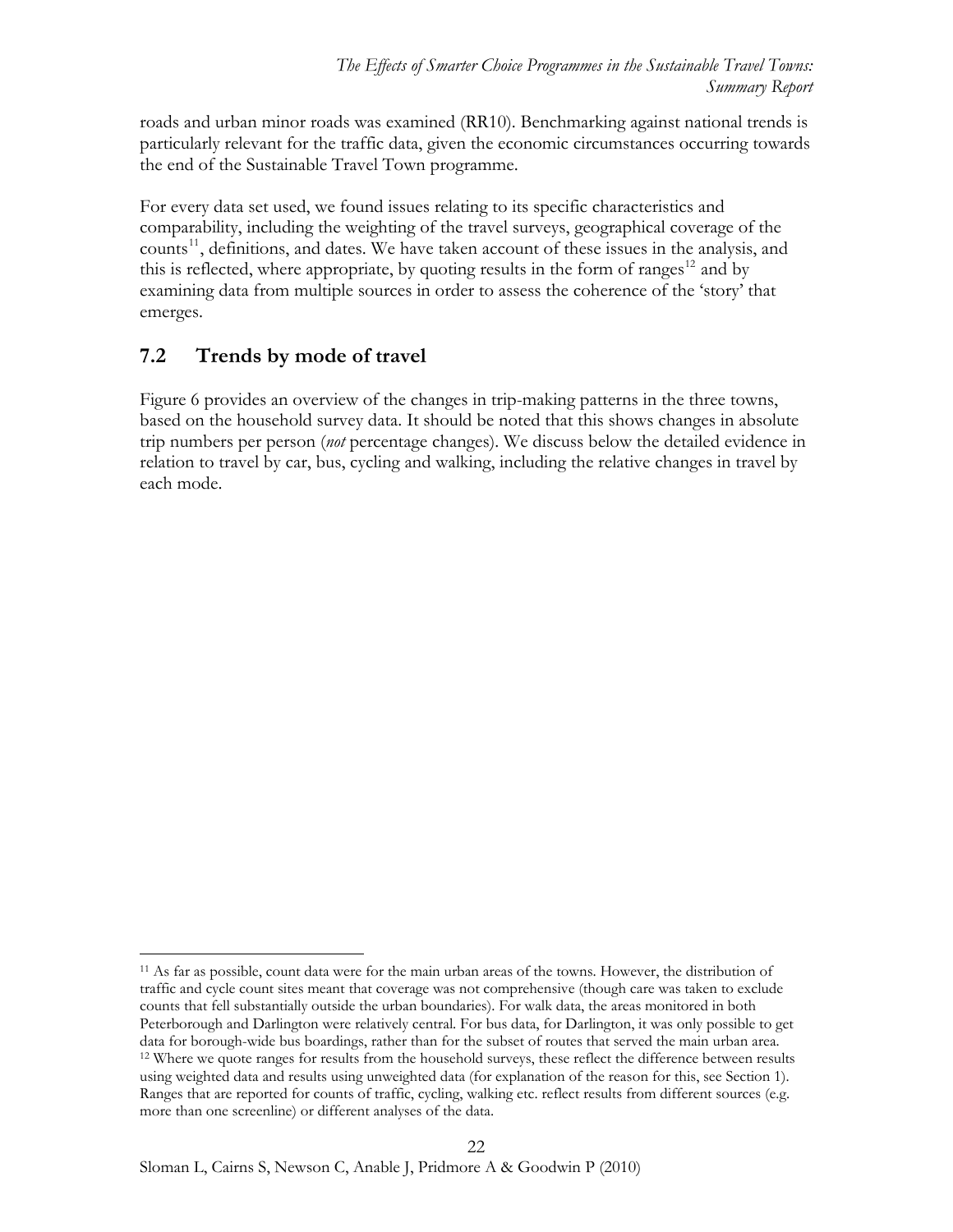

**Figure 6: Changes in numbers of trips by residents between 2004 and 2008** 

Notes: Data are numbers of trips of <50km, weighted dataset. Base: between 11,954 and 12,909 trips by approximately 4,000 respondents in baseline and ex-post surveys in each town. Trips by other modes not shown for purposes of clarity. For an indication of scale of change, absolute number of trips <50km per 100 people per day in 2004 (aggregated dataset)=292, of which walk=72; cycle=9; car driver=124; car passenger=63; bus=20; train=1; other=3.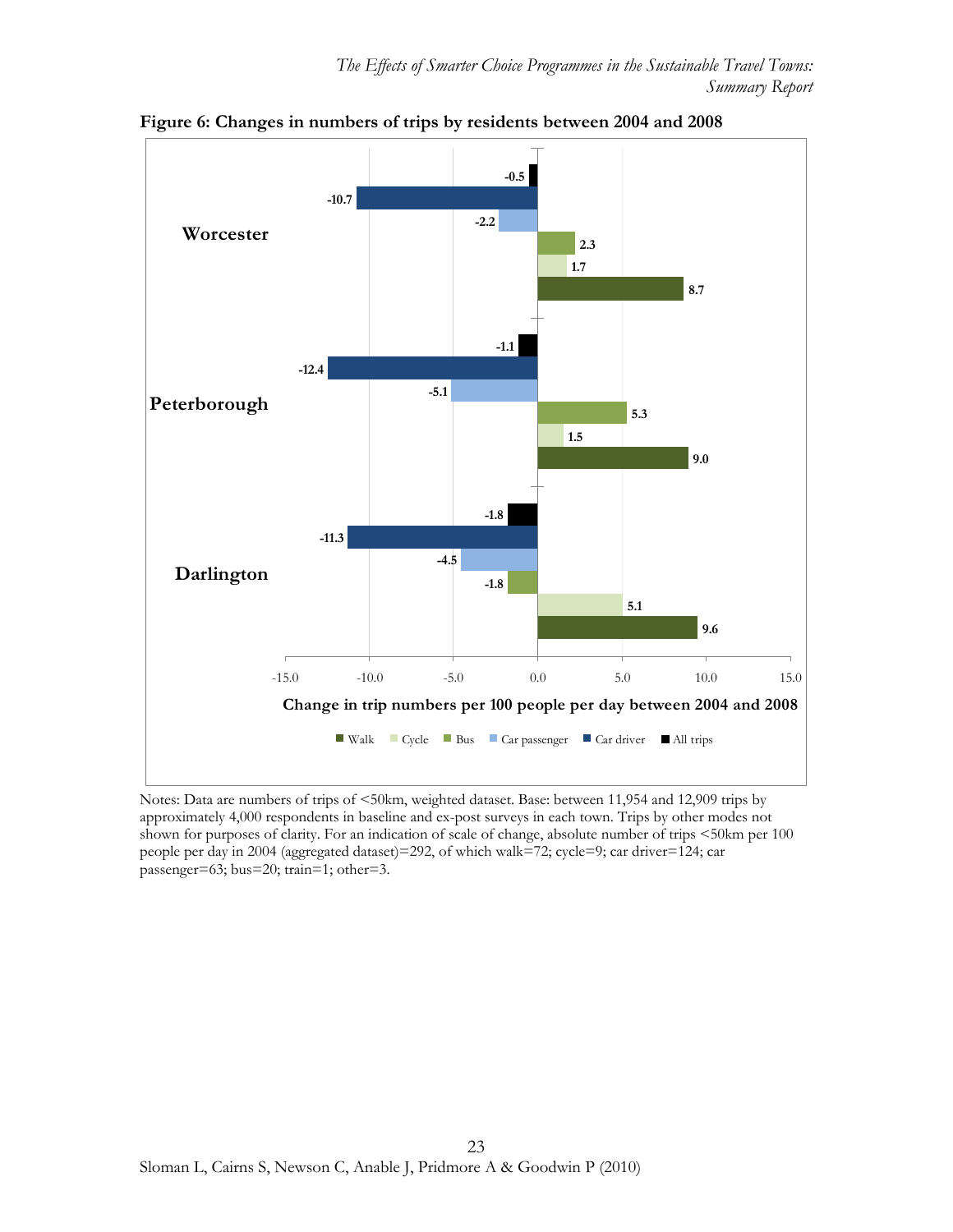# **7.2.1 Car travel**

*Car driver trips per resident of the three towns taken together fell by 9% between 2004 and 2008, whilst car driver distance per resident fell by 5%~7% (household travel survey; trips of 50km or less; RR13.2)[13](#page-23-0). Car use per head also fell nationally in comparable (medium-sized) urban areas during this period, but by a much smaller amount: a change of -1.2% for car driver trips and -0.9% for car driver distance (National Travel Survey data; all trip lengths; RR10.2.2)[14](#page-23-1). Traffic count data showed variable results in different areas of the three towns, with overall reductions of the order of 2%, and more substantial reductions in inner areas, of the order of 7-8%, taking place prior to the economic downturn (RR17.2). It is expected that traffic counts would show smaller changes than the household surveys, due to the presence of non-local traffic (unaffected by the interventions in the towns); population growth in Peterborough and to a lesser extent Worcester; and employment growth in Darlington. Further reductions in the order of 0.5-1% in overall traffic levels in the towns were then observed from automatic count data in the last six months of the Sustainable Travel Towns period. This is in line with the reductions in traffic showing in the National Road Traffic Estimates (RR10.3.2).* 

We describe below the key results for each town, starting with results from the household surveys, and followed by information from automatic and manual traffic counts.

The count data suffer from various limitations: they include travel by non-residents and, in the case of the automatic counts, commercial traffic (neither of which were the target of the Smarter Choice Programmes); they have incomplete geographical coverage, sometimes with few or even only one counter in key locations; and, in some cases, they show volatile changes within which the interpretation of general trends is very sensitive to the methods used for combining the data. We have consequently erred on the side of caution in our analysis, examining several possible methods for combining data and reporting the results from all of these.

The key results reported below are generally statistically significant to the 90% confidence level or better. An overview of the results from different sources is shown on Table 1.

 $24$ 

<span id="page-23-1"></span><span id="page-23-0"></span> $\overline{a}$ <sup>13</sup> All household survey results quoted in this and succeeding sections are for changes between Autumn 2004 and Autumn 2008, for trips of <50km, which includes all trips made by residents within the towns and to surrounding areas, but not the rarer trips to more distant destinations. Figures are quoted for trips of <50km because longer journeys were not the target of the Sustainable Travel Town programme; the inclusion of longer journeys would make any results less comparable with the other data sources (which all measured traffic within the towns); and given the use of a one-day travel diary, the sample of longer distance trips was much smaller, and therefore subject to random statistical variation shown in large and inconsistent changes in these small numbers. Some additional analysis was done on these longer trips, included in the full report, which does not change the conclusions reported here. Where ranges are reported (e.g.  $X\%~Y\%$ ), the two figures show the results using weighted or unweighted data. If no range is given, results using weighted and unweighted data were the same, except in a few instances where it is specified that the analysis used the weighted data only. <sup>14</sup> That is, in an index with 2004=100, car driver trips per person per year were 98.8 in 2008, and car driver distance per person per year was 99.1 (National Travel Survey, medium-sized urban areas 25-250,000 people). Note that in this and succeeding sections, the household survey results from the towns are derived from travel diaries which are broadly comparable, but not identical, to the diaries and methodologies used for analysis of the National Travel Survey. Key differences are highlighted in the footnotes to Tables 1-4.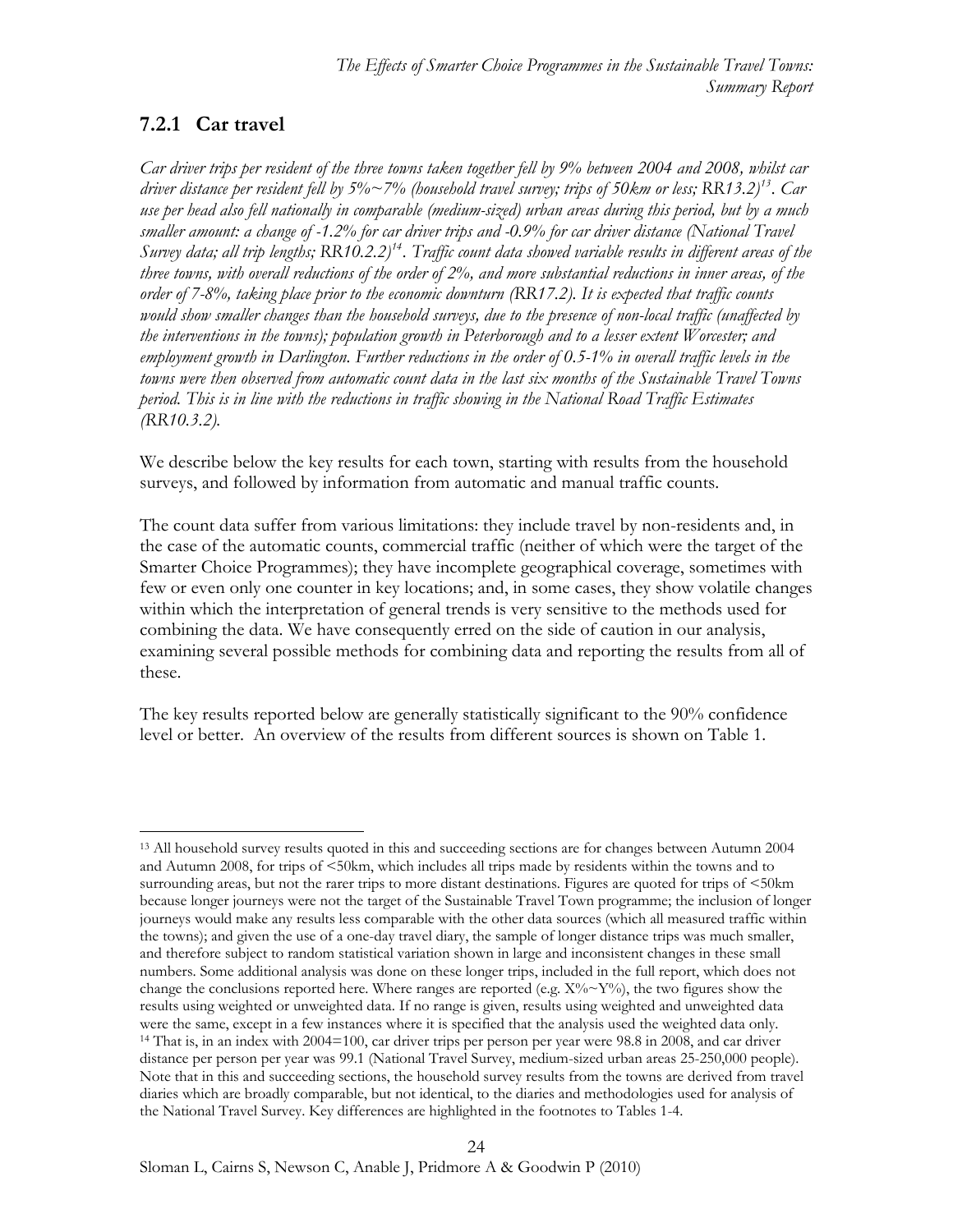|                                    | Household surveys ##  |                      | Traffic counts (manual and automatic)#                      |                                                                     |                                                                | Possible explanations for trends                                                                                                                                                               |
|------------------------------------|-----------------------|----------------------|-------------------------------------------------------------|---------------------------------------------------------------------|----------------------------------------------------------------|------------------------------------------------------------------------------------------------------------------------------------------------------------------------------------------------|
|                                    | Trips per             | Distance             | Inner area+                                                 | Outer area+                                                         | Overall change                                                 |                                                                                                                                                                                                |
|                                    | person                | per person           |                                                             |                                                                     |                                                                |                                                                                                                                                                                                |
| National trend                     | $-1.2\%$              | $-0.9\%$             |                                                             |                                                                     | $-0.5\%$ (car traffic)<br>$-0.7\%$ (all vehicles)              |                                                                                                                                                                                                |
| Sustainable<br><b>Travel Towns</b> | $-9\%$                | $-5\%$ $\sim$ $-7\%$ |                                                             |                                                                     |                                                                |                                                                                                                                                                                                |
| Darlington                         | $-7\%$ $\sim$ $-10\%$ | $-6\% \sim -7\%$     | $-6.7\%$ to<br>$-5.3\%$                                     | $+1.6\%$ to $-0.2\%$                                                | $-2.4\%$ to $-3.2\%$<br>(all vehicles)                         | Employment growth of 10% during<br>the STT period (often in peripheral<br>business parks) may have led to inward<br>commuting by non-residents, masking<br>reductions in residents' car travel |
| Peterborough                       | $-8\%$ ~<br>$-10\%$   | $-7\%$ ~<br>$-10\%$  | $-7\%$                                                      | $-1\%$                                                              | $-2.4\%$                                                       | Population grew by $>6\%$ during STT<br>period, so city-wide fall in car traffic of<br>2.4% equivalent to <i>per capita</i> reduction<br>of $\sim 8\%$                                         |
| Worcester                          | $-8\%$ ~<br>$-10\%$   | $-3\%$               | -8% (consistent<br>fall from start<br>of data in<br>2005/06 | Growth until<br>$2006/07$ , then fall<br>of $-1.0\%$ to<br>$-1.8\%$ | Growth until<br>$2006/07$ , then fall;<br>$-1.9\%$ to $-2.6\%$ | Only one non-peripheral counter,<br>meaning that the 'overall' change may<br>be an underestimate of actual<br>reductions.                                                                      |

#### **Table 1: Evidence on car driver trips and traffic**

See following page for notes to this table.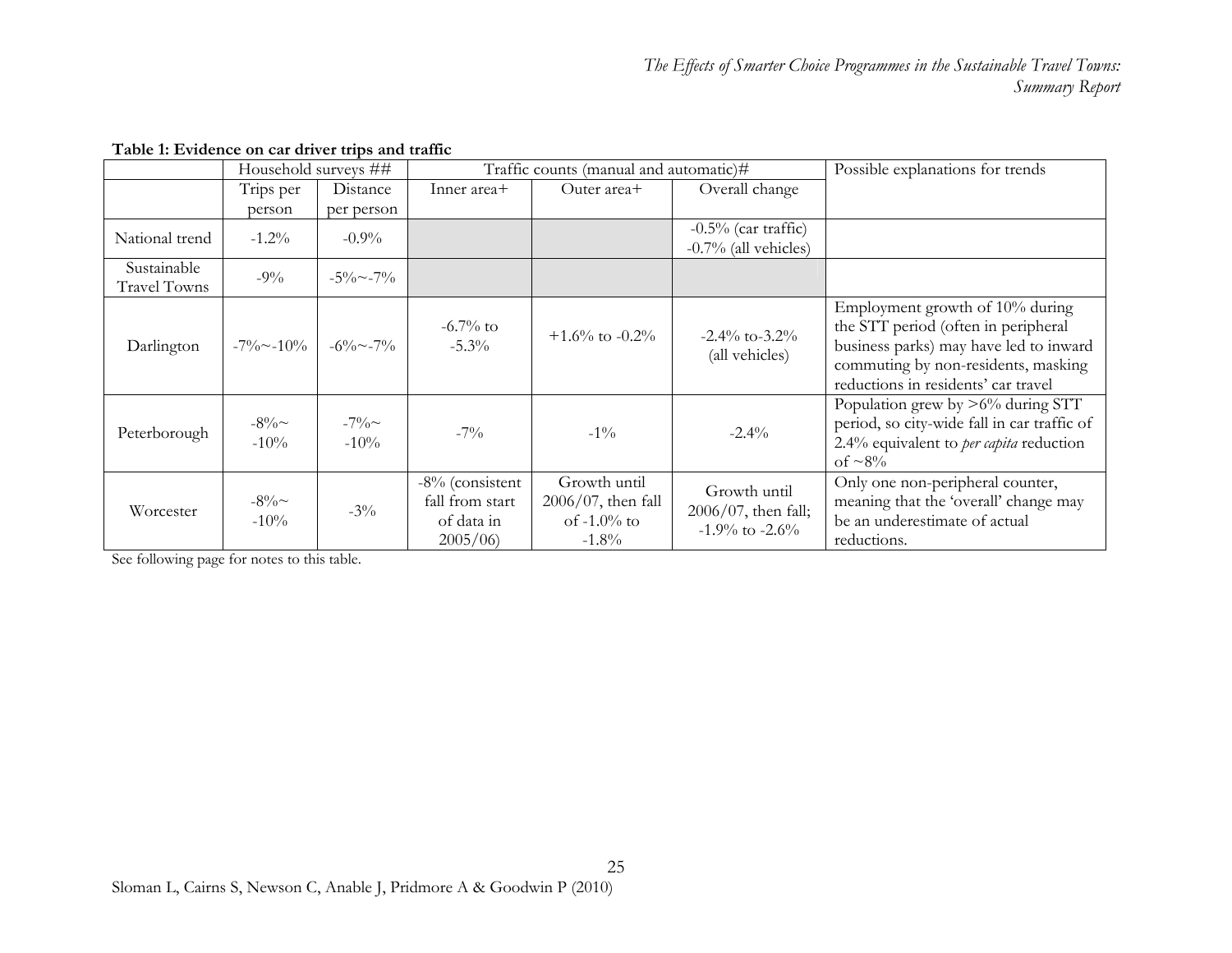Notes to Table 1:

Figures are percentage changes (*not* %-point).

## Household surveys for 'national trend' are from special tabulations of National Travel Survey for medium urban areas (25,000-250,000 population), for trip stages and trip stage distances, comparing 2008 to 2004. Household surveys for the Sustainable Travel Towns: change figures are for ex-post survey in Autumn 2008, compared to baseline survey in Autumn 2004; base = all trips under 50km; range shows variation between weighted and unweighted data (where no range given, both weighted and unweighted data returned same result). Note that the 50km filter on trip distances was not applied to the NTS data. Unlike the situation in the three towns, we have no reason to assume that changes in trip numbers and distances recorded in NTS data would be skewed to changes in particular journey distance bands.

# Traffic counts: where ranges are given in the count data, the larger reductions include the effects of the changing economic situation, whilst the smaller numbers do not (except for the values in inner Darlington, where the situation reverses). Darlington data are from automatic counts of all vehicles. The two figures given correspond to the change in May to October averages (2004 to 2008) and the change in annual totals (May-April, 2004/5 to 2008/9), with only the latter therefore including the period of economic decline. (April 2004 data were not available). Worcester data are from automatic counts of all vehicles. The two figures given correspond to the change in Q1-Q3 totals and the change in annual totals (specified as April-March), with comparisons from the time period specified to 2008/9, with only the latter therefore including the period of economic decline. Peterborough data are from manual counts of cars and taxis, since automatic counter data did not become available until March 2006 (though cross reference between the two sources was done for the relevant period). Note that manual counts are of a more limited nature than automatic counts. Values given here are for the change between 2004 and 2008, with the large majority of counts done between March and October, therefore excluding the main period of economic decline.

Count data for 'national trend' are from National Road Traffic Estimates for urban areas. Figures for car and taxi traffic are for Q2 and Q3, 2004 to 2008 (to match the main dates when manual counts of car traffic occurred in Peterborough). Figures for all vehicles are the change between 2004/05 and 2008/09 (and correspond to the greater reductions given in the ranges for Darlington and Worcester, except for the inner Darlington figure). (For more details, see RR17).

+ Definitions of 'inner' and 'outer' areas were determined by the available data – and, in particular, count site location. In Darlington, the 'outer' area was defined as sites around the periphery, together with the use of an 'other' area category (between inner and outer). In Peterborough, the term 'outer area' was used more generally, to mean the whole area outside the inner area. In Worcester, other than one central automatic counter, seven automatic counters were all located around the periphery, and these peripheral sites were used to generate the 'outer' area values. Further explanation is given in RR17.

Employment growth in Darlington (+9.6%) and Peterborough (+7.5%) during Sustainable Travel Town period was substantially greater than the national trend (GB total employee jobs increased by 2.3% between 2004 and 2008, based on Annual Business Inquiry data). There was a drop in employee jobs in Worcester over this period (-4.2%). Population growth in Peterborough was substantially greater than the national trend (GB population increased by 2.5% between 2004 and 2008).

**Darlington** The household survey data show a reduction in car driver trips per resident of  $7\% \sim 10\%$ , and car driver distance of  $6\% \sim 7\%$ . The automatic traffic counters suggested that, across the town as a whole, total traffic levels fell by 2.4%-3.2% between 2004 and 2008 (with the lower figure pre-dating the economic downturn). Prior to the economic downturn, in inner Darlington, there was a reduction of 6.7%, whilst counters around the perimeter of Darlington appeared to show a small increase of about 1.6%. (Traffic around the perimeter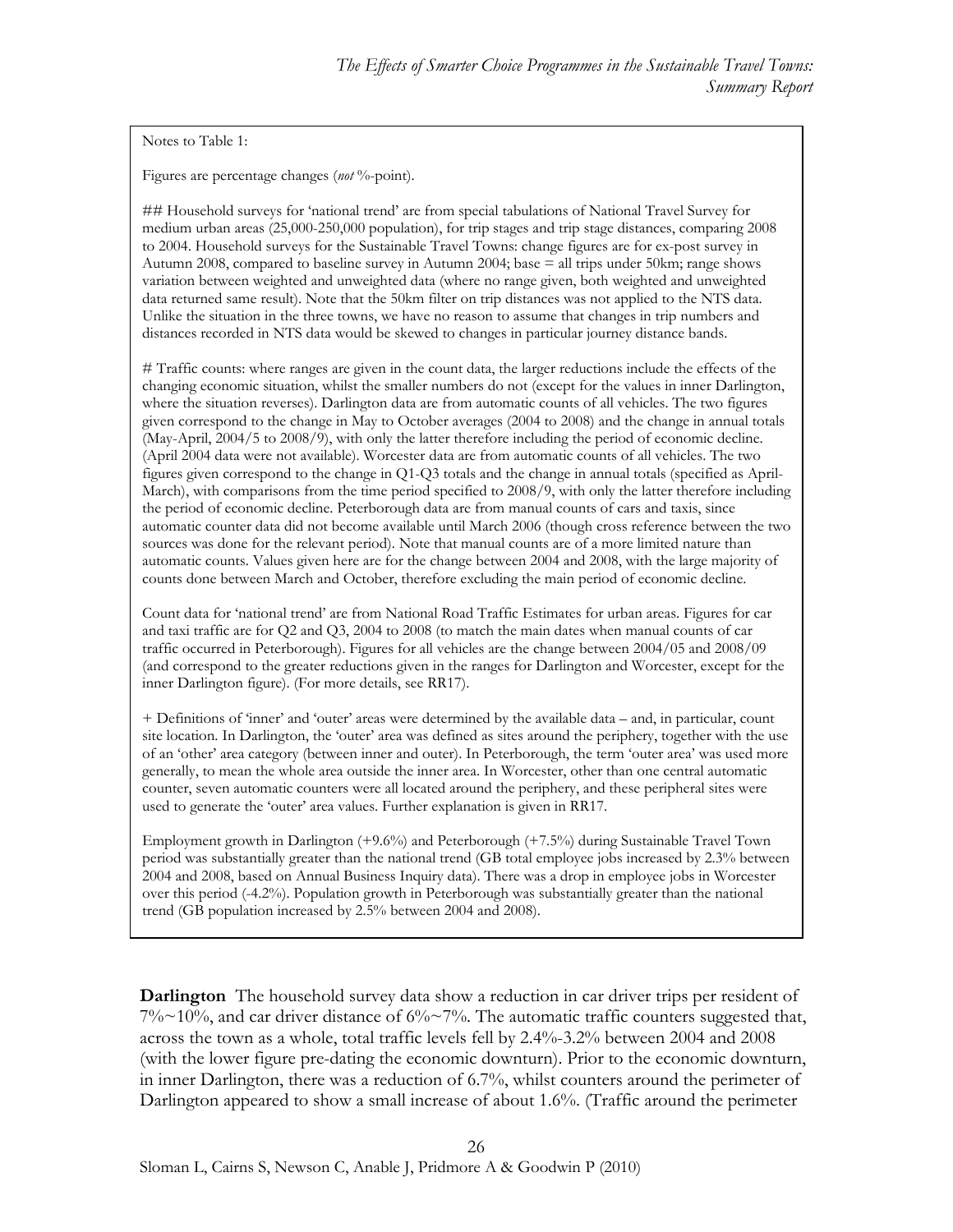subsequently declined, possible due to economic reasons, whilst there was some growth in the inner area, probably due to traffic redistribution caused by roadworks.)

One possible explanation for the difference between the traffic counts and the household survey is that employment growth of 9.6% occurred during the Sustainable Travel Town period, concentrated in peripheral business parks, which would have generated some inward commuting by non-residents, partially masking reductions in car travel by residents (RR13.3.1; RR17.2).

**Peterborough** The household survey data show a reduction in car driver trips per resident of  $8\% \sim 10\%$ , and car driver distance of  $7\% \sim 10\%$ . Peterborough's population grew by more than 6% during the Sustainable Travel Town period, so the expected reduction in total car traffic by residents, after allowing for population growth, would be substantially less than this.

In terms of changes in observed traffic flows, in the inner area, car traffic fell by 7% between 2004 and 2008, reversing a trend of rising car traffic between 2002 and 2004. In the outer area, there was a reduction in car traffic between 2004 and 2006 followed by some increase, which, overall, resulted in a traffic reduction in the order of 1% prior to the economic downturn. The greater reduction in car use on trips into the inner area is consistent with these being better served by public transport (RR13.3.2; RR13.7; RR17.3). An estimate of the change in overall traffic levels in the town, based on the relative distribution of population, suggests that this would equate to a 2.4% reduction in traffic levels prior to the economic downturn.

**Worcester** The household travel surveys show a reduction in car driver trips of  $8\% \sim 10\%$ . However, compared to the other two towns, the car driver trips affected were particularly short, such that car driver distance per resident only fell by  $3\frac{^{6}}{^{15}}$  $3\frac{^{6}}{^{15}}$  $3\frac{^{6}}{^{15}}$ . This is reasonably consistent with the automatic traffic counter data (RR13.3.3; RR17.4), which show a 2.6% reduction between 2006/7 and 2008/9 (with a reduction of 1.9% when comparing Q1-3 of 2006 with Q1-3 of 2008). This followed an earlier period of traffic growth.

The one centrally located counter, which began operation in 2005, shows a consistent reduction between 2005/6 and 2008/9 of 8%. Meanwhile, the other seven counters, located around the periphery of the city, suggest that traffic grew between 2004/5 and 2006/7, and then fell by  $1.8\%$  between  $2006/7$  and  $2008/9$  (or  $-1.0\%$  when comparing Q1-3 of 2006 with Q1-3 of 2008).

<span id="page-26-0"></span> $\overline{a}$ <sup>15</sup> This appears largely to be a consequence of a substantial increase in car driver distance for commuting in the 10-50km distance band (see RR13.5), partially offsetting the general fall in car driver distance for other journey purposes and distance bands. We speculate that this may be a consequence of increased out-commuting by residents, as Worcester was the only one of the three towns where employee jobs fell between 2004 and 2008  $(-4.2\%)$ .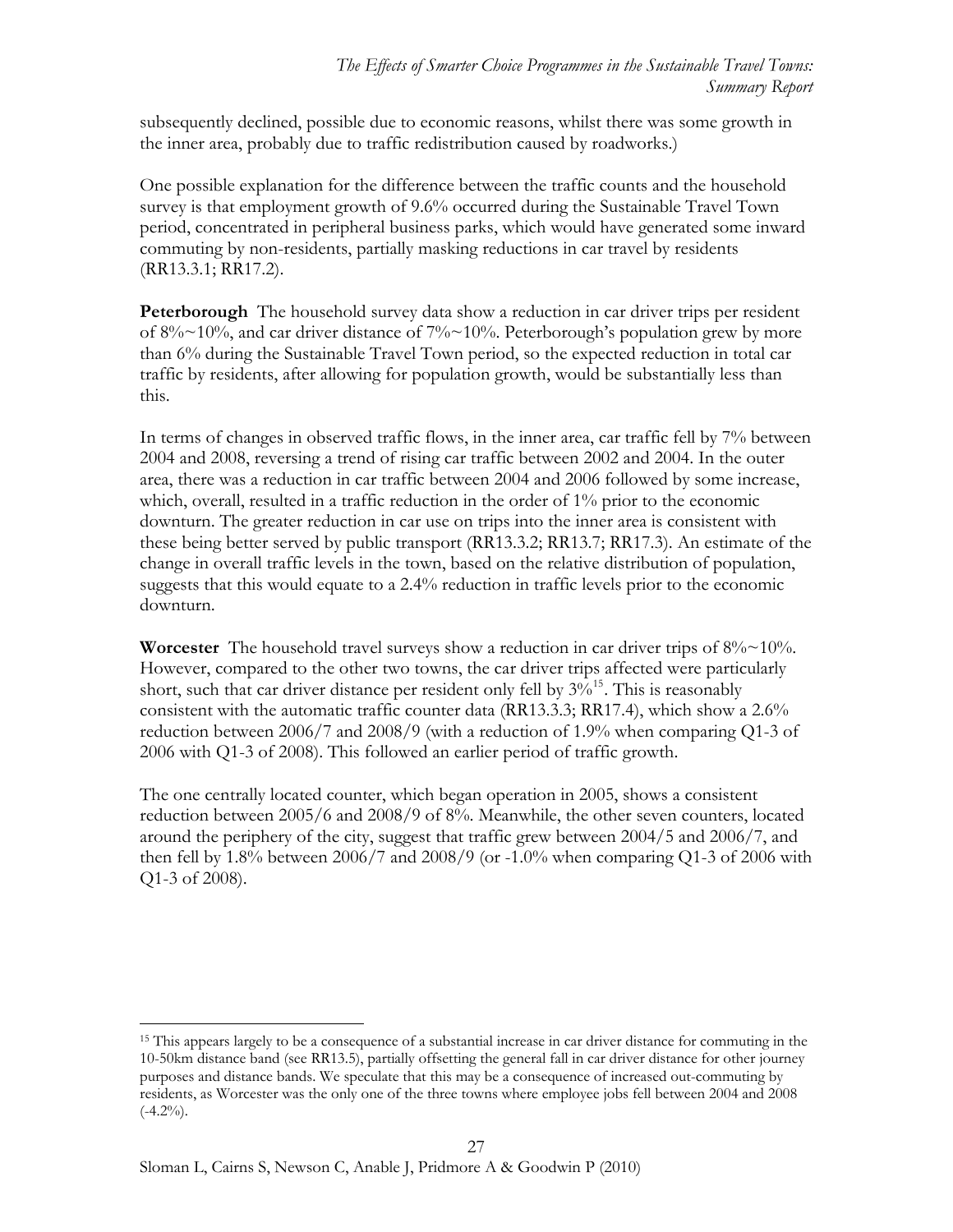### **7.2.2 Bus travel**

*Bus use grew substantially in Peterborough and Worcester during the period of the Sustainable Travel Town work, whereas it declined in Darlington. According to the household travel survey data, between 2004 and 2008, bus trips per resident of the three towns taken together increased by 10%~22% (trips of 50km or less; RRA13.5), whereas, according to the National Travel Survey, there was a national decline of bus trips in medium-sized towns of 0.5% over the same period (RR10.2.2).* 

Table 2 summarises the changes in bus use in the towns.

**Darlington** Bus boardings decreased by 13% between 2004/05 and 2008/09, although the household surveys suggest that there may have been a smaller decline (change of -6%) or even an increase in bus trips (change of  $+11\%$ ), depending on whether the weighted or unweighted data are used. (This was one of the very few examples where the weighting made a substantive difference to the results.) The apparent mismatch may be because the bus boarding data is for the whole borough (including services outside the urban area, and trips by people living outside the town), whereas the household survey data is for residents of the town. Competition between two major bus operators in Darlington meant that it was more difficult for the local authority to effectively encourage bus use than in the other towns, and limited the data available for analysis.

There are indications that personal travel planning may have helped to slow the rate of decline in bus travel, but this and other marketing interventions were insufficient, in the absence of more substantial changes to the bus offering, to bring about a large-scale increase in bus travel (RR14.2.5, RR14.5).

**Peterborough** Bus passenger growth occurred throughout the Sustainable Travel Town period, and bus boardings there increased (+40%) between 2004/5 and 2008/9. Bus trips by residents of the city, as measured by the household survey, also increased  $(+36\% \sim +43\%)$ . Detailed analysis suggests that a proportion of the growth in bus use is likely to have been the result of population growth and concessionary fares  $(25{\text -}30\%)$ <sup>[16](#page-27-0)</sup>, while personal travel planning may have contributed about another 25% of the growth. The remaining 45-50% of the growth may then be attributed to a combination of service restructuring, which created the right conditions for growth, followed by intensive effort to provide better public transport information and integrated tickets, and supported by regular service enhancements (RR14.3.5, RR14.5).

<span id="page-27-0"></span> $\overline{a}$ <sup>16</sup> In assessing the proportion of overall growth due to concessionary fares, we took into account the substantial growth in bus use by non-concessions (56% of the growth in bus travel on the main *Citi* services came from increased ticket sales to non-seniors) and the fact that the 'senior' market was growing prior to the changes to the concessionary fare scheme (between 2004/5 and 2005/6, before the introduction of free travel for over 60s, sales of senior tickets increased by 20.7%).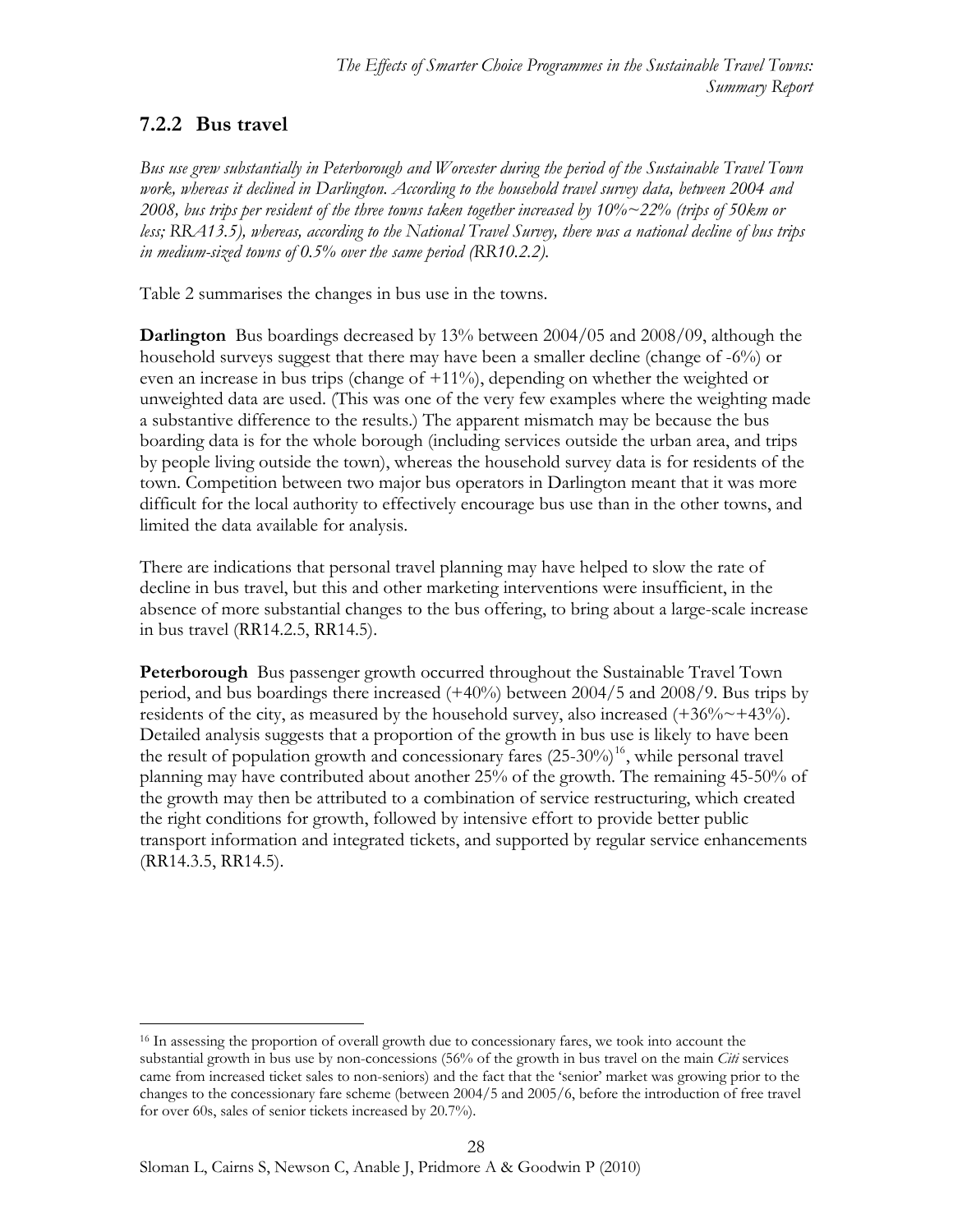|                     | Household           |                     | Bus boardings (patronage) |                                                                                            |                                                                                                                                                                                                                                                                                                                                                                                                                                                                                                                                                                          |
|---------------------|---------------------|---------------------|---------------------------|--------------------------------------------------------------------------------------------|--------------------------------------------------------------------------------------------------------------------------------------------------------------------------------------------------------------------------------------------------------------------------------------------------------------------------------------------------------------------------------------------------------------------------------------------------------------------------------------------------------------------------------------------------------------------------|
|                     | surveys##           |                     | data #                    |                                                                                            |                                                                                                                                                                                                                                                                                                                                                                                                                                                                                                                                                                          |
|                     | Trips               | Distance            | Change in                 | Timing of                                                                                  | Possible explanations for trends                                                                                                                                                                                                                                                                                                                                                                                                                                                                                                                                         |
|                     | per                 | per                 | bus                       | change                                                                                     |                                                                                                                                                                                                                                                                                                                                                                                                                                                                                                                                                                          |
|                     | person              | person              | boardings                 |                                                                                            |                                                                                                                                                                                                                                                                                                                                                                                                                                                                                                                                                                          |
| National trend      | $-0.5\%$            | $+12%$              |                           |                                                                                            |                                                                                                                                                                                                                                                                                                                                                                                                                                                                                                                                                                          |
| Sustainable         | $+10\%$ ~           | $+30\%$ ~           |                           |                                                                                            |                                                                                                                                                                                                                                                                                                                                                                                                                                                                                                                                                                          |
| <b>Travel Towns</b> | $+22%$              | $+41%$              |                           |                                                                                            |                                                                                                                                                                                                                                                                                                                                                                                                                                                                                                                                                                          |
| Darlington          | $-6\%$<br>$+11\%$   | $+14\%$ ~<br>$+29%$ | $-13%$                    | Bus boarding<br>data suggest<br>decline in bus<br>use may have<br>stabilised in<br>2006    | During the period 2004-2007 lack of cooperation between bus<br>operators made it more difficult to encourage bus use. Post-2007 one<br>operator took over all commercial services, reorganising the whole of<br>the urban bus network and introducing new higher quality buses in the<br>summer of 2008, just two months prior to the 2008 household travel<br>survey. Personal travel planning may have slowed the decline in bus<br>travel, but this and other marketing initiatives were insufficient, in the<br>absence of service enhancements, to increase bus use |
| Peterborough        | $+36\%$ ~<br>$+43%$ | $+54\%$ ~<br>$+56%$ | $+40%$                    | Growth<br>occurred<br>throughout the<br>period of the<br>STT work                          | Indicative estimates suggest that 25-30% of growth may have been due<br>to external factors (population growth and concessionary fares); 25%<br>due to personal travel planning; and 45-50% due to service<br>restructuring, regular service enhancements, information, and ticketing<br>integration                                                                                                                                                                                                                                                                     |
| Worcester           | $+17\%$ ~<br>$+24%$ | $+30\%$ ~<br>$+46%$ | $+27%$                    | Growth mostly<br>occurred before<br>mid-2006, and<br>patronage<br>stabilised<br>thereafter | Launch of new orbital bus service, marketing, fares initiatives, route<br>improvements and first wave of personal travel planning appear to have<br>generated early bus patronage growth. After mid-2006, personal travel<br>planning may have played a role in maintaining bus use, but was not<br>able to generate significant growth                                                                                                                                                                                                                                  |

#### **Table 2: Evidence on bus travel**

Notes: Figures are percentage changes (not %-point). ## Household surveys for 'national trend' are from special tabulations of National Travel Survey for medium-sized urban areas (25,000-250,000 population), for trip stages and trip stage distances, comparing 2008 to 2004. Household surveys for the Sustainable Travel Towns: change figures are for ex-post survey in Autumn 2008, compared to baseline survey in Autumn 2004; base = all trips under 50km; range shows variation between weighted and unweighted data (where no range given, both weighted and unweighted data returned same result). Note that the 50km filter on trip distances was not applied to the NTS data. Unlike the situation in the three towns, we have no reason to assume that changes in trip numbers and distances recorded in NTS data would be skewed to changes in particular journey distance bands.

# Bus boardings data are for the period 2004/5 to 2008/9. For Peterborough and Worcester, data are for ticket sales for the bus routes serving the main urban areas. For Darlington, where only limited data were available, data are for bus boardings within the borough, and are therefore for journeys both within and beyond the urban area.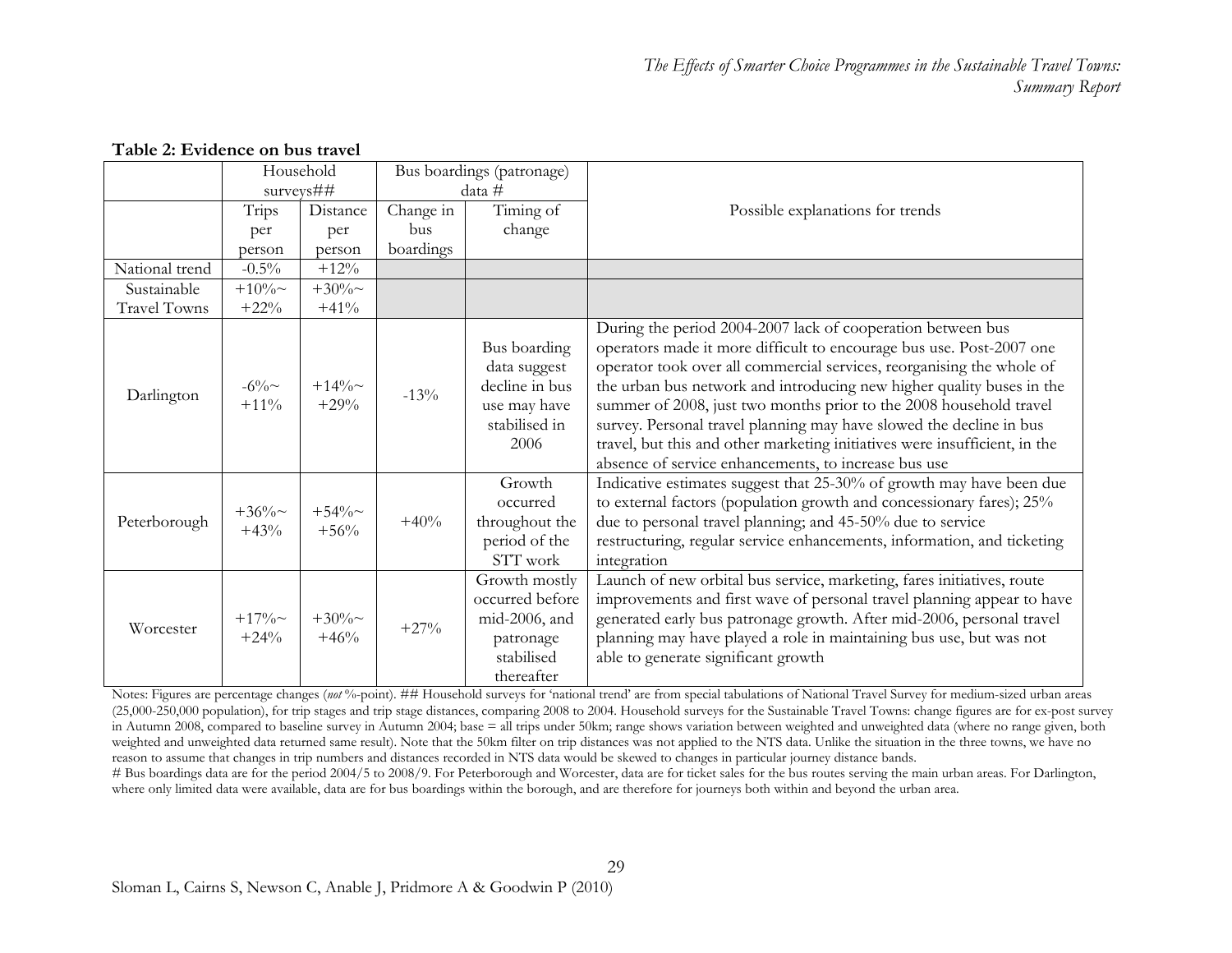**Worcester** Bus patronage increased markedly in the period from 2004 until mid-2006, and thereafter stabilised. Bus boardings increased (+27%) between 2004/5 and 2008/9, as did bus trips by residents of the city, as measured by the household survey  $(+17\% \sim +24\%)$ . Most of the growth in bus boardings pre-dated the changes to concessionary fare eligibility in  $2006^{17}$  $2006^{17}$  $2006^{17}$ . It appears that the main reasons for the increase in patronage between April 2004 and mid-2006 were a series of marketing and fares initiatives, coupled with the launch of a new orbital service and improvements to some routes, and the first wave of personal travel planning. After mid-2006, personal travel planning may have played a role in maintaining bus patronage, but did not generate further town-wide increases in bus travel (RR14.4.5, RR14.5).

# **7.2.3 Cycling**

*There were positive results for cycling in all three towns, with particularly substantial growth in Darlington. According to the household travel survey data, between 2004 and 2008, cycle trips per resident of the three towns taken together increased by 26~30%, whereas, according to the National Travel Survey, there was a national decline of cycle trips in medium-sized towns over an approximately similar period (RR10.2.2).* 

Table 3 summarises the changes in cycling in the three towns.

**Darlington** The household surveys show an approximate doubling of cycling levels amongst Darlington residents: cycle trips per person increased by 89%~113%, and distance cycled increased by 76%~112%. Town-wide automatic cycle counters show an increase in cycle activity in the order of 50-60% between 2004/5 and 2008/9, while town centre cordon data shows growth of 84-116%. Growth started from about 2006. Before that date, cycling in Darlington had been relatively stable. The growth in cycling in Darlington appears to have started after the town was designated a Cycling Demonstration Town (in October 2005). There was a substantial growth in cycle counts from Spring 2006, which may be attributed to non-infrastructure interventions (cycling events, information resources, cycle initiatives at schools, cycle parking), and a further rapid growth from Spring 2008 following completion of a number of cycle infrastructure improvements from mid-2007 (RR15.2.4, RR15.2.5).

**Peterborough** According to the household surveys, cycle trips per person in Peterborough increased by  $10\% \sim 17\%$ , and distance cycled increased by  $23\% \sim 38\%$ . This is less evident from the count data. Automatic and some manual count data show relatively stable cycling levels across the town as a whole from 2004, following an earlier (pre-2004) decline in cycling levels. Screenline manual count data indicate that cycling levels increased by 11% near the city centre. Part (but not all) of the reason for this may be the increase in population to the south of the city. Peterborough officers considered that cycle count sites were poorly located to detect any increase in cycling in the city, and this may be a reason for the disparity with the household survey data (RR15.3.4, RR15.3.5).

<span id="page-29-0"></span> $\overline{a}$ 17 Between 2006/7 and 2008/9 (i.e. in the period after the extension of concessionary fares for the over-60s), bus use actually declined by 1.2%. The trend in this period appears to be partially comprised of a drop in nonconcessions ticket sales, balanced by an increase in concessionary tickets, though the 'mirroring' of the trends indicates that this may be partly due to ticket swapping – i.e. people who had previously bought a nonconcessionary ticket swapping to buying a concessionary ticket (presumably because of greater awareness of the opportunity, or because the saving was significantly greater).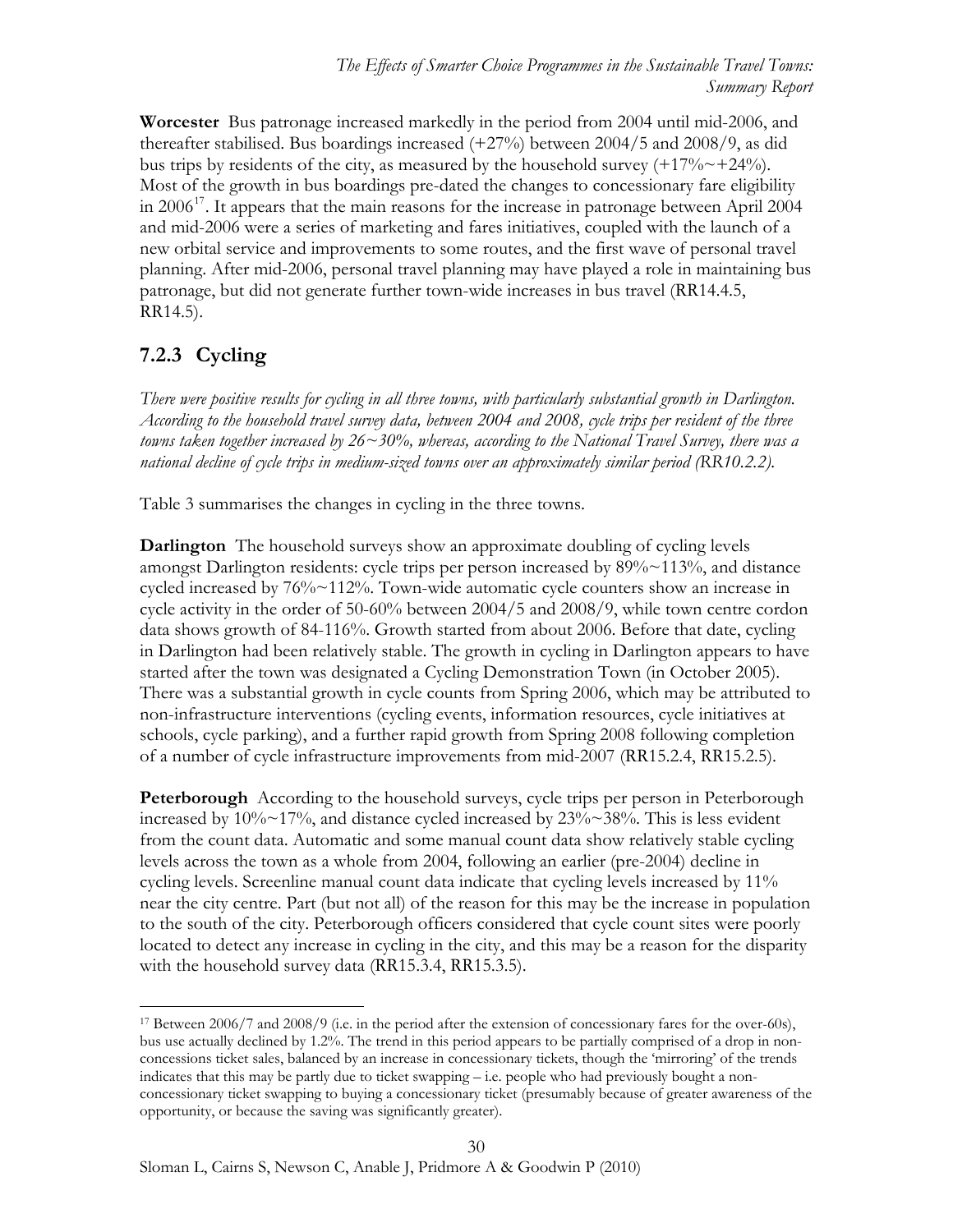|                             | Household surveys ## |                      |                                                                                                                                          | Manual / automatic counts #                                                                                                   |                                                                                                                                                                                                                                                                                                                                                                                                      |
|-----------------------------|----------------------|----------------------|------------------------------------------------------------------------------------------------------------------------------------------|-------------------------------------------------------------------------------------------------------------------------------|------------------------------------------------------------------------------------------------------------------------------------------------------------------------------------------------------------------------------------------------------------------------------------------------------------------------------------------------------------------------------------------------------|
|                             | Trips per person     | Distance per         | Change in counts                                                                                                                         | Timing of change                                                                                                              | Possible explanations for trends                                                                                                                                                                                                                                                                                                                                                                     |
|                             |                      | person               |                                                                                                                                          |                                                                                                                               |                                                                                                                                                                                                                                                                                                                                                                                                      |
| National trend              | $-9\%*$              | $-17\%*$             |                                                                                                                                          |                                                                                                                               |                                                                                                                                                                                                                                                                                                                                                                                                      |
| Sustainable<br>Travel Towns | +26% to +30%         | $+28\%$ to $+32\%$   |                                                                                                                                          |                                                                                                                               |                                                                                                                                                                                                                                                                                                                                                                                                      |
| Darlington                  | $+89\%$ to $+113\%$  | $+76%$ to<br>$+112%$ | $+51\%$ to $+57\%$<br>(town wide<br>automatic counts)<br>$+84\%$ to $+116\%$<br>(manual counts at<br>town centre cordon)                 | Cycle flow stable from<br>2001 to 2005. Steady<br>growth thereafter, but two<br>main surges in Spring 2006<br>and Spring 2008 | Darlington became a Cycling<br>Demonstration Town in October 2005.<br>Surge in Spring 2006 most likely due to<br>intense promotional activity (e.g.<br>events, information resources,<br>increased cycle initiatives at schools,<br>increased cycle parking) supported by<br>first phase of personal travel planning.<br>Surge in Spring 2008 follows increased<br>delivery of cycle infrastructure. |
| Peterborough                | $+10\%$ to $+17\%$   | $+23\%$ to $+38\%$   | Broadly stable cycle<br>levels town-wide<br>(following previous<br>decline of $20-30%$ .<br>$+11\%$ in the central<br>part of the town** | Decline in cycling between<br>1998 and 2002-2004; levels<br>broadly stable from then<br>onwards                               | Sustainable Travel Town work<br>probably helped to halt the previous<br>decline in cycling. Increases in cycle<br>flows in central area may partly be due<br>to housing growth in the southern part<br>of the city.                                                                                                                                                                                  |
| Worcester                   | $+11\%$ to $+23\%$   | $-14\%$ to $+2\%$    | $+16\%$ (town-wide<br>automatic counts)                                                                                                  | Cycle flow stable prior to<br>STT work. Increase mainly<br>between Summer 2004<br>and Summer 2005,<br>subsequently sustained  | Main phase of growth may be due to<br>marketing, publicity and some<br>infrastructure improvements; personal<br>travel planning may have made some<br>contribution in certain locations and at<br>certain times.                                                                                                                                                                                     |

### **Table 3: Evidence on cycling**

See following page for notes to this table.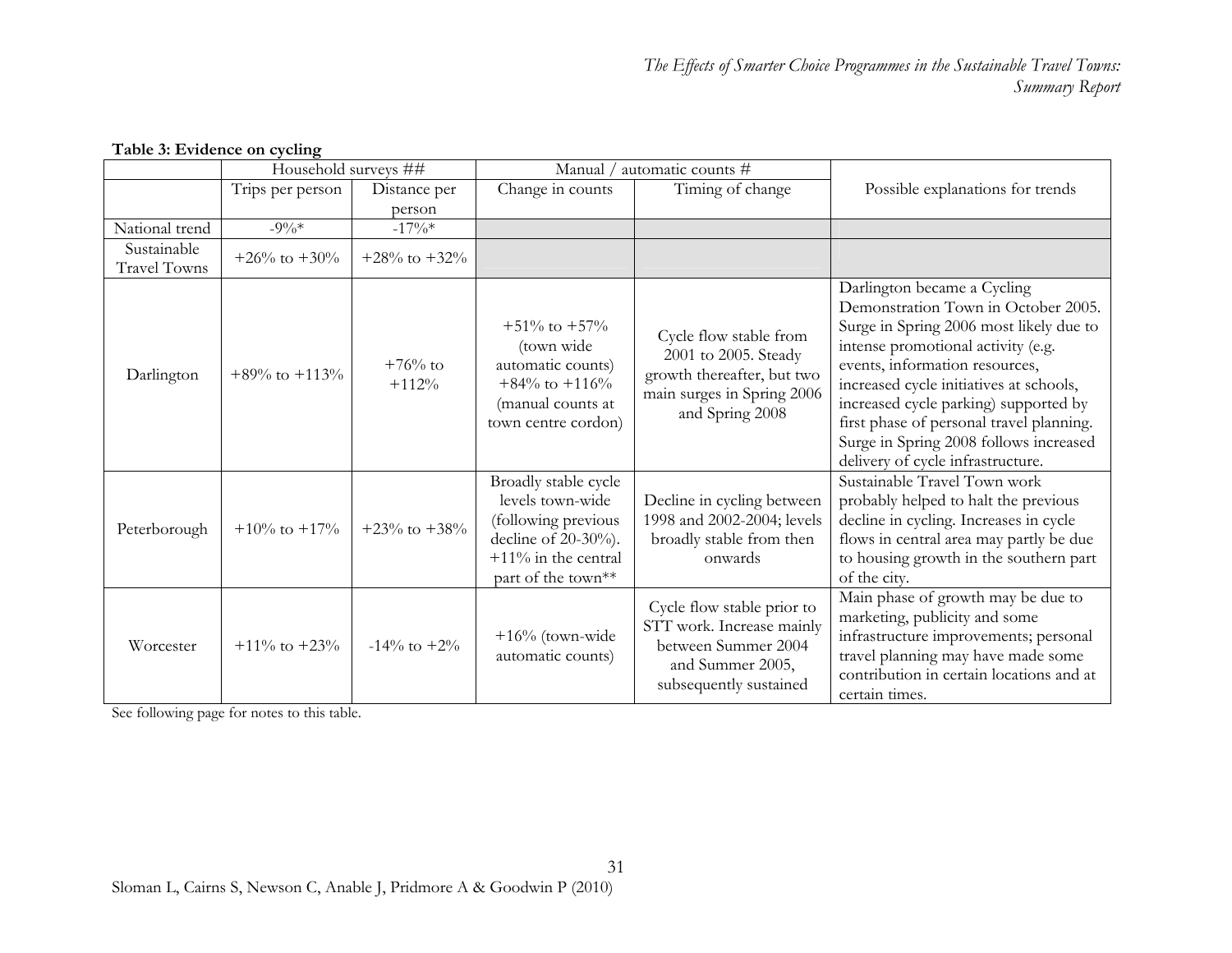Notes to Table 3:

Figures are percentage changes (*not* %-point).

## Household surveys for 'national trend' are from special tabulations of National Travel Survey for medium-sized urban areas (25,000 – 250,000 population), for trip stages and trip stage distances, comparing 2008 to 2004. Household surveys for the Sustainable Travel Towns: change figures are for ex-post survey in Autumn 2008, compared to baseline survey in Autumn 2004; base = all trips under 50km; range shows variation between weighted and unweighted data. Note that the 50km filter on trip distances was not applied to the NTS data. Unlike the situation in the three towns, we have no reason to assume that changes in trip numbers and distances recorded in NTS data would be skewed to changes in particular journey distance bands.

\* This was the change between 2004 and *2006* (not 2008), as there are concerns that short trips were underrecorded in NTS data in 2007 and 2008. Reductions between 2004 and 2008 were greater for cycle trips (-34%) and cycle distance (-28%). The small sample sizes for cycle trips in the NTS make these data vulnerable to year-to-year fluctuation. Use of three year bands still suggests a fall in the number of cycle trips nationally (-6% between 2002-4 and 2004-6), whilst it is possible that distance cycled nationally was roughly constant over this period. For the period 2002-4 to 2006-8, both cycle trip numbers and distances decline, though this may be due to the under-recording in 2007 and 2008.

# Count data for the Sustainable Travel Towns are drawn from both manual and automatic counts (for details see RR15).

\*\* Pre-Sustainable Travel Town trend is from two different sets of manual counts. Growth in central part of town is from manual counts. Stable town-wide cycle levels are from automatic counter data.

**Worcester** Cycle trips per person increased by 11%~23%, although distance cycled did not increase, and may have fallen (with a change of  $-14\% \sim +2\%$ ). This appears to be because the growth in shorter cycling trips (up to 3km) took place in parallel with small reductions in longer cycling trips (3-10km). It may be that the initiatives adopted in Worcester were more effective in stimulating short cycling journeys, rather than longer ones, because better information about local destinations resulted in shorter trips. Automatic count data show a town-wide increase in cycling of approximately 16% between 2004/5 and 2008/9 (principally in the early part of this period), following a period of stable cycle levels before the Sustainable Travel Town programme began (RR15.4.4, RR15.4.5), with particularly significant increases in summer cycling.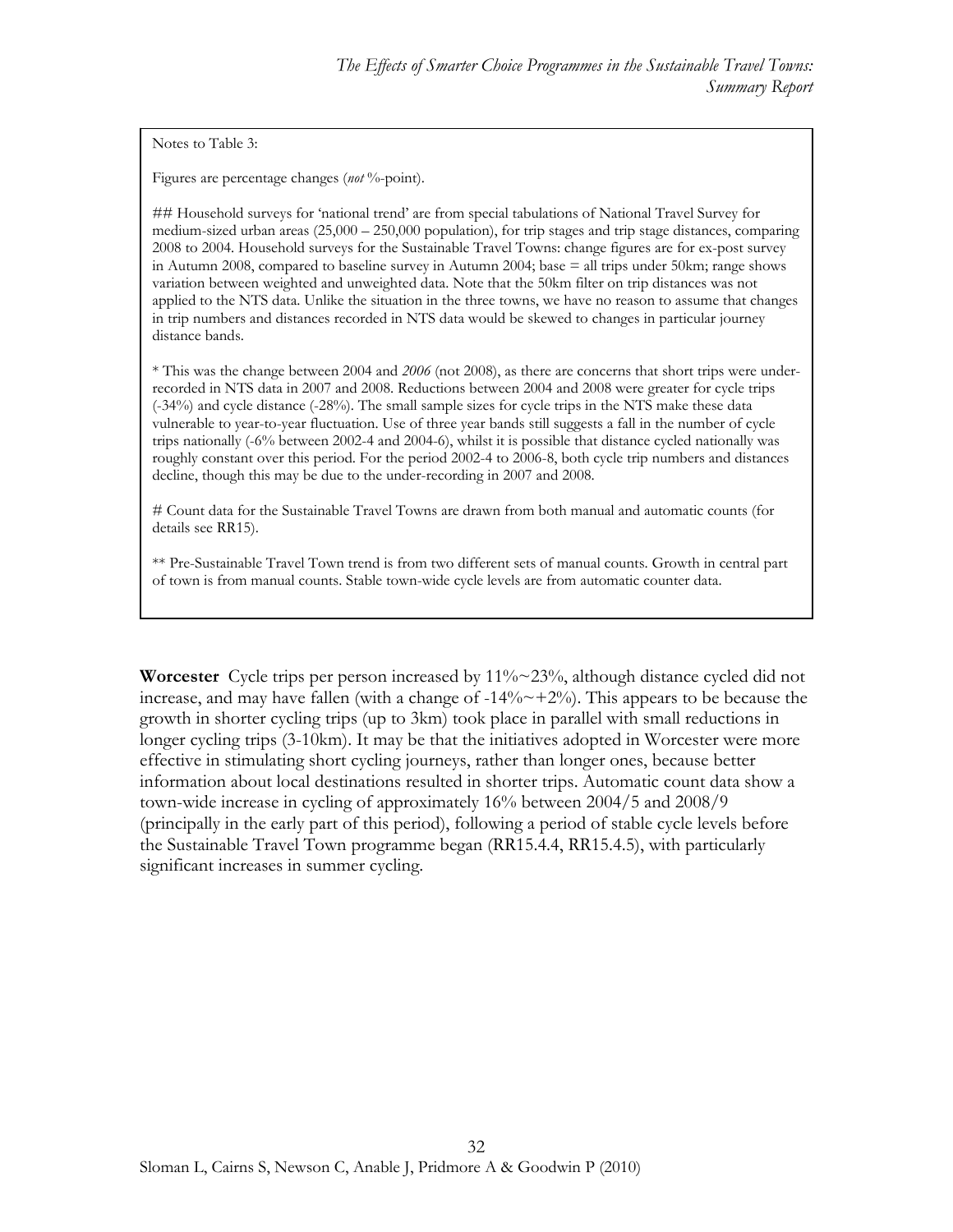# **7.2.4 Walking**

*Walking trips by residents grew in all three towns during the period of the Sustainable Travel Town work. According to the household travel survey data, between 2004 and 2008, walk trips per resident of the three towns taken together increased by 10%~13%, whereas, according to the National Travel Survey, there was a national decline in walk trips in medium-sized towns of at least 9% over an approximately similar period (RR10.2.2).*

Table 4 summarises the results with comments and interpretation.

**Darlington** Household surveys suggest that residents made an increased number of walking trips  $(+11\% \sim +13\%)$ . Manual counts on routes into the town centre also show an increase in walking  $(+43\%$  between 2004 and 2009<sup>[18](#page-32-0)</sup>). This represents a change of trend, as the count data suggests that walking on routes into the town centre was declining before 2004. The apparently greater increase in walking on routes into the town centre, than in walking generally, would be plausible, suggesting a greater uplift in walking for journeys in parts of the town with a high 'walk potential' due to closely spaced destinations and less readily available car parking. Most of the growth in walking on routes into the town centre took place between 2004 and 2006, pre-dating the town centre pedestrianisation, and so the growth cannot be attributed to this. There is evidence that some of the growth in walking into the town centre may have been the result of personal travel planning, but this does not account for all the growth. General travel awareness campaigns may also have been a cause of early growth (in 2004-2005) and of continued growth in certain areas at other times (RR16.2.5, RR16.4).

**Peterborough** The household surveys indicate an increase in walking trips by residents  $(+15\% \sim +20\%)$ . This is consistent with the results from three sets of manual count data which record walking trips in the inner urban area, and all of which show an increase of about +18% between 2004 or 2005 and 2008. Prior to 2004, manual count data suggest that walking levels were broadly stable. There is some evidence that certain phases of personal travel planning stimulated walking, but there are also increases in pedestrian counts at times and locations which do not seem to be related to personal travel planning, possibly indicating the effects of general travel awareness campaigns (RR16.3.4, RR16.3.5, RR16.4).

**Worcester** The household surveys suggest that walking trips by residents increased  $(+9\% \sim +12\%)$ . No manual count data were available to corroborate this. However, interim household surveys, which compared changes in trips by residents in areas targeted by personal travel planning with those amongst residents in a control area, suggest that the change in walking trips amongst residents targeted by personal travel planning was of the order of  $+15%$ , while the change in control areas of the city was about  $+7%$ . As in Darlington and Peterborough, this suggests that the increases in walking in Worcester may have been due to a combination of personal travel planning and other activities (RR16.4).

<span id="page-32-0"></span> $\overline{a}$ <sup>18</sup> The reported figure of  $+43%$  excludes data from one site that shows a large and unexplained drop in flows, which is likely to be due to changes in location. If this site is included, the increase in walking is 25%, though this is considered to be a less reliable estimate.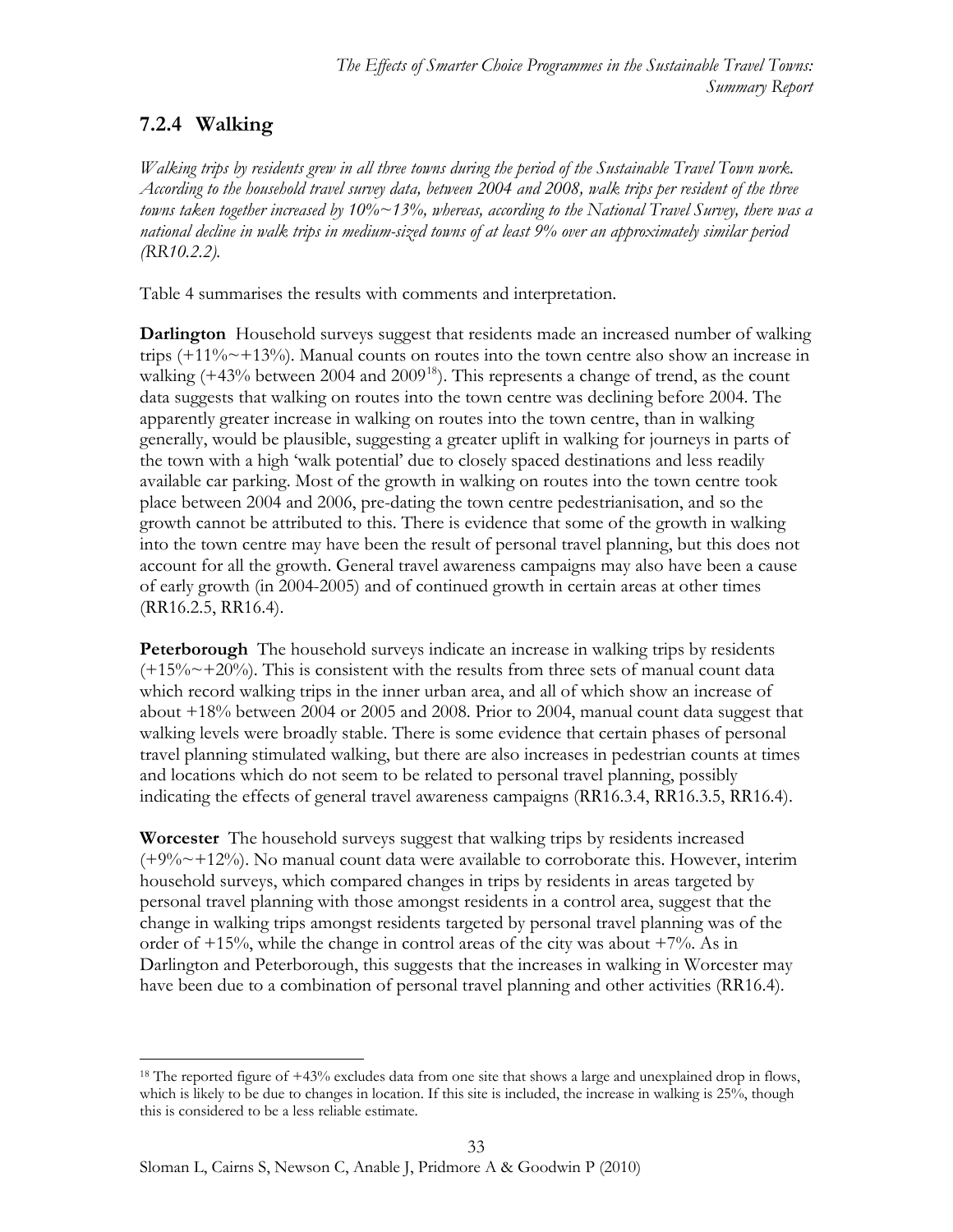|                                | Household surveys ## |                        | Manual counts #                         |                                                                                                                                                       | Possible explanations for trends                                                                                                                                                                                                                                                                                                                                                                                                                                                                         |
|--------------------------------|----------------------|------------------------|-----------------------------------------|-------------------------------------------------------------------------------------------------------------------------------------------------------|----------------------------------------------------------------------------------------------------------------------------------------------------------------------------------------------------------------------------------------------------------------------------------------------------------------------------------------------------------------------------------------------------------------------------------------------------------------------------------------------------------|
|                                | Trips per<br>person  | Distance<br>per person | Change in<br>counts                     | Timing of change                                                                                                                                      |                                                                                                                                                                                                                                                                                                                                                                                                                                                                                                          |
| National<br>trend              | $-9\%*$              | $-12\%*$               |                                         |                                                                                                                                                       |                                                                                                                                                                                                                                                                                                                                                                                                                                                                                                          |
| Sustainable<br>Travel<br>Towns | $+10\%$ ~<br>$+13%$  | $+18\%$ ~<br>$+27%$    |                                         |                                                                                                                                                       |                                                                                                                                                                                                                                                                                                                                                                                                                                                                                                          |
| Darlington                     | $+11\%$ ~<br>$+13%$  | $+15\%$<br>$+20%$      | $+43%$ on<br>routes into<br>town centre | Walking counts were<br>declining prior to STT<br>work. Most growth in<br>walking on routes into<br>town centre took<br>place between 2004<br>and 2006 | Examination of timing and location of increases in walking count data<br>suggest that part of the growth in walking into the town centre may be<br>attributed to personal travel planning. General travel awareness<br>campaigns may have been a cause of early growth (in 2004-5) and of<br>continued growth in certain areas. The main increase in walking<br>occurred before town centre pedestrianisation, and so the growth in<br>walking into the town centre cannot be solely attributed to this. |
| Peterborough                   | $+9\%$ ~<br>$+14%$   | $+14\%$ ~<br>$+33%$    | $+18\%$ in the<br>inner area            | Walking levels were<br>declining prior to STT<br>work. Growth at<br>different times in<br>different locations,<br>but throughout STT<br>project       | Part of the growth in walking may be attributed to personal travel<br>planning, but this does not account for all of the growth. General<br>travel awareness campaigns may have been cause of growth between<br>2004 and 2005 (prior to personal travel planning), and also of growth<br>at times and places that cannot be related to personal travel planning.                                                                                                                                         |
| Worcester                      | $+9\%$ ~<br>$+12%$   | $+25\%$ ~<br>$+29%$    | No manual<br>counts                     |                                                                                                                                                       | Comparison of changes in walking in personal travel planning target<br>areas and control areas suggests personal travel planning contributed<br>some, but not all, of the growth in walking. Other interventions may<br>also have had an effect (e.g. physical improvements, travel awareness<br>campaign, school travel work).                                                                                                                                                                          |

### **Table 4: Evidence on walking**

See following page for notes to this table.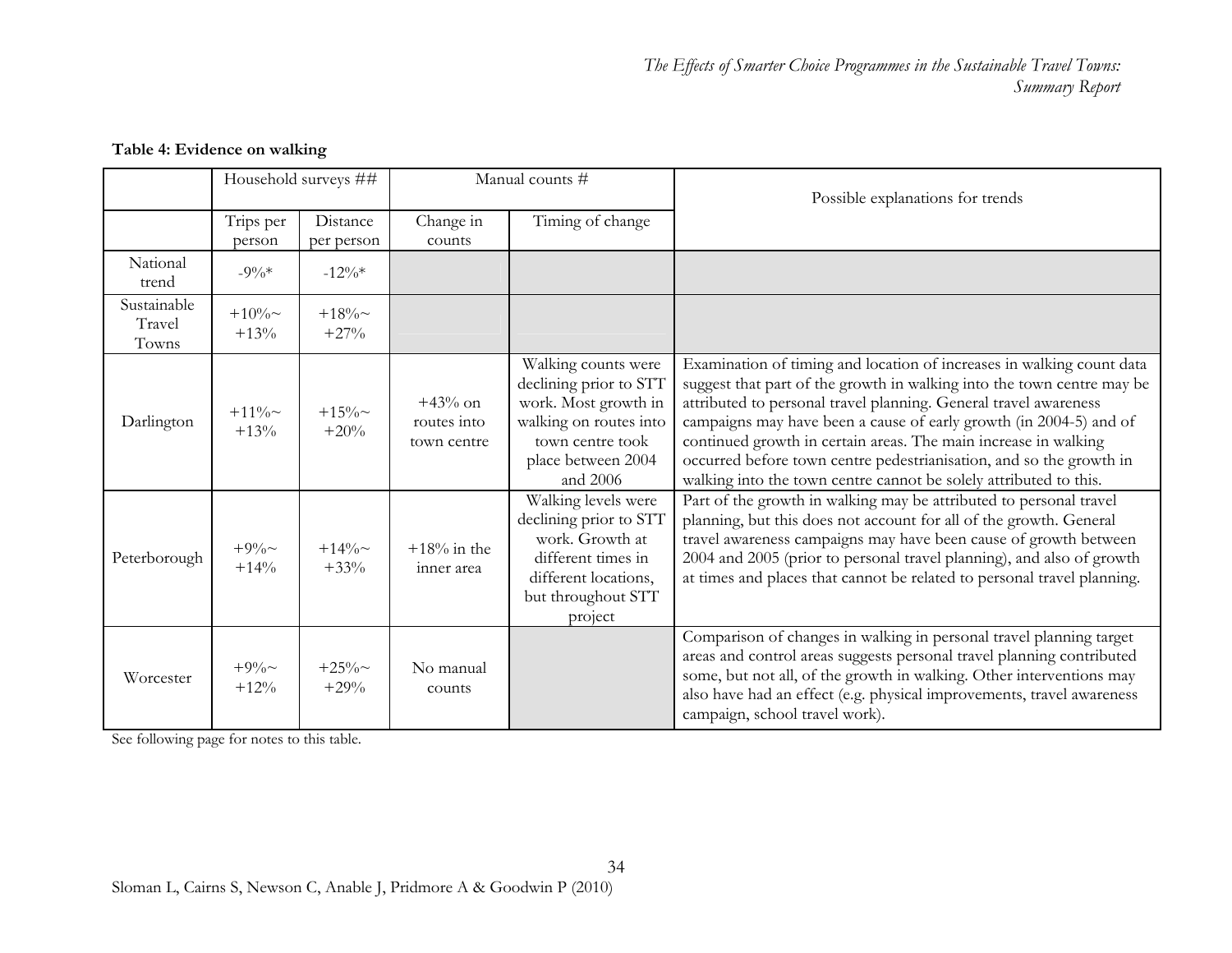Notes to Table 4:

Figures are percentage changes (*not* %-point).

## Household surveys for 'national trend' are from special tabulations of National Travel Survey for medium urban areas (25,000 – 250,000 population), for trip stages and trip stage distances, comparing 2008 to 2004. Household surveys for the Sustainable Travel Towns: change figures are for ex-post survey in Autumn 2008, compared to baseline survey in Autumn 2004; base = all trips under 50km; range shows variation between weighted and unweighted data. Note that the 50km filter on trip distances was not applied to the NTS data. Unlike the situation in the three towns, we have no reason to assume that changes in trip numbers and distances recorded in NTS data would be skewed to changes in particular journey distance bands.

\* This was the change between 2004 and *2006* (not 2008), as there are concerns that short trips were underrecorded in NTS data in 2007 and 2008. Reductions between 2004 and 2008 were greater for walk trips (- 17%) and similar for walk distance (-13%).

# Manual counts are for the period 2004 to 2009 (Darlington) or 2004 to 2008 (Peterborough).

### <span id="page-34-0"></span>**7.3 Trends by journey purpose**

For travel to school and, to some extent, travel to work, we had access to information on changes in travel patterns, in the form of school and workplace travel surveys. These enabled us to understand the variation in behaviour change at the level of individual schools or organisations. We also undertook analyses of changes in car driver mileage by journey purpose, using the household travel survey. In this section, we examine the organisationlevel evidence in relation to commuter travel and school travel. Findings on town-level changes in car driver mileage by journey purpose are given in section 8.

### **7.3.1 Commuter travel**

*In Peterborough (the only town with a substantial amount of workplace travel survey data), roughly twothirds of organisations that had undertaken repeated workplace travel surveys had been successful in reducing car driver commuting (RR11.2.2). Amongst the two-thirds of organisations that were successful, the overall reduction in cars per 100 staff was 8.4%. Across all organisations with survey data, the overall reduction was 3.5% (RR11.2.3). By comparison, car driver mode share for trips to work in medium-sized towns was broadly stable over the corresponding period (RR10.2.2).* 

Only two of the towns, Peterborough and Worcester, had workplace travel monitoring data to enable an organisation-level evaluation of changes in commuter travel patterns. In the case of Worcester, this was for one organisation only, County Hall. There, car trips to work fell by 5% (from 83.3 to 79.0 cars per 100 staff) between 2004 and 2007 (RR11.3).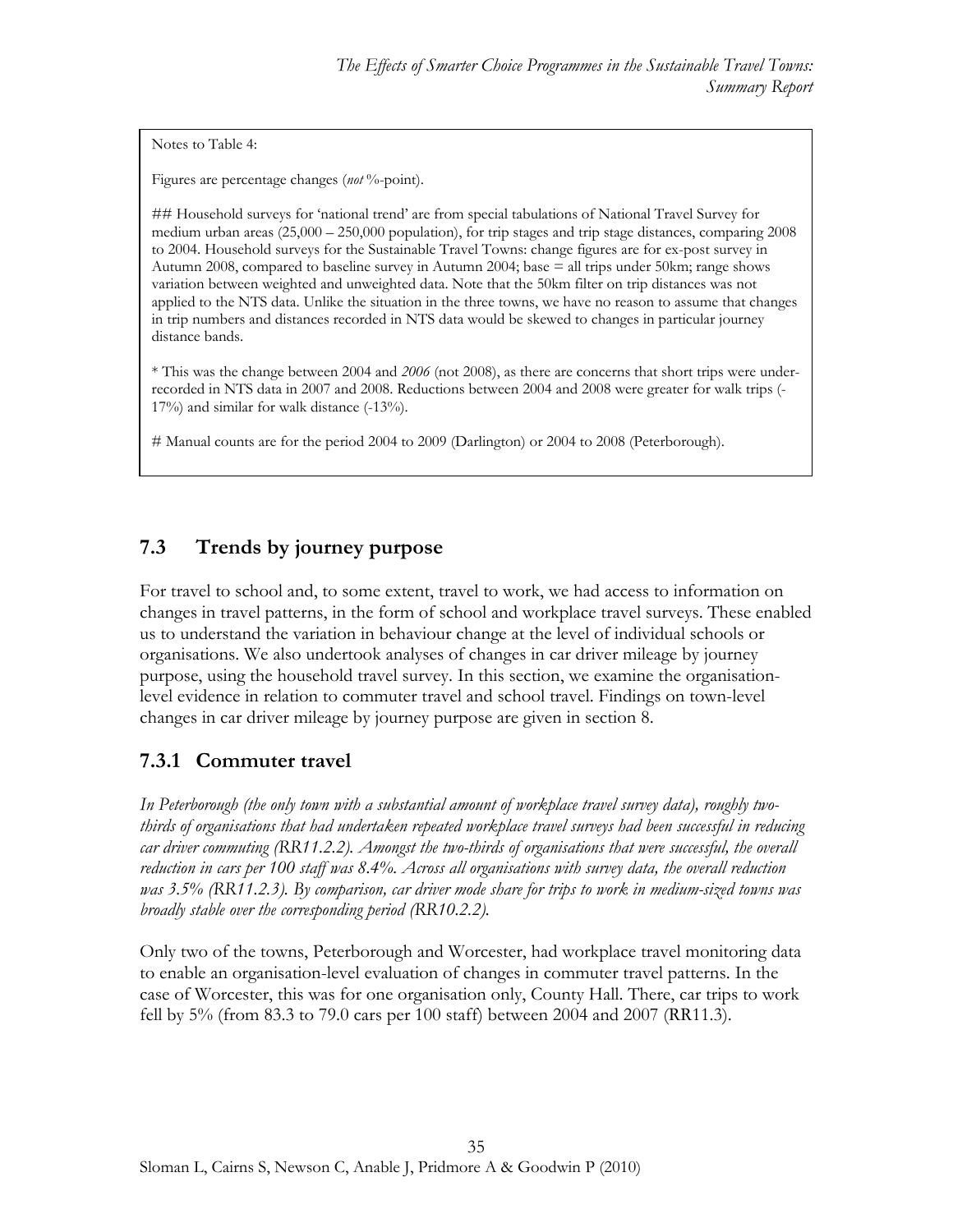In Peterborough, mode share data from at least two annual travel surveys was available for [19](#page-35-0) organisations<sup>19</sup>. These covered approximately 14,500 employees (that is, roughly 15% of the entire workforce, or 45% of employees at organisations that had become engaged in workplace travel planning). Of the 19 organisations, seven had achieved reductions in the number of cars per 100 employees of 10% to 20% between their first and most recent monitoring surveys<sup>[20](#page-35-1)</sup>. Six organisations had achieved a smaller reduction of between  $0\%$  and 10%. At one organisation there was no change, and at five organisations, car use had increased (Figure 7) (RR11.2.2).



**Figure 7: Change in commuting by car at organisations with monitoring data in Peterborough** 

Notes: Chart shows percentage change (*not* %-point change) in the number of employees travelling to work as a car driver, for 19 organisations for which at least two monitoring surveys were available, between earliest and most recent surveys. Survey data recorded whether employee travel mode was 'drive alone' or 'car share'. We have assumed that half of all employees reporting that they 'car shared' were travelling as a car driver.

<span id="page-35-1"></span><span id="page-35-0"></span> $\overline{a}$ <sup>19</sup> The organisations included a broad range of types and sizes. While the main focus was on larger organisations, some smaller ones were also engaged, and organisation size ranged from under 50 staff to several thousand staff. There were both public and private sector organisations, and location ranged from city centre to peripheral business park. The largest absolute reductions in the number of cars being driven to work were at the city council (1640 city centre-based staff); a business park (with about 2500 employees); a regional college (over 700 staff); and two medium-sized private sector organisations (with 550 and 275 staff, respectively). <sup>20</sup> Surveys were at various dates, with earliest surveys between 2005 and 2007, and most recent surveys between 2007 and 2009.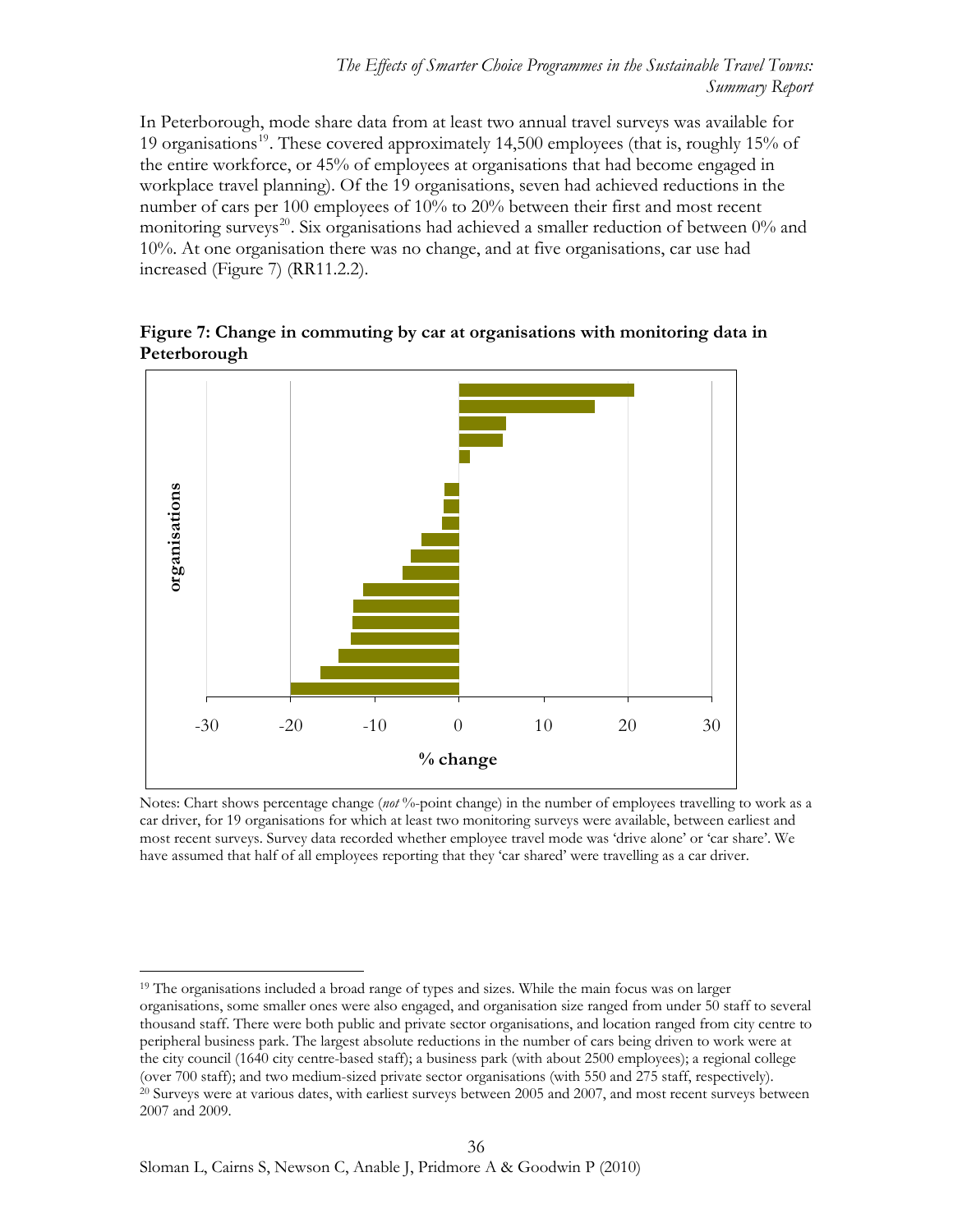Across all 19 organisations, there was a 3.5% reduction in cars per 100 staff (weighted by employee numbers, and equivalent to a reduction from 75.7 to 73.0 cars per 100 staff). For the 'successful' organisations (i.e. those that had achieved a reduction in car use), there was an overall 8.4% reduction in cars per 100 staff (equivalent to a reduction from 78.5 to 71.9 cars per 100 staff) (RR11.2.3). Active travel (i.e. walking and cycling) increased at 12 of the 19 organisations (RR11.2.4). Meanwhile, car mode share for the journey to work amongst Peterborough residents, as measured by the household survey, fell from 64% to 61% between 2004 and 2008 (RR13.5).

Efforts to reduce car commuting in Peterborough were – roughly speaking – successful in about two-thirds of the organisations which became sufficiently engaged to carry out workplace surveys, covering 8% of the entire workforce. While the household travel survey seems to indicate a general trend away from car commuting across the Peterborough population (not attributable solely to workplace travel planning, but possibly attributable to the Smarter Choice Programme as a whole), *some* organisations engaged in workplace travel planning achieved substantially larger reductions in car use than the Peterborough-wide average, and it seems plausible that these were the result of workplace travel planning.

The overall reduction in car use in Peterborough (and at Worcester County Hall) was lower than that shown by other studies of workplace travel planning (e.g. Cairns et al., 2004, which found a mean reduction in car commuting of 17.8% across 26 organisations with workplace travel plans in seven case study local authorities) (RR11.5). We hypothesise that, in the case of Peterborough, this may have been because the city's particularly low levels of congestion (and, indirectly, the desire of the local authority to maintain high levels of car 'accessibility') meant that there was little 'push' to commuters to try alternatives to driving, and that this made the work to reduce car commuting in Peterborough especially challenging (RR11.5).

### **7.3.2 Travel to school**

*In all the towns, most schools (between seven and eight out of 10) demonstrated a decline in the number of pupils travelling to school by car (RR12.2.5; RR12.3.5; RR12.4.5). The overall reduction in car use for the journey to school was between 9% and 17% in the three towns[21](#page-36-0). Active travel to school increased in all the towns. By comparison, car passenger mode share for trips to school in medium-sized towns also fell between 2004 and 2008, but by a smaller amount of 7% (1.6%-points) (RR10.2.2).* 

All three towns had annual monitoring data on school travel over several years for a majority of their schools, although with some data gaps.

In **Darlington**, monitoring data were available for 31 out of 36 schools in the urban area, covering 95% of pupils. During the period of the Sustainable Travel Town work, roughly speaking, 70% of schools experienced a fall in car use, and 30% experienced an increase. Overall levels of car use for the journey to school fell by 9-10% (from 27.2 to 24.8 cars per

<span id="page-36-0"></span> $\overline{a}$ <sup>21</sup> Figures quoted here are derived from school travel survey data, various dates, by use of two calculation methods in each town. The quoted range is between the mean of the results from the two calculation methods in Darlington (9.3%) and the mean of the results from the two calculation methods in Worcester (16.7%).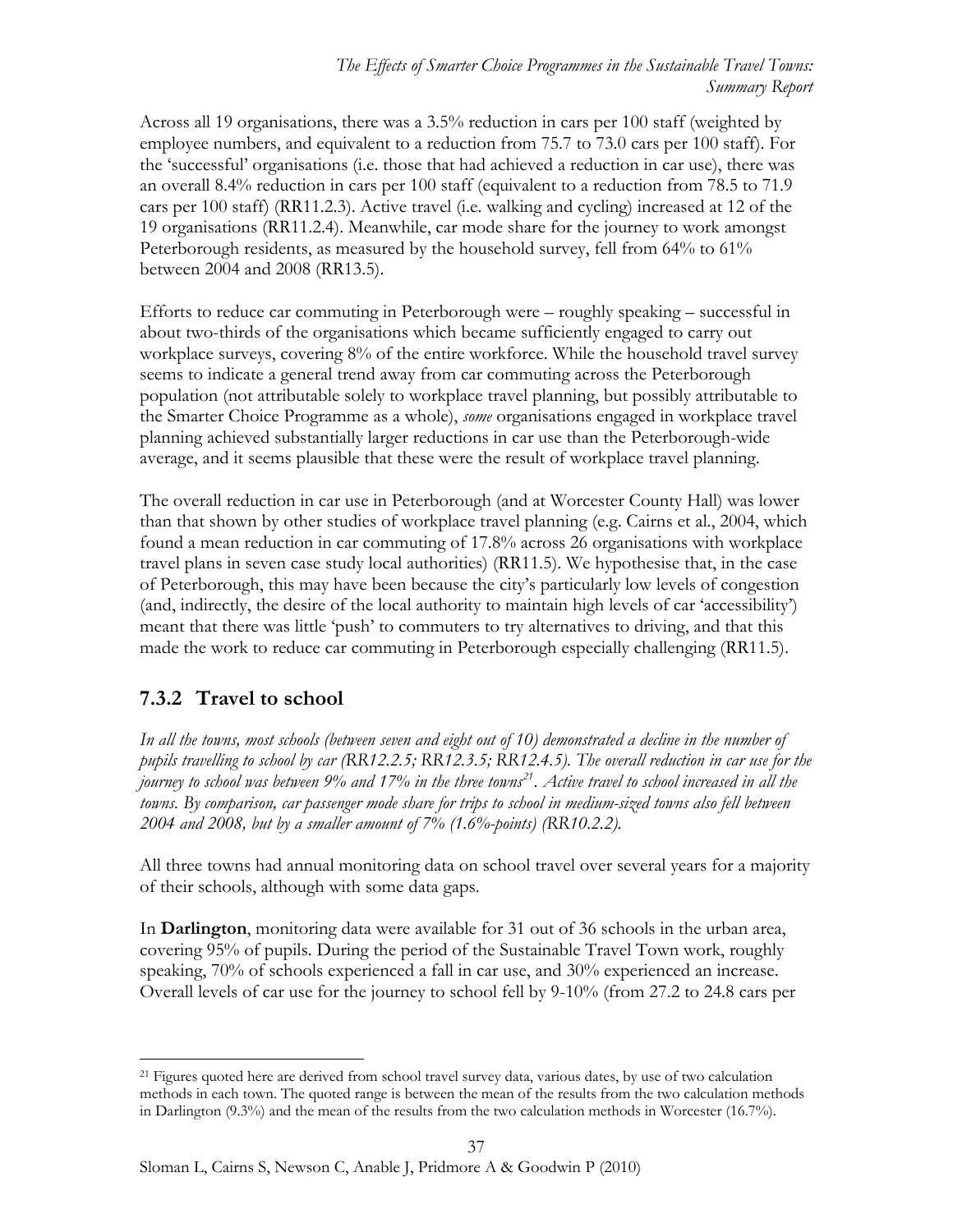$100$  pupils)<sup>[22](#page-37-0)</sup>. Meanwhile, cycling (a particular focus of school travel work in Darlington because of its Cycling Demonstration Town status) increased from around 1% to over 6% of trips to school. Almost all schools achieved an increase in cycling. In some schools, this was partially or wholly due to a transfer from walking, though in other schools, walking increased too. Overall, there was a net increase in active modes of travel (i.e. walking and cycling) of 2-8% (or 1-5%-points, with the range depending on the baseline survey dates and method of calculation) (RR12.2.5)

In **Peterborough**, monitoring data were available for 62 out of 67 schools in the urban area, covering 96% of pupils. During the period of the Sustainable Travel Town work, the proportion of schools experiencing a fall in car use was similar to that in Darlington: that is, roundly 70%, as compared to 30% which experienced an increase. Overall levels of car use for the journey to school fell by 11-15% (from 35.3 to 31.3 cars per 100 pupils), and active modes of travel rose by 8-12% (or 4-7%-points). This was largely due to an increase in walking. The small number of schools which were felt by officers not to have become engaged in the travel planning process nevertheless appeared to have seen reductions in car use, and increases in walking, that were comparable to the average for all schools. It is possible that this was an effect of the other travel behaviour interventions in Peterborough (RR12.3.5).

In **Worcester**, monitoring data were available for 32 out of 36 schools, covering 82% of pupils. Roughly speaking, 80% of schools experienced a fall in car use, and 20% an increase, during the Sustainable Travel Town period. Overall levels of car use for the journey to school fell by 12-21% (from 30.3 to 23.8 cars per 100 pupils), and active modes of travel rose by 7-14% (or 4-7%-points), due to increases in both walking and cycling (RR12.4.5).

The reductions in car use for school travel in the three towns lie in the same range as the area-wide reduction in car use suggested in the original smarter choices report (Cairns et al., 2004), of 8-15%. The proportions of schools achieving reductions of different magnitudes  $(0-20\%)$ ;  $>20\%$ ) are also similar (RR12.6.1). Figure 8 shows the range in changes in car use across all 125 schools in the three towns.

<span id="page-37-0"></span><sup>&</sup>lt;sup>22</sup> In all three towns, school travel surveys distinguished between pupils travelling by car as the sole passenger, and those travelling by car with other pupils. We have reported the number of cars per 100 pupils (based on the assumption that a 'car share' is equivalent to 0.5 cars) rather than car passenger mode share, because the former gives the more relevant measure in relation to wider impacts (traffic levels, congestion and emissions).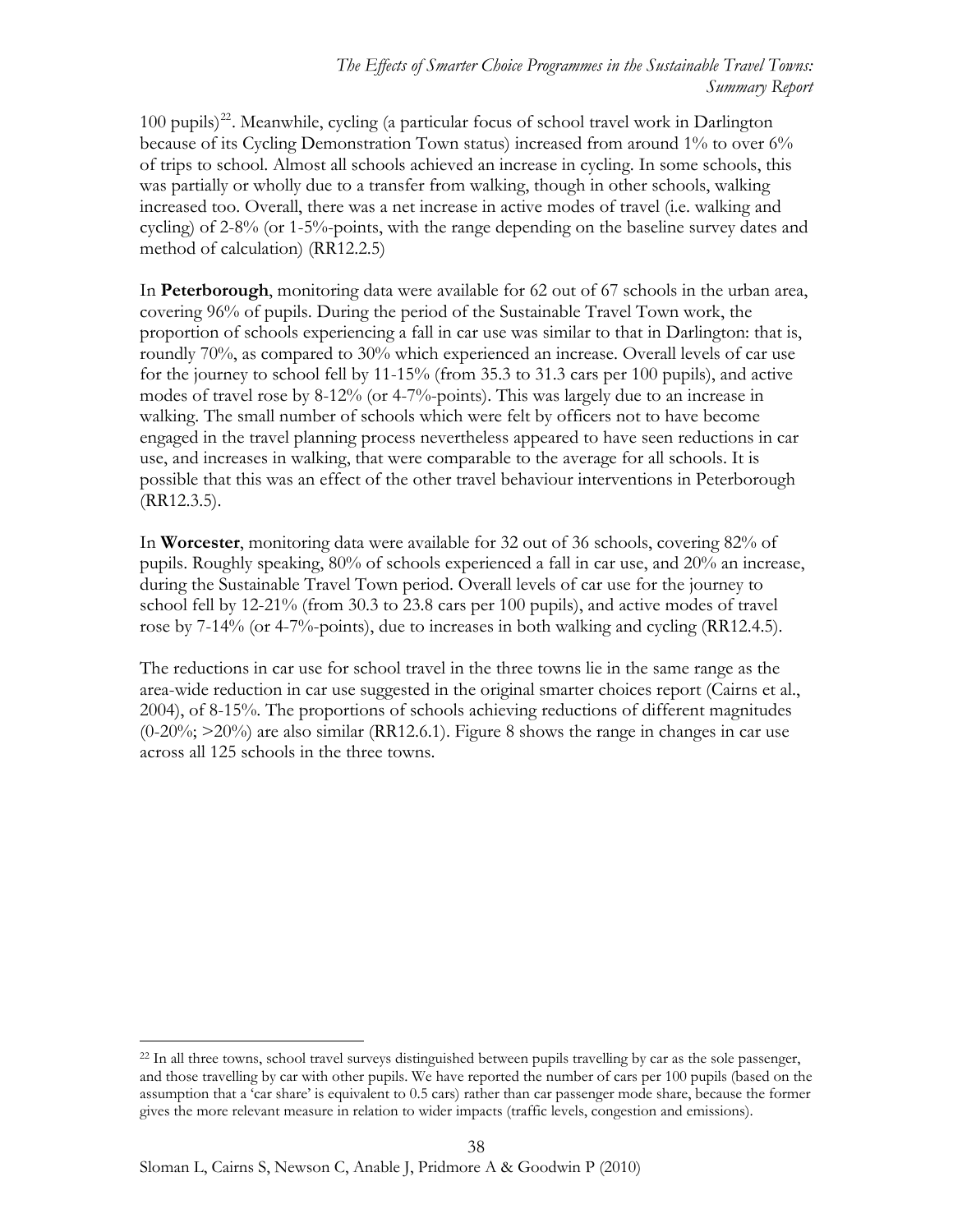

**Figure 8: Change in car use at all schools with monitoring data in the three towns** 

Notes: Chart shows percentage change (*not* %-point change) in the number of cars used for the journey to school, for all schools for which at least two monitoring surveys were available, between earliest and most recent surveys. 'Earliest' and 'most recent' surveys were at different dates in different schools. Base = approximately 10,000 pupils in 'earliest' and 'most recent' surveys in Darlington; 21-24,000 pupils in each survey in Peterborough; and approximately 11,000 pupils in each survey in Worcester. Survey data recorded whether pupil travelled by 'car alone' or as a 'car-share' with other pupils. We have assumed that a 'car-share' is equivalent to 0.5 cars. Note that schools with a large percentage increase in car use generally started from low baseline levels of car use, and so a large percentage increase represents a small %-point increase. For example, of the seven schools where car use increased by more than 30%, six had baseline levels of car use of under 10 cars per 100 pupils.

### <span id="page-38-0"></span>**8. Characteristics of the behaviour change in the three towns**

We are able to draw the following conclusions about the nature of the behaviour change that occurred in the towns<sup>[23](#page-38-1)</sup>:

 The growth in bus use, cycling and walking cannot be explained by trip generation. In fact, at the aggregate level, the total number of trips per capita by all modes, as recorded in the surveys, fell by 1.1% (RR13.2).

<span id="page-38-1"></span><sup>&</sup>lt;sup>23</sup> The conclusions in this section are based on differences between the patterns observed in the baseline household travel surveys and those with a comparable but different sample of people in the ex-post survey. This gives us some insight into *what* happened, but does not explain motivations or underlying reasons for travel behaviour change. A fuller understanding of this would require panel data and qualitative follow-up with individuals who had changed their behaviour.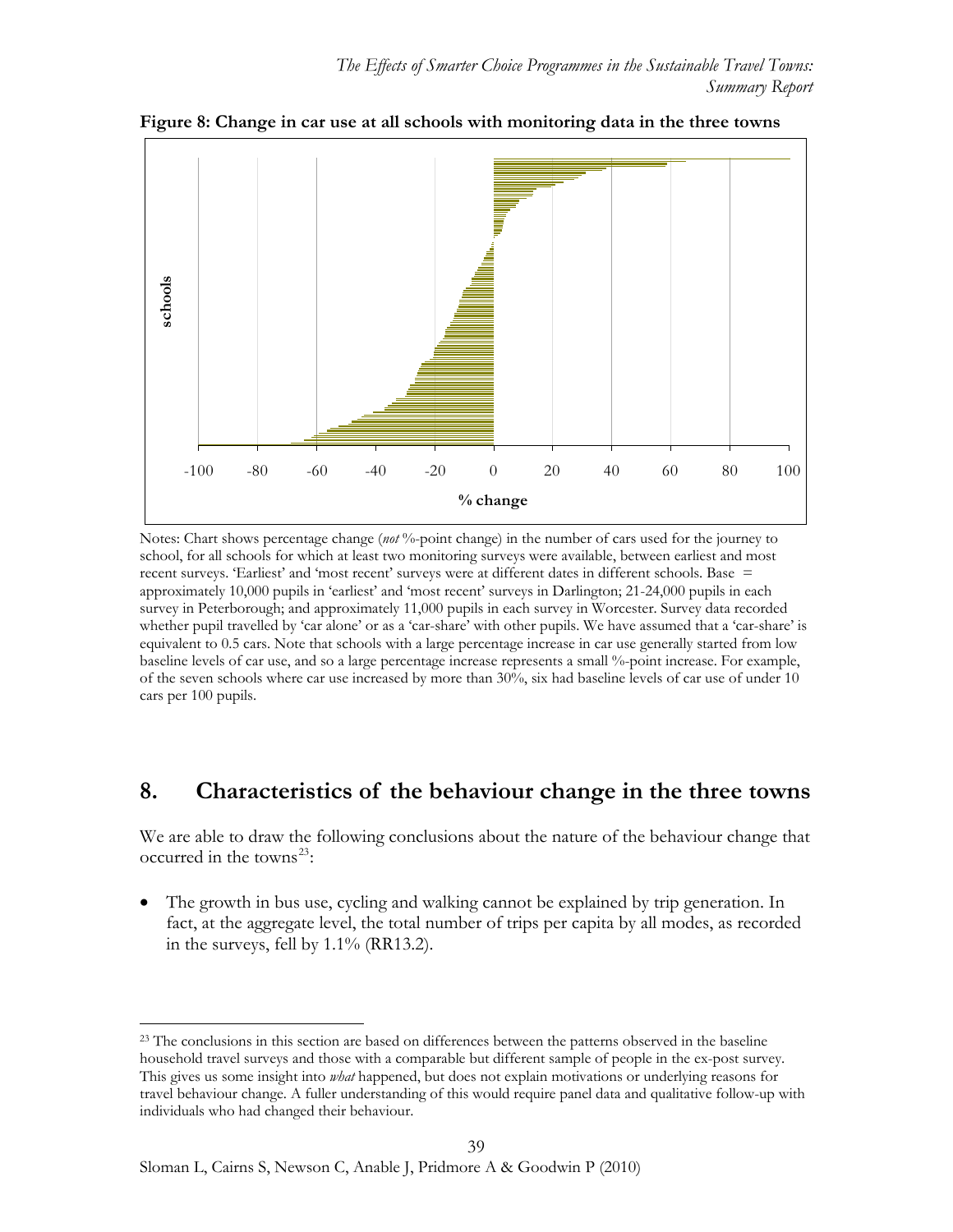- The changes in travel behaviour have also been more complex than a simple mode shift from car to other modes for the same journeys. There were no longitudinal panel data to enable monitoring of shifts in specific journeys, and identification of precise locations of origins and destinations has not proceeded, though deeper analysis may be possible on that topic. Here, inferences have been drawn from the changing patterns of journeys of different lengths, modes and in total, bearing in mind that, while a shift in trip length definitely implies a shift in location, a stable trip length does not necessarily imply a fixed location. From the evidence that has been analysed, we infer that the travel behaviour change in the towns involved a combination of **mode shift** (with unchanged destination); **switch of destination and mode** (e.g. replacing a medium-length car trip with a shorter journey by foot, bike or bus); and **trip evaporation** (not making a trip at all). At the aggregate level, roughly 7% of the reduction in car use (including car driver and car passenger trips) was from a net reduction in trips<sup>[24](#page-39-0)</sup>. In the absence of panel survey data, these observations must be considered indicative. Nevertheless, they are consistent with what we might expect from our knowledge of the interventions in the towns – including the emphasis placed on information about neighbourhood facilities (e.g. for shopping and leisure) through the personal travel planning programme, which might have been expected to encourage a certain amount of destination switching as people started using more local facilities instead of more distant ones (RR13.2; RR13.4).
- The percentage reduction in the number of car driver trips was greater, the shorter the trip. The household surveys showed a reduction of roundly 20% in car driver trips of less than a kilometre; 15% for trips of 1-3km; 10% for trips of 3-5km; and 5% for trips of 5- 10km (these representing the distances of the majority of trips that stayed within the towns). There was also a reduction of around 3% in car driver trips for longer journeys of 10-50km, this being the distance corresponding with trips between the town and surrounding region. There was little or no reduction in car driver trips over 50km. This overall pattern is consistent with what might be expected from the focus of the policy initiatives in the towns, which was on regular and generally shorter trips (e.g. to work, school, shop etc) and with a greater emphasis on mode shift to foot, cycle and bus than to train (RR13.2).
- Although the largest behaviour changes were seen in short car driver trips, the largest reductions in distance travelled as a car driver came from medium and longer distance trips. Of the reduction in distance travelled for trips of <50km, about 45% of the reduction in car driver kilometres came from trips of 10-50km; about 40% from trips of

<span id="page-39-0"></span><sup>24</sup> Using the aggregated dataset for the three towns, trips <50km, weighted, the number of trips per 100 people per day by 'car' (as a car driver or car passenger*)* fell by 15.4 between 2004 and 2008, while the number of trips by 'all other modes' increased by 14.3. The net change was 1.1 fewer trips per 100 people per day. This small reduction in the total number of trips made (from 292.1 to 291.0 trips per 100 people) accounts for 7% (i.e. roughly a fourteenth; *not*  $7\%$ -point) of the total fall in car driver/car passenger trips.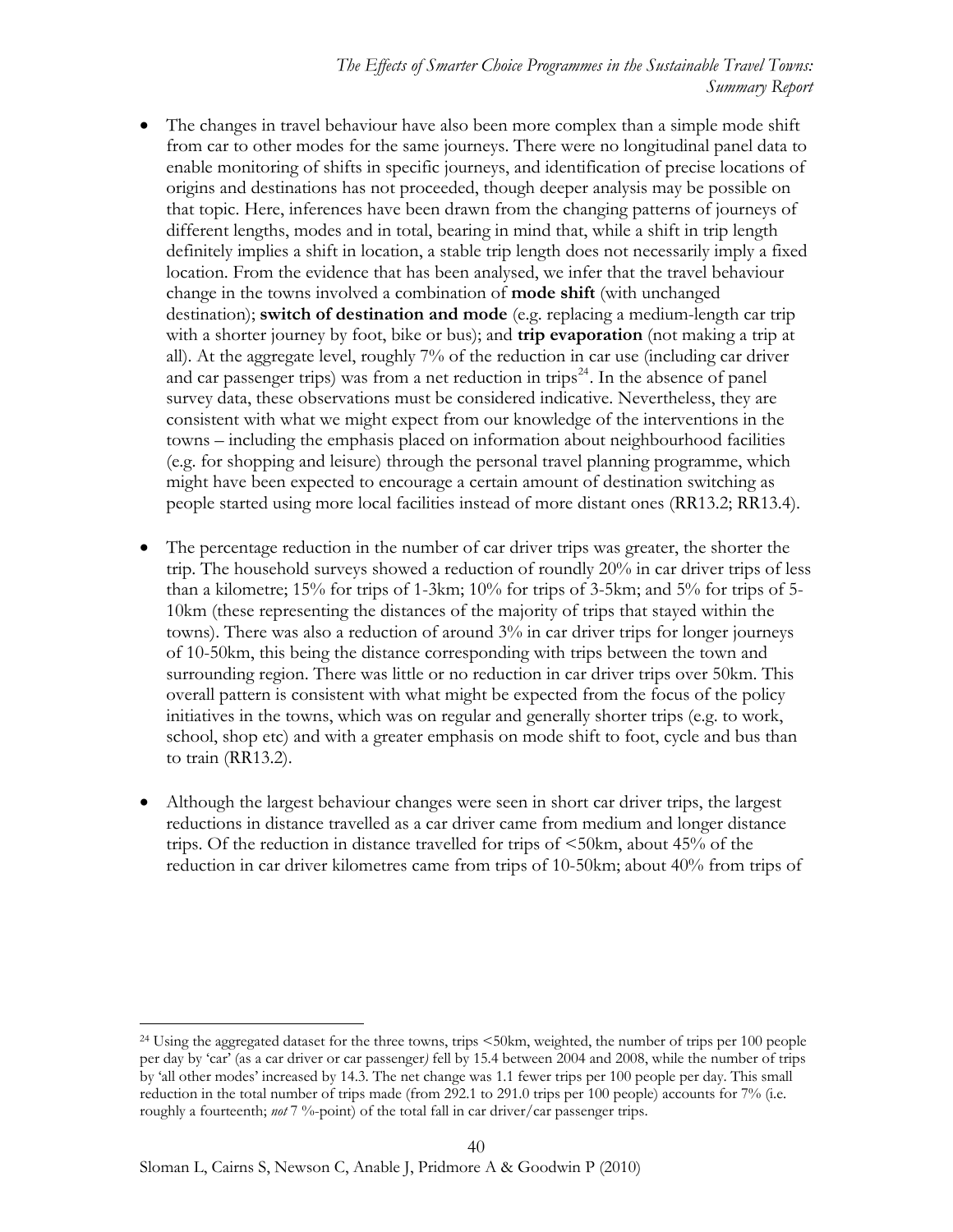3-10km; and about 15% from trips of less than  $3km^{25}$  $3km^{25}$  $3km^{25}$ . The resulting contrast between the relative size of change as measured by trip numbers or distance travelled is shown in Figure 8. (RR13.2).



**Figure 8: Change in car driver trips, according to distance** 

<span id="page-40-0"></span><sup>&</sup>lt;sup>25</sup> Given the proportionately larger effect on distance of the 3% reduction in journeys in the 10-50km class, the question might be raised of whether this 3% is itself significantly different from zero, or from some other number, e.g. 2% or 4%, and if not, by how much the overall distance saved is changed by assuming another number instead of the 3% found, whether bigger or smaller. The answer in terms of the methodology of analysis used is that it would make no difference at all. This is because the starting point is the *overall* change in distance travelled, for the whole data set combined. This is the most reliable figure, and with the highest level of statistical confidence. Thus if one wanted to reduce or increase the change for one distance band, as a sensitivity test, one would have to increase or reduce the change for other distance bands accordingly. There would then be a different interpretation of which sort of journeys were most affected, but not of the total impact. (A small change in the 10-50km distance band would require a much larger offsetting change in the shorter journeys, say). Thus, asking whether the change in car driver kilometres in any one distance band is significantly different from zero, or from some other number, is interesting from the point of view of explaining the overall impact, but does not change the estimation of the size of the overall impact: each distance band has an error band but they are not independent of each other. Thus given the total effect, it is possible that there could have been a bigger contribution from the short journeys and a correspondingly smaller contribution from the longer journeys, or – equally likely – vice versa. It would not be correct to dismiss the smaller effects and then recalculate the total from the remaining bigger ones, since this would underestimate the overall result. This may be seen by considering the effect of dividing the whole set of results into very narrow distance bands of say one-tenth or one hundredth of a kilometre each. In that case, few, and at the limit none, would have had sample sizes sufficient for statistical confidence separately, but the overall result is unaffected. The observed effect in the 10-50km band is what the data show, and remains the best estimate.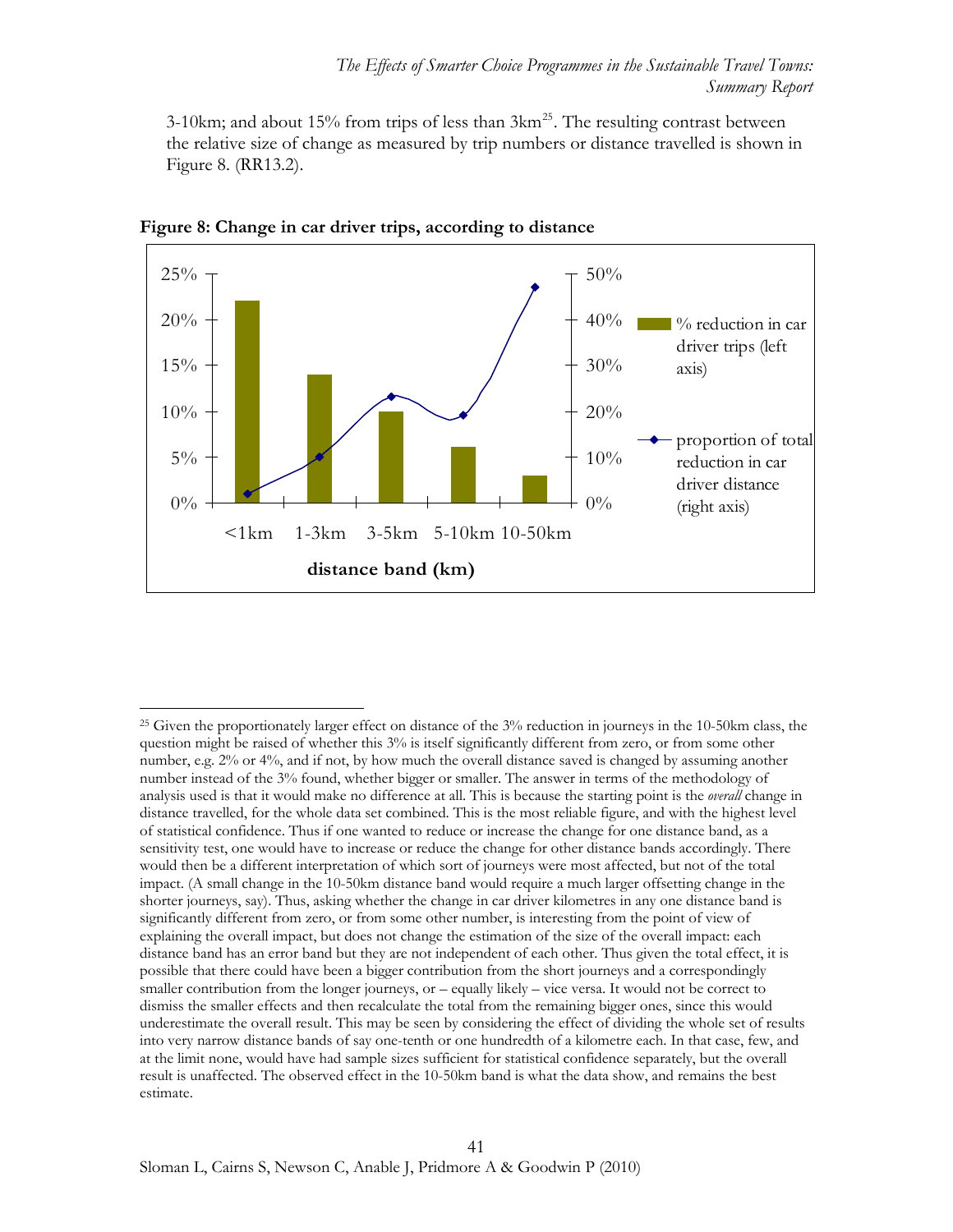- The journey purposes that showed the largest *percentage* reduction in distance travelled as a car driver, across the aggregated household survey data, and looking at trips of under 50km, were education (-25%); work-related business (-23%); shopping (-14%) and leisure (-12%). However, education trips accounted for only a small proportion of total distance travelled. Hence, the largest contribution to the reduction in *total car driver distance* for trips of <50 km came from leisure trips (which contributed 45% of the total savings in car driver distance), shopping trips (30%) and work-related business (21%) (RR13.5).
- Looking at demographic characteristics, car driver mode share fell amongst both men and women (men:  $-7\%$ , or  $-4\%$ -points; women:  $-6\%$ , or  $-2\%$ -points). There was a reduction in car driver mode share amongst most age groups, which was typically around 6-12%. In all three towns, and in the aggregated dataset, it appears that the cohort of 41- 45 year olds were less likely to reduce their car use. In two of the towns, and in the aggregated dataset, there were indications that 61-65 year olds were also less likely to reduce their car use (RR13.6).
- Some groups appear to have been more receptive than others to interventions to encourage less car use. Car driver mode share fell most amongst college students (-38%) and people looking for work (-30%), although these figures should be treated with some caution because the number of respondents in these two groups was fairly small. There were moderate reductions in car driver trips amongst retired people (-15%) and people on 'home duties' (-12%). Finally, car driver trips fell least amongst people in full-time work  $(-5\%)$  or part-time/casual work  $(-2\%)$ .
- It is notable that the biggest behaviour change appears to have been amongst groups who were either at a point of change in their lives (e.g. at college, or looking for work, or age 66-70 and perhaps recently retired) or on a reduced income, or both. It is intuitively plausible, and consistent with previous research, that people who are in either of these situations are more likely to be receptive to changing their travel habits, if offered appropriate help and information  $(RR13.6)^{26}$  $(RR13.6)^{26}$  $(RR13.6)^{26}$ .
- In general, it seems that car driver trips fell least (in percentage terms) amongst those groups who used their cars more intensively: 41-45 year olds (with a car driver mode share of 62% in the 2004 combined dataset) and people in full-time work (with a car driver mode share of 68% in the 2004 combined dataset). However, even quite small percentage reductions in car driver trips in these groups may have a significant impact – a small reduction in a large number of car trips may have a similar or bigger effect than a large reduction in a small number of car trips. Thus, looking at the breakdown of car trips by employment status, it appears that, roughly speaking, nearly 40% of the reduction in car driver trips came from people in full-time work, and a similar proportion from retired people, with 10% coming from people on 'home duties' and the remainder coming from people who were looking for work, at college, or in part-time/casual work (RR13.6).

<span id="page-41-0"></span> $\overline{a}$ <sup>26</sup>The reduction in car driver trips amongst 66-70 year olds is separate from the reduction in car use that might be expected amongst individuals as they age. Rather, the data suggest that the cohort of individuals aged 66-70 in 2008 drove their cars 14% less often than the cohort of individuals aged 66-70 in 2004.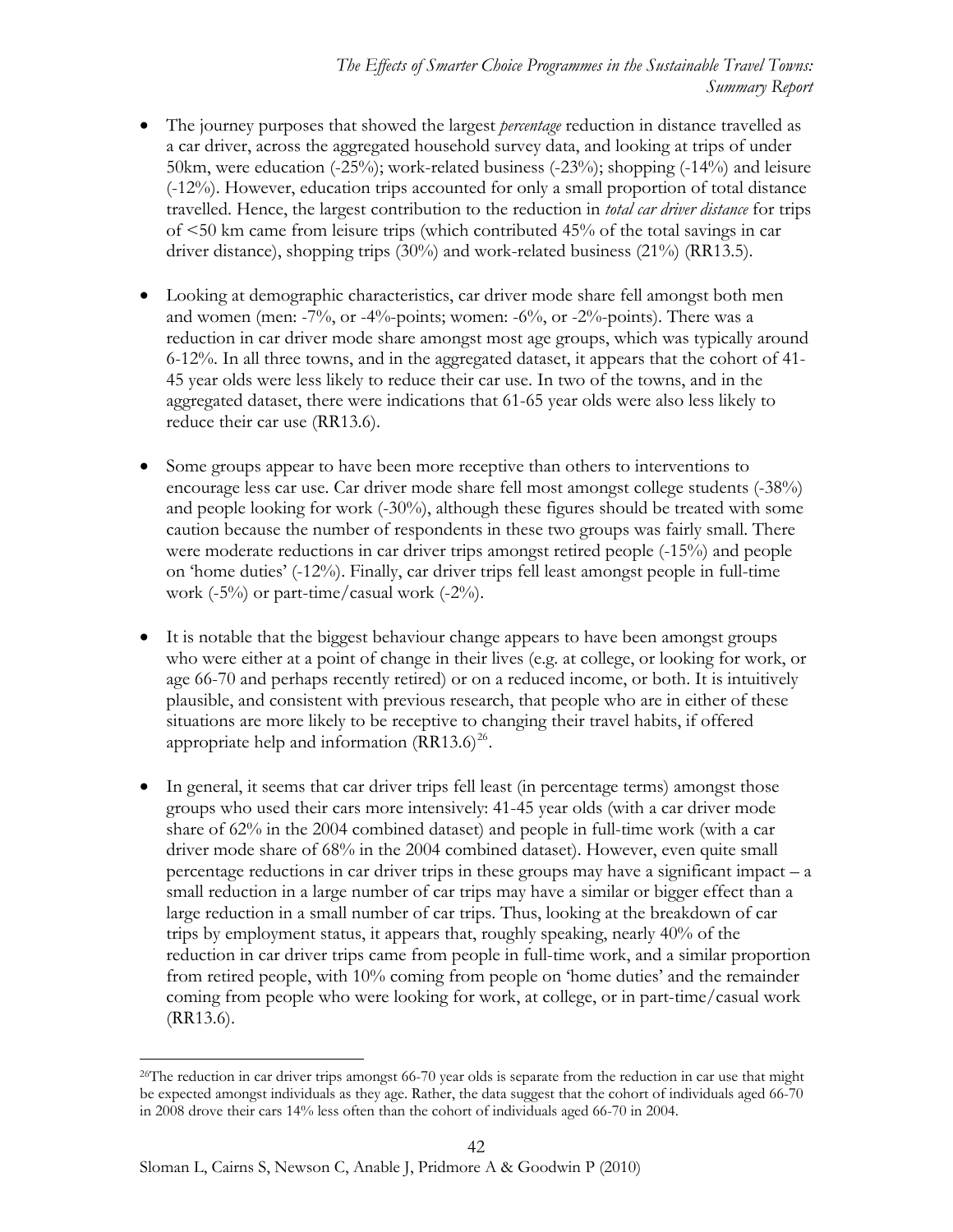A recurrent result that emerges from the observations above is that there are certain types of car trip, or people, which account for a large proportion of total car driver mileage at baseline, and a large proportion of the total change in car driver mileage, *even though the percentage reduction in mileage for the trip or person type is small.* Thus, car driver distance for trips of 10-50km was reduced by only 3%, but this contributed roughly 45% of the total reduction in car driver distance; and car driver mode share for full-time workers fell by 5%, but this contributed an estimated 40% of the reduction in car driver trips.

This is a notable finding suggesting that the contribution to traffic reduction is greater for these trips even when the focus of the measures chosen was more on shorter trips, and on journeys other than work. There are policy implications, which are discussed below.

# <span id="page-42-0"></span>**9. Impacts in relation to social, economic and environmental objectives**

Officers in the three authorities judged that the Smarter Choice Programmes in the towns made a positive contribution to social, economic and environmental objectives, and this seems borne out by our results. It was not possible to measure the long-term impacts of the programmes directly: that is, we were not able to measure a reduction in congestion and consequent economic benefit; or an increase in physical fitness and hence reduced incidence of ill health. However, we may infer that the outcomes in the three towns (that is, reduced car use and increased walking, cycling and bus use) would be likely, if sustained over the long term, to have a variety of positive impacts of this nature.

The potential social, economic and environmental impacts of the programmes in the three towns were examined in relation to the Department for Transport's high level goals<sup>[27](#page-42-2)</sup>.

### <span id="page-42-1"></span>**9.1 Supporting economic growth**

Car driver mileage by residents of the Sustainable Travel Towns fell by about  $5\% \sim 7\%$  (on trips <50km) during the course of the programme. This is likely to have helped reduce congestion and improve journey reliability. This is particularly likely to have been the case in the inner areas, where traffic count data shows reductions of the order of 7-8%.

Interventions targeted at school and workplace travel are likely to have been especially beneficial because of their effect on peak hour trips. Car use for the journey to school fell by between 9% and 17% in the three towns (as measured by school travel surveys), and car

<span id="page-42-2"></span> $\overline{a}$ <sup>27</sup> *Delivering a Sustainable Transport System* (DfT, 2009) set out five high level goals for transport, which were: support national economic competitiveness and growth, by delivering reliable and efficient transport networks; reduce transport's emissions of carbon dioxide and other greenhouse gases, with the desired outcome of tackling climate change; contribute to better safety, security and health and longer life expectancy by reducing the risk of death, injury or illness arising from transport, and by promoting travel modes that are beneficial to health; promote greater equality of opportunity for all citizens, with the desired outcome of achieving a fairer society; and improve quality of life for transport users and non-transport users, and promote a healthy natural environment.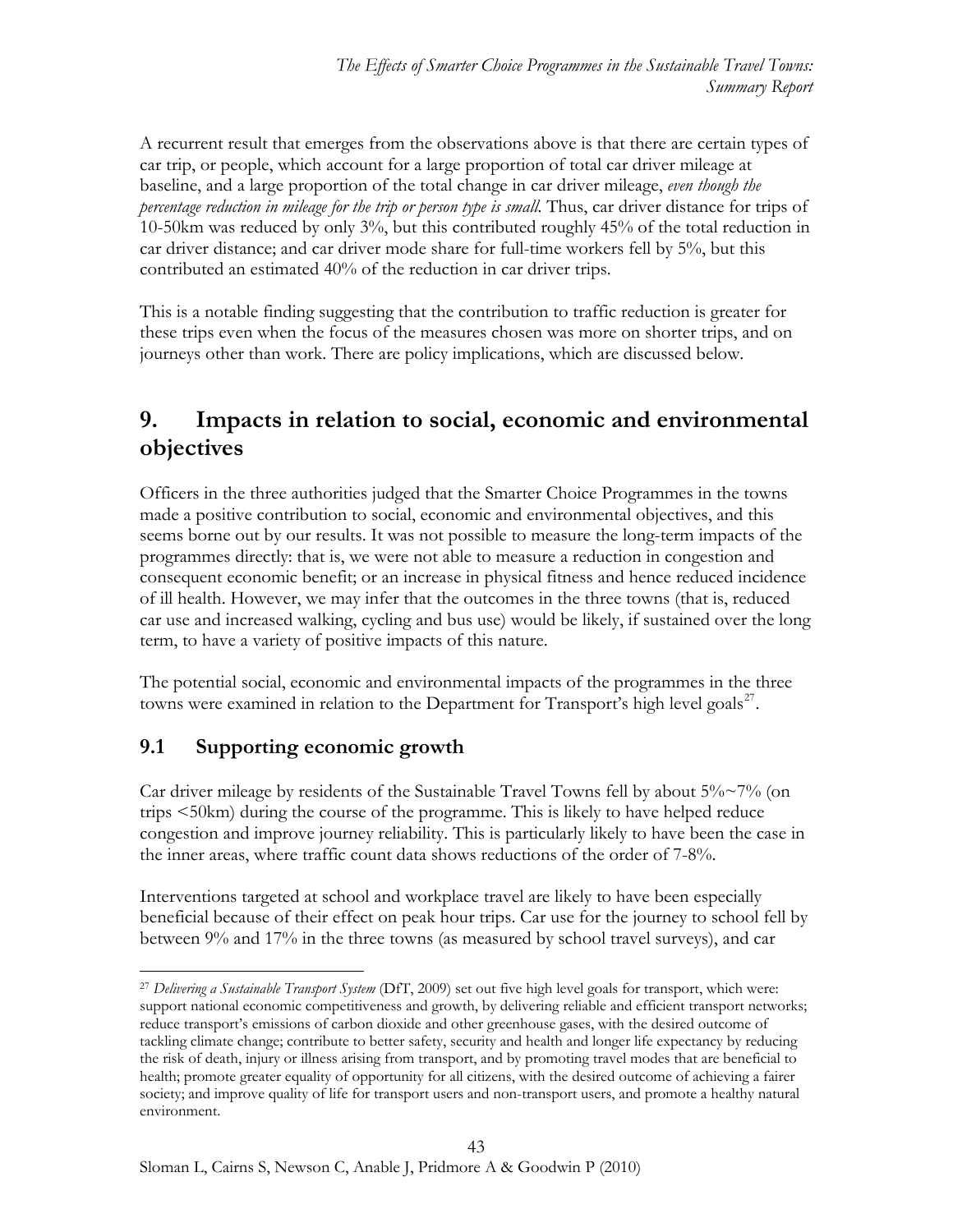driver distance for commuting fell amongst residents of two of the towns (as measured by the household survey, trips<50km).

Large-scale Smarter Choice Programmes were partly seen by officers as a way of enabling employment growth, or housing growth, without creating unacceptable levels of congestion, and this seems to have been achieved, particularly in Darlington (where there was substantial growth in employment), and Peterborough (where both population and employment increased) (RR19.2).

### <span id="page-43-0"></span>**9.2 Reducing carbon emissions**

Estimations based on the household surveys suggest that the Sustainable Travel Towns programme resulted in annual per capita carbon savings of roundly 50kg of carbon dioxide in 2008, compared to  $2004^{28}$  $2004^{28}$  $2004^{28}$ . Grossing this up to town-wide level and accounting for increases in population, there was a combined saving of 17,510 tonnes of carbon dioxide per annum in 2008, across all three towns. The per capita figure only reflects reductions in car driver distance on journeys of less than 50km, but it is equivalent to a reduction in annual per capita emissions from car driving of approximately 4.6% for journeys of all lengths (RR18 and RR19.3).

### <span id="page-43-1"></span>**9.3 Road casualties**

 $\overline{a}$ 

The challenge for any town setting out to promote walking and cycling is to increase the level of active travel, whilst also securing ongoing reductions in road casualties. In the three towns, there were some notable successes in reducing absolute numbers of casualties, as in Worcester where substantial increases in walking were accompanied by reductions in all pedestrian casualties, including fatal and serious injuries; in Darlington, where a huge increase in cycling took place alongside a reduction in fatal and serious cycling injuries; and in Peterborough, where there was a reduction in overall cycle casualties that was not dissimilar to the national reduction, despite the town's growth in cycling in some areas. From such results, it is clear that increases in active modes need not inevitably be accompanied by increases in casualties. Moreover, in all three towns, the risk per kilometre walked or cycled reduced, in some cases very substantially. In most cases, though not all, the implied reductions in risk per kilometre were comparable to or greater than the implied reductions per kilometre occurring nationally. However, two of the towns did see increases in absolute numbers for some types of casualty, which were not reflected nationally. This implies that authorities setting out to encourage walking and cycling should support their promotional efforts with a strong programme of measures to improve the safety of active travel, such as 20mph zones, safe cycling infrastructure and other highways safety measures (RR19.4.1).

<span id="page-43-2"></span><sup>28</sup> Our estimates used per capita changes in car driver kilometres for trips<50km from the weighted dataset, and emission factors published by Defra/DECC based on an average-sized car, to derive annual per capita carbon savings across all three towns, and for each town individually.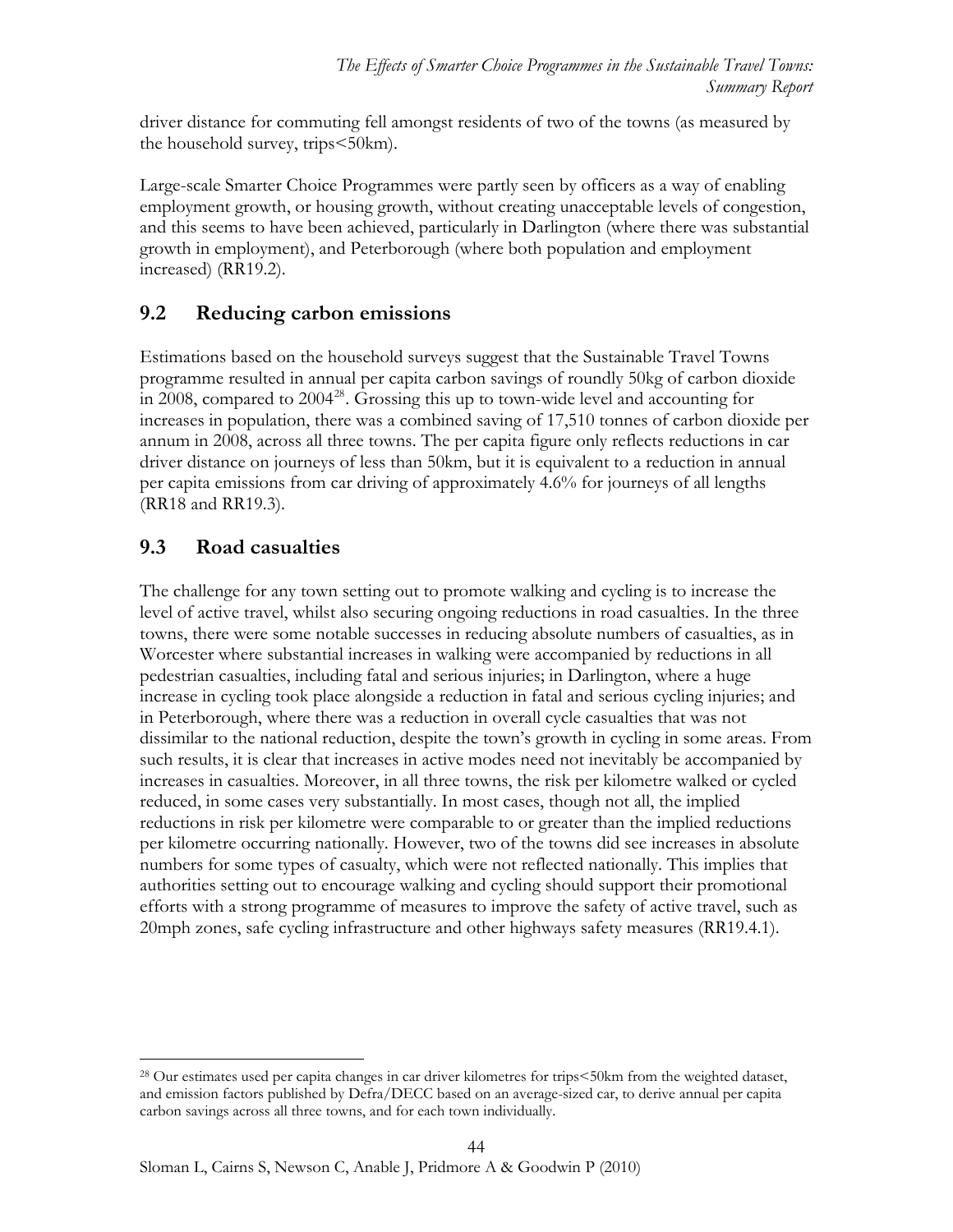# **9.4 Air quality**

None of the towns had a traffic-related Air Quality Management Area, and hence none had an air quality dispersion model that might have enabled an assessment to be made of the effect of lower traffic levels on air quality. Nevertheless, there are likely to have been particular places (for example, in the inner areas of the towns) where roadside levels of traffic pollution would have reduced, with localised benefits. The overall impact on air pollution in the three towns would depend upon background levels, and the overall significance of local traffic to ambient air quality (RR19.4.2).

# <span id="page-44-1"></span>**9.5 Increasing health**

All three towns achieved increases in active travel, which are likely to have resulted in benefits to health. Between 2004 and 2008, the proportion of respondents to the household travel survey who did not walk or cycle (i.e. reported that they 'almost never' walked *or*  cycled) fell by 11% (or 2%-points, from 23.4% to 20.9% of people, looking at the weighted data). The proportion that reported that they walked or cycled 'almost daily' increased by 6% (or 3%-points, from 46.6% to 49.4% of people) (RR19.4.3).

# <span id="page-44-2"></span>**9.6 Promoting equality of opportunity**

The towns identified several respects in which their programmes had promoted equality of opportunity, including reducing health inequality; widening employment opportunities by making it easier to reach workplaces without a car; improving pupil attendance at school; offering tailored travel information to people with mobility difficulties; working with disadvantaged communities to improve bus services and public transport information; offering specific services to people at risk of social exclusion; offering inexpensive travel options to people who could not afford to run a car; and sustaining and improving bus markets (RR19.5).

# <span id="page-44-3"></span>**9.7 Improving quality of life**

<span id="page-44-0"></span>While it was difficult to quantify the extent to which the Smarter Choice Programmes had improved quality of life, there were a number of instances where officers in the towns suggested that there were likely to have been improvements. These included: making it easier to access a range of destinations; reducing disturbance caused by traffic; minimising the impact of travel on the natural environment, heritage and landscape; improving the experience of end-to-end journeys (with data suggesting increased satisfaction with public transport in two out of the three towns); reducing amenity problems caused by parking overspill around employers; improving work-life balance; and increasing social capital by encouraging community engagement. Quantitative and qualitative surveys in all the towns repeatedly demonstrated high satisfaction levels with the interventions: for example, customer satisfaction surveys in Worcester found that 70% of residents receiving personal travel planning information had found it 'helpful and useful'; and brand awareness surveys in Peterborough found individual information materials and services were rated as 'helpful' or 'very helpful' by between 54% and 96% of respondents (RR19.6).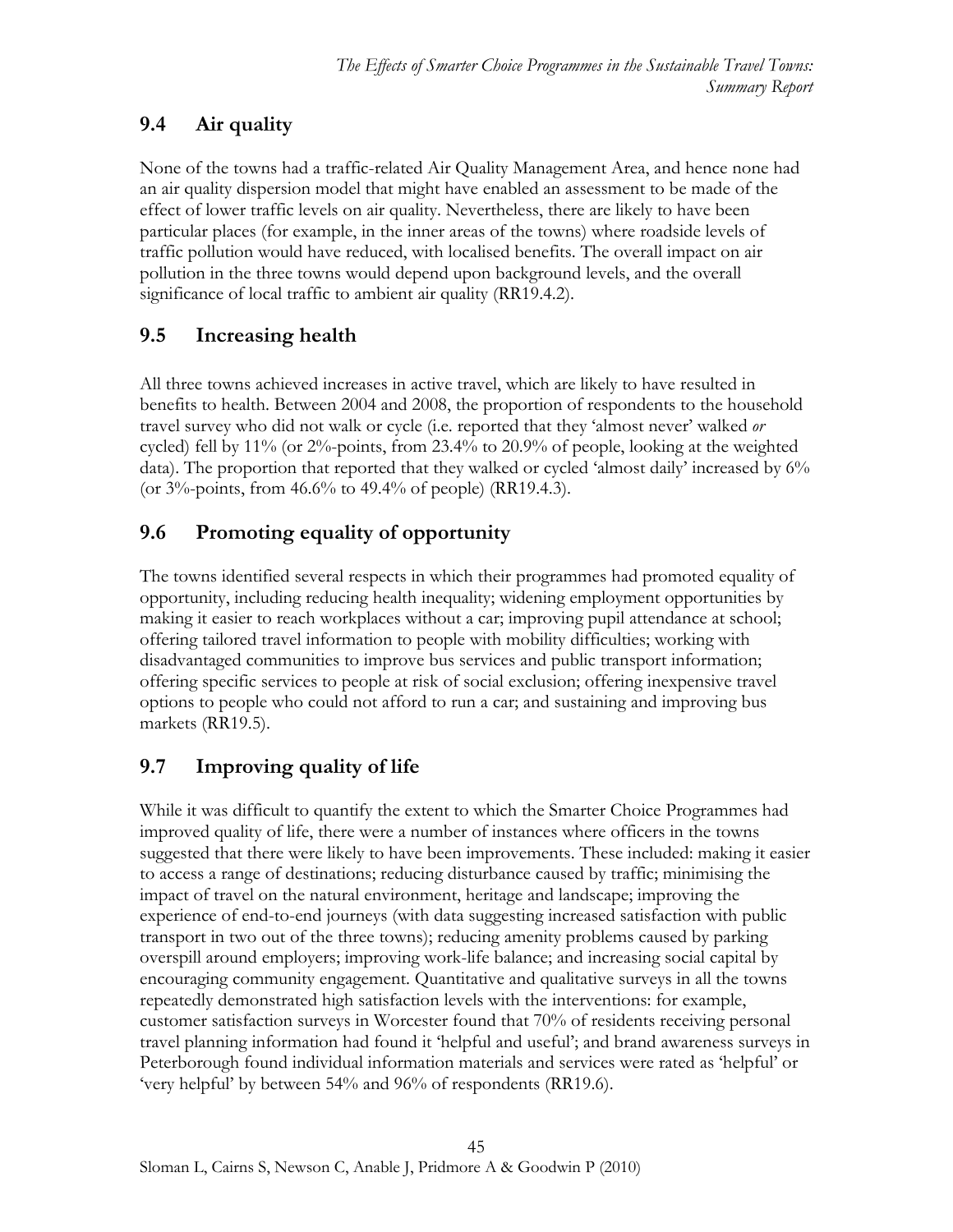# <span id="page-45-0"></span>**10. Lessons for the management of large-scale Smarter Choice Programmes**

The experience of the Sustainable Travel Towns in implementing their initiatives suggests a number of learning points for the management of effective Smarter Choice Programmes (RR21), which are outlined below.

# <span id="page-45-1"></span>**10.1 Programme development and strategy**

Delivery of effective Smarter Choice Programmes is **staff-intensive**. The teams delivering the programmes in the three towns were between six and 10 full-time equivalent staff, and all the towns acknowledged that these were not upper limits and they could readily have made use of greater capacity.

It took time to recruit an effective team and bring new recruits 'up to speed' (with recruitment of a full team typically taking between six months and a year). This pointed to the importance of **planning for a long-term programme** (i.e. at least the length of the programmes in the three towns), rather than expecting to achieve results within a couple of years. (Parallel work in London is emphasizing the importance of a planning phase prior to programme launch.)

It was valuable to **engage other partners** in the Smarter Choice Programme, potentially via the Local Strategic Partnership. Partners who played a particularly important role in the Smarter Choice Programmes in the three towns included the primary care trust, cycling organisations, and the public transport operators, but many other agencies also assisted with delivery of specific initiatives and information dissemination. This process can also help in persuading stakeholders about the value of this type of activity.

It was essential to **engage with elected members** at an early stage, and on an ongoing basis, so that they understood the value of the Smarter Choice Programme and were prepared to back it.

In all three towns, there was, to varying extent, a reluctance to implement **complementary measures to 'lock in' the traffic reduction** delivered by the Smarter Choice Programmes (e.g. bus lanes, parking charges, reallocation of road space). This ran the risk of dissipating the impact of the Smarter Choice Programme, by failing to provide ongoing incentives for residents to continue to use their cars less, or to discourage increases in traffic generated by more travel by people living outside the towns. However, there were some indications that a Smarter Choice Programme could help to create the political climate in which complementary measures (such as bus lanes and parking charges) would be supported.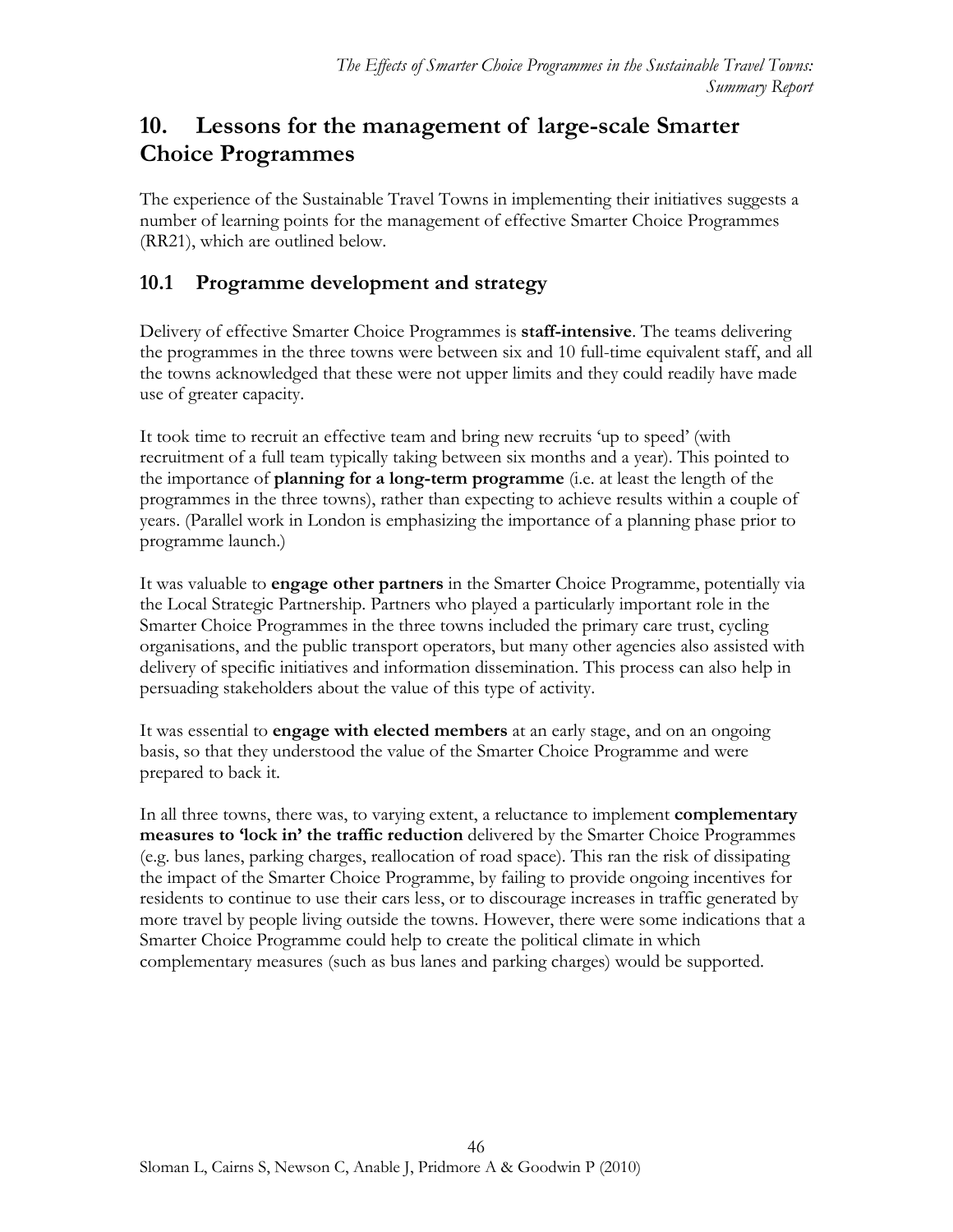# <span id="page-46-0"></span>**10.2 Programme delivery**

It was important to **invest in a strong brand** for the Smarter Choice Programme, with a clear local identity and a positive tone. A proactive press/PR strategy ensured extensive positive media coverage, and this was influential in gaining political support for the programme.

It was worth investing substantial effort in ensuring that **information and publicity materials were widely distributed**, using many outlets. These included websites, door drops, information counters, newsagents, community centres, employers, hotels, health centres, local radio, local newspapers, bus backs, bus shelters, billboards and town centre banners.

The towns used **innovative campaigns to celebrate sustainable travel** and capture the imagination. These helped to build a culture that was supportive of sustainable travel, by demonstrating that residents were prepared to take up these choices. Customer satisfaction surveys, local case studies and quotations from residents who participated in initiatives were all useful in demonstrating local support for the programme.

There were **clear synergies from a broad programme** in which a variety of smart measures were implemented under a common branding. Examples included residents who had heard sustainable travel messages through school travel work at their children's schools, and who were consequently receptive to engaging with the personal travel planning process; and the use of resources and products developed for one strand of the programme in another strand. There was evidence that changes in behaviour (e.g. increased bus use, or less car use for the trip to school) were due to combined impacts from more than one initiative.

The experience of the towns suggests that **programmes can be successfully targeted to encourage specific modes.** Comparing the towns' three programmes, there were some clear differences in focus, in terms of the staff resources or funding dedicated to particular modes of travel. Peterborough allocated substantially greater staff resource to public transport information and marketing than the other two towns (alongside substantial capital investment), while Darlington, which also became a Cycling Demonstration Town, allocated a comparatively high level of staff resources to cycling and walking, and invested substantially more per capita in cycling infrastructure. In both cases, this additional effort and resource paid off, in that it was reflected in the success of the relevant mode, with Peterborough achieving the most dramatic increases in bus travel, and Darlington enjoying the largest growth in cycling.

In terms of the weight given to specific types of smart initiative, the similarity of the programmes in the three towns makes it impossible to estimate quantitatively what might be the optimum balance of resources between different smart measures. All three towns made personal travel planning a cornerstone of their programmes, and saw this as working well with other initiatives. However, evidence from household surveys suggests that proportionately **greater investment in a systematic approach to reduce car use for travel to work,** especially for longer commuter trips (over 10km) has the potential to achieve substantial savings in traffic and carbon, which have not yet been realised in the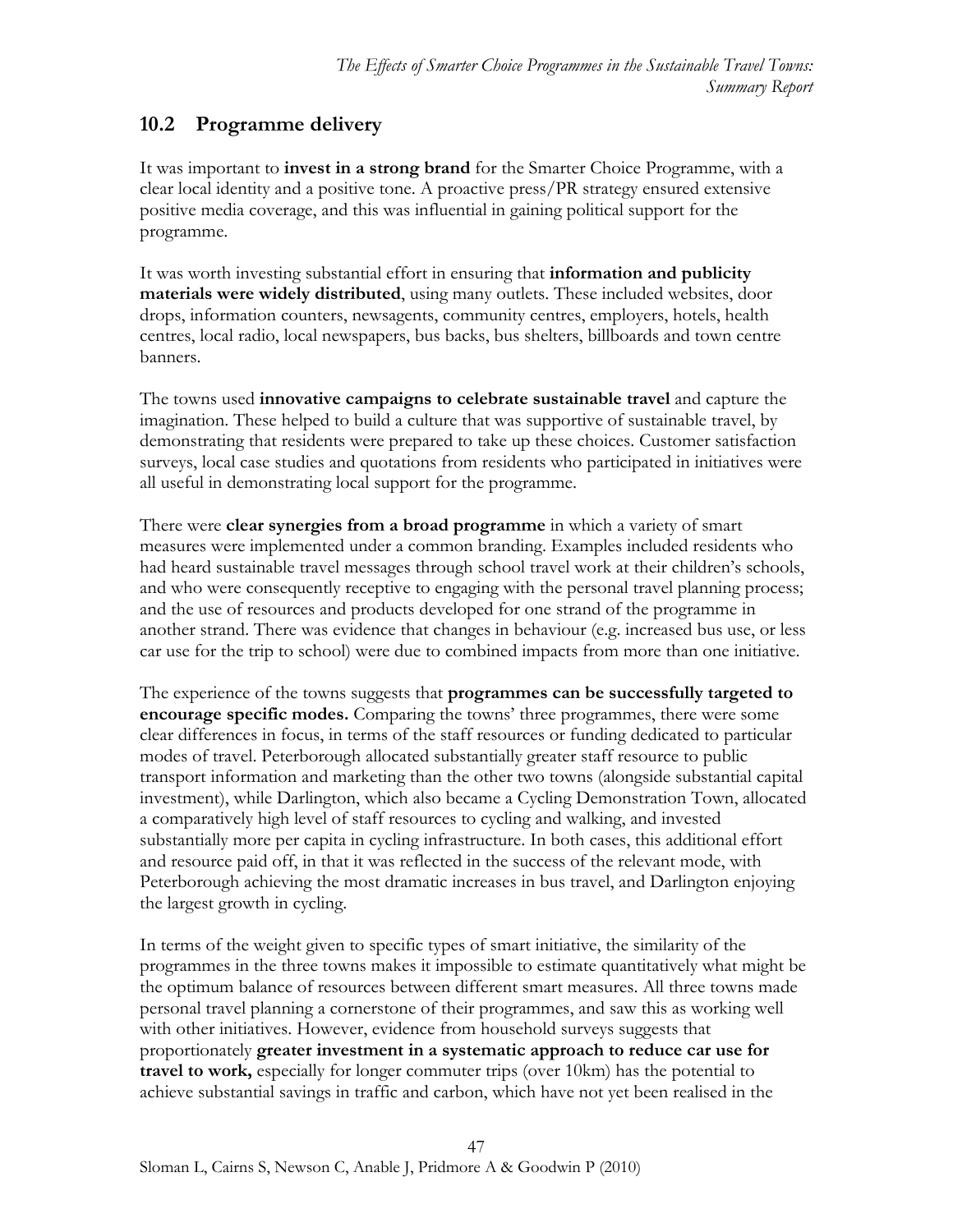Sustainable Travel Towns. Our rationale for saying this is that car driver mileage for commuting accounts for a high proportion of overall mileage (43% for trips of <50km in 2004), and clearly therefore represents a significant potential 'prize' – that is, even small percentage savings would deliver large absolute car mileage reductions. The interventions in the towns were successful at reducing car driver kilometres for work in the shorter journey distance bands (<10km), where reductions in car driver mileage for commuting accounted for over a third (36%) of overall mileage savings. They were notably less successful in the longer distance band (10-50km), where car driver mileage for commuting increased in Worcester (although it fell in Darlington and Peterborough). This suggests that further work to design effective interventions targeted at longer commuter trips is needed. In section 11.2, we discuss what policy levers might be required.

**Interventions targeted at specific modes are most effective when accompanied by improvements in quality.** This was evidenced by the failure of personal travel planning and other promotional work to reverse the decline in bus use in Darlington in the absence of service improvements; the fact that growth in bus patronage in Worcester was not sustained beyond the period in which the main service improvements took place; and the fact that growth in bus patronage in Peterborough *was* sustained throughout the Sustainable Travel Town period, during which the initial bus service reorganisation was followed by a series of service enhancements. The evaluation also identified specific examples, in Peterborough and Worcester, where personal travel planning was particularly successful in encouraging bus use following the introduction of new services. There is similar evidence in relation to cycling. Darlington, the town where investment in improving cycle facilities was greatest, achieved by far the largest increases in levels of cycling. A **large-scale Smarter Choice Programme must therefore address both service quality (in marketing terms, the 'offer'), and information, marketing and promotion**, and is likely to require a combination of capital investment and revenue support. From a road safety perspective too, the experience of the towns underlines the importance of **supporting efforts to promote walking and cycling with a strong programme of improvements in the quality and safety of the walking and cycling environment.** 

### <span id="page-47-0"></span>**10.3 Programme evaluation and monitoring**

The data collected as part of the Sustainable Travel Town programme provided insights into the effectiveness of the programme and pointers for development of even stronger programmes in future. In future programmes, deepened understanding might be obtained from **household surveys using a panel approach** and **use of data linkage to DVLA car mileage records.** 

Other data sources (manual and automatic traffic and cycle counts; manual pedestrian counts; bus boardings) provide valuable corroboration of household surveys, and the evaluation and monitoring process for future programmes should include **development of a monitoring plan at the outset and ongoing checks of monitoring processes** to ensure that these data sources are available, that count sites are in optimal locations and that data collection is progressing as planned.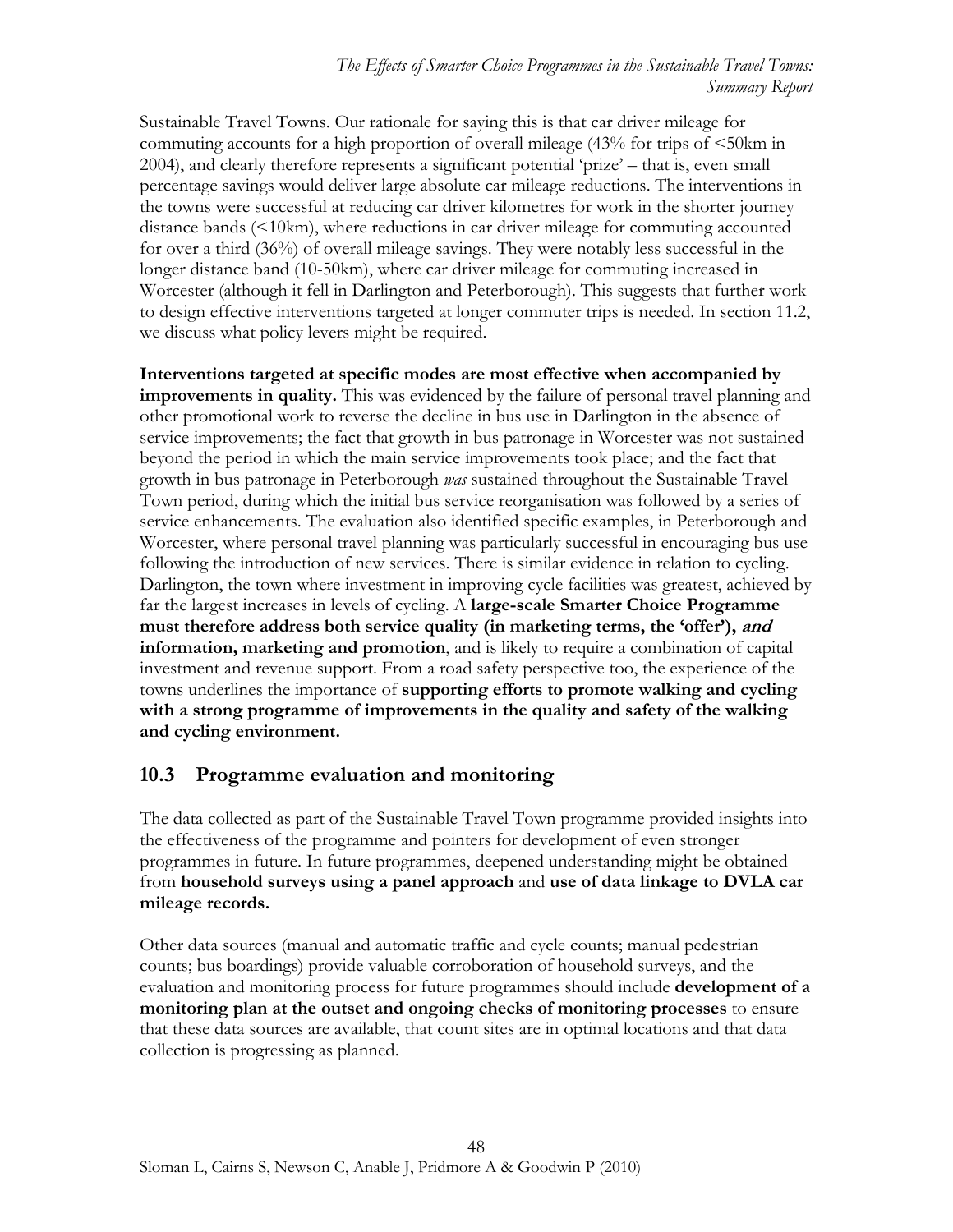As part of the initial monitoring plan, future programmes should consider how data will be collected to measure the outcomes from individual smart measures. **Monitoring of workplace travel interventions,** in particular, requires a more systematic approach, probably including external commissioning of annual surveys, to overcome the failure of individual employers to carry out internal staff surveys.

Future programmes should also develop an **'initiatives diary'** or log, as a means of recording inputs (staff levels and expenditure), outputs (when and where activities were implemented, and at what scale), complementary outputs (i.e. by other agencies), significant changes in services or infrastructure, and potentially confounding events. This would enable a fine-grained analysis of the relative contributions of different measures, which, in turn, would assist in the design of effective programmes.

# <span id="page-48-0"></span>**11. The potential of large-scale Smarter Choice Programmes**

### <span id="page-48-1"></span>**11.1 Effectiveness and value for money**

The large-scale Smarter Choice Programmes in the three Sustainable Travel Towns were successful in achieving travel behaviour change, and in particular, reducing the car driver trips and mileage travelled by residents, whilst encouraging substantial increases in the use of other modes. The focus of the programmes was almost entirely on within-town trips (and without similar exercises being carried out in neighbouring towns), and thus it is unsurprising that there was a greater effect on the numbers of shorter car driver trips than on longer ones. Although the Smarter Choice Programmes in the three towns were, in many respects, similar, there were some differences, and these give interesting results. In particular, where there was a focus on encouraging a particular mode of travel (as measured by staff resources, or funding allocated, or both), and where promotional measures were accompanied by improvements in the quality of the 'offer' (e.g. better bus services, or new cycle infrastructure), this yielded comparatively greater success. This was evident in Darlington in relation to cycling, and in Peterborough in relation to bus travel. This highlights the importance of considering Smarter Choice Programmes in a holistic way, encompassing service improvements as well as marketing.

A full estimation of value for money was outside the scope of this project. However, an approximate value for the congestion benefit can be calculated by updating the estimate made by Cairns et al. (2004), relating the expenditure per vehicle kilometre removed from the road network to the Department for Transport (DfT) estimate of the marginal congestion cost per vehicle kilometre. The 2004 study gave a mean expenditure of 1.5p per car km removed at 2003 prices, equivalent to about 1.8p at November 2009 price levels, with a congestion cost saving of 15p per vehicle kilometre (18p updating for inflation but not for changes in traffic congestion)<sup>[29](#page-48-2)</sup>. This gave a congestion benefit-cost ratio of 10.

<span id="page-48-2"></span><sup>&</sup>lt;sup>29</sup> The congestion cost saving of 15p per vehicle kilometre was based on the best figures available at the time of the 2004 study, which were those agreed between the Strategic Rail Authority and the Department for Transport for use when assessing the benefit of shifting 'sensitive' lorry miles from road to rail. Congestion costs published by SRA in terms of pence per lorry mile were converted from lorry miles to car miles using standard PCU factors (see Cairns et al. 2004, p359).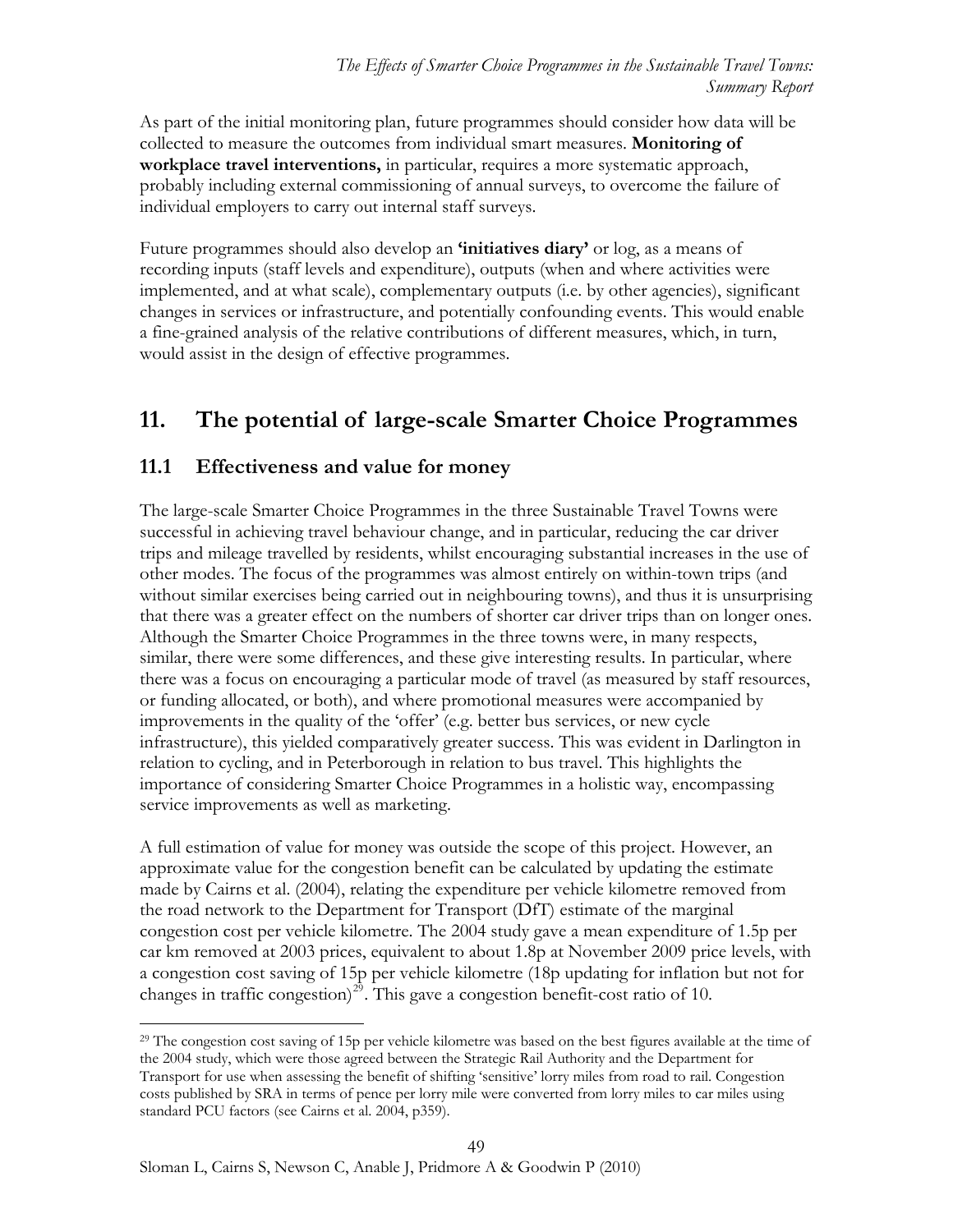The Sustainable Travel Towns programme expenditure was in the order of 3.6p per vehicle kilometre removed, or 4p at November 2009 prices<sup>[30](#page-49-0)</sup>. The figure is higher than the 2004 figure because of the inclusion of a significant element of capital expenditure, which is not annualised, and the different balance of cheaper and more expensive measures (RR21.2). Simply upgrading for inflation, the average congestion benefit would therefore be about 18p per 4p of expenditure, giving a congestion-only benefit cost ratio of 4.5.

A full calculation would need to take into account the higher than average cost of congestion in urban areas, partly offset by a lower value for the greater impacts on off-peak travel which occurred in the three towns. It would also be necessary to up-rate the cost of congestion, as a result of traffic growth since the congestion calculations was made in the early 2000s, and to include any increase in the value of time (for both personal and commercial traffic) above the rate of inflation. Further adjustment would then be necessary to allow for changes in the DfT appraisal approach and parameters associated with the Department's high level goals, including health effects, carbon values, treatment of taxation, local environmental impact, consumer welfare and quality of life. The DfT has recently carried out work $31$  assessing the non-congestion costs and benefits of sustainable transport initiatives, to take account of such effects. Preliminary calculations suggest that application of this approach would give an overall benefit-cost ratio for the Sustainable Travel Towns initiative, which could be broadly double the congestion-only BCR of 4.5.

This is not an 'upper limit' for the value for money of Smarter Choice Programmes, and it should in principle be possible to achieve further increases in the BCR through intensive application at a regional scale and greater focus on measures designed to influence mediumlength journeys. We also hypothesise that as the scale and intensity of implementation of Smarter Choice Programmes grows, it is likely that the behaviour change 'decay rate' will reduce, due to changing social and behavioural norms.

.

<span id="page-49-0"></span> $\overline{a}$ <sup>30</sup> For details of the derivation of this figure, see RR21.2 and the annex to RR21. However, the method of calculation can be summarised as follows. We know that the effect in 2004 is zero by definition. From the household surveys, we can calculate how many car driver kilometres (equivalent to vehicle kilometres) have been removed by 2008, across the whole population in all three towns. In order to calculate the full reduction in vehicle kilometres, we also need to interpolate between 2004 and 2008 to get the intervening years, and to allow for a residual continuing effect after the end of the intervention. Both calculations need an assumption about whether effects are permanent, only last for one year, or something in between. We initially used the same assumption as in the 2004 report, namely that there is quite a rapid decay of effect of 40% per year. This then gives a total estimate of vehicle kilometres saved, which is compared with the total expenditure, and gives the result of 3.6p per vehicle kilometre. This answer is influenced by the assumption on decay rate, with a likely range from about 2p to about 4p. The 40% figure, we judge, is probably higher than is likely to be the case, especially in the context of widespread implementation supported by other policies, when there is little reason to suppose that choices quickly revert to a norm based mainly on extrapolation of policies that are more favourable to car use. Therefore we consider this cost is on the high side, and the resulting ratio of benefits to cost is conservative. A tentative shift to a decay rate of 33% would give a cost per car kilometre of 3.3p (2006 prices). In calculating these figures, we take the household survey results at face value, and do not adjust for any change in vehicle kilometres as a result of wider national factors. We estimate that if such adjustment were made, the cost per vehicle kilometre removed would be 4.2p (2006 prices) with a 40% decay rate; or 3.8p (2006 prices) with a 33% decay rate.

<span id="page-49-1"></span><sup>31</sup> <http://www.dft.gov.uk/webtag/documents/expert/unit3.14.php#05>April 2009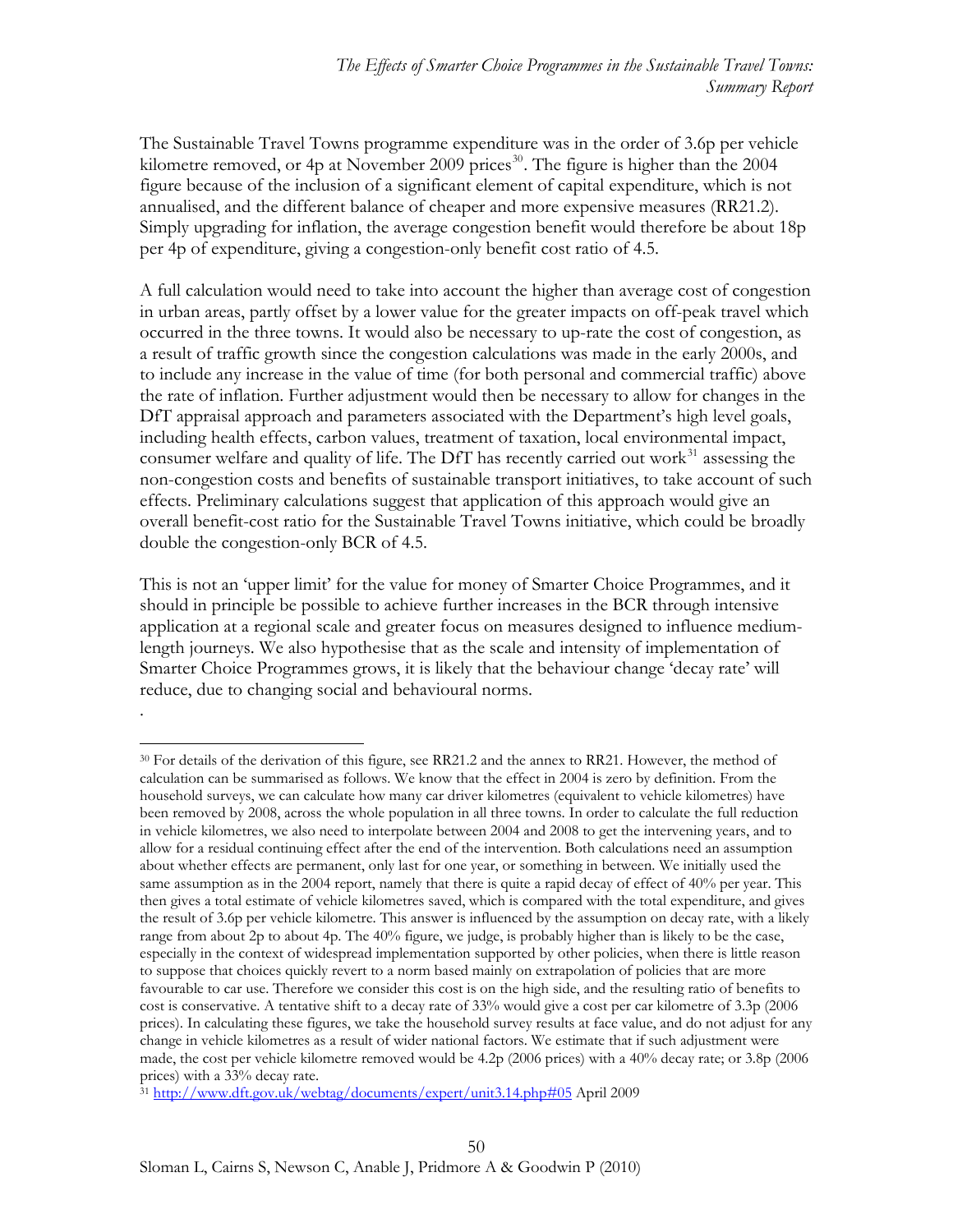With a value of benefits to cost in the order of 4.5 for congestion benefits only, on the narrowest assumptions, and the net effect of other considerations being upwards, we are therefore confident that the Sustainable Travel Towns programme has produced very good value for money for the public spending on the measures.

# <span id="page-50-0"></span>**11.2 Achievement of potential**

The estimated outturn costs of the programme were  $f(10)$  per person per year (roundly  $f(11)$  at November 2009 prices). In the four-year appraisal period, this produced a reduction of 5%~7% in car driver distance travelled by residents for those journeys under 50km which were in-scope. As noted above, this represented very good value for money. The next question is whether or not this represented the maximum potential for change.

It is instructive to compare the results in the three towns with the estimate of full potential made in the smarter choices study (Cairns et al., 2004), of a 14% reduction in urban traffic, or 18% reduction in urban car traffic, to be produced by a 10-year programme with an annual cost of roundly  $f_{17}$  per head in 2003 prices ( $f_{20}$  at November 2009 prices)<sup>[32](#page-50-1)</sup>.

The three Sustainable Travel Towns achieved less than this, but the rate of expenditure and the duration were also less. Thus they achieved about 30-40% of the previously estimated full potential reduction in car driver kilometres, in about 40% of the time period which the 2004 study estimated would be required, with a rate of expenditure per head slightly over half as great, and without the supporting effect of simultaneous programmes in neighbouring towns. Therefore, allowing for the differences in scale, circumstances, duration and budget, our judgement is that the exercise has produced results that are broadly proportionate to the 2004 estimate of full potential. At the same time, the measures implemented have by no means exhausted the full potential.

Whilst acknowledging the achievements in the three towns, it is also worthwhile to consider how Smarter Choice Programmes might be developed in future to achieve greater effects. Examination of aggregated baseline household survey data suggests that 37% of car driver distance in the three towns was on journeys of 10-50km, and 40% on journeys of over 50km. These medium-length and longer trips must have had origins, or destinations, or both, which were outside the Sustainable Travel Towns. Commuting was by far the dominant trip purpose, accounting for nearly half (46%) of car driver distance in these medium and longer trip distance categories (RR21.3). Medium-length and longer commuter trips thus offer a large potential 'prize' in terms of car mileage savings, given suitable smarter choice interventions designed to influence them. Interventions targeting these trips might be expected to include a greater attention to workplace travel plans as discussed above; a coordinated regional approach; a stronger emphasis on car-sharing, rail travel, express buses, teleconferencing and tele-work; and use of regulatory or financial policy levers to incentivise business engagement in travel planning.

<span id="page-50-1"></span> $\overline{a}$  $32$  The reduction in car driver mileage, 17.6% for urban areas in a high intensity scenario, is not given in the original smarter choices report, which reported potential changes in 'all traffic' (i.e. car + goods vehicles/bus). It has been extracted from the original spreadsheet model for this report. Similarly the figure of  $f<sub>1</sub>17$  per head is not stated in this form in the 2004 report, but is implied in the calculations of costs, expenditure and effects.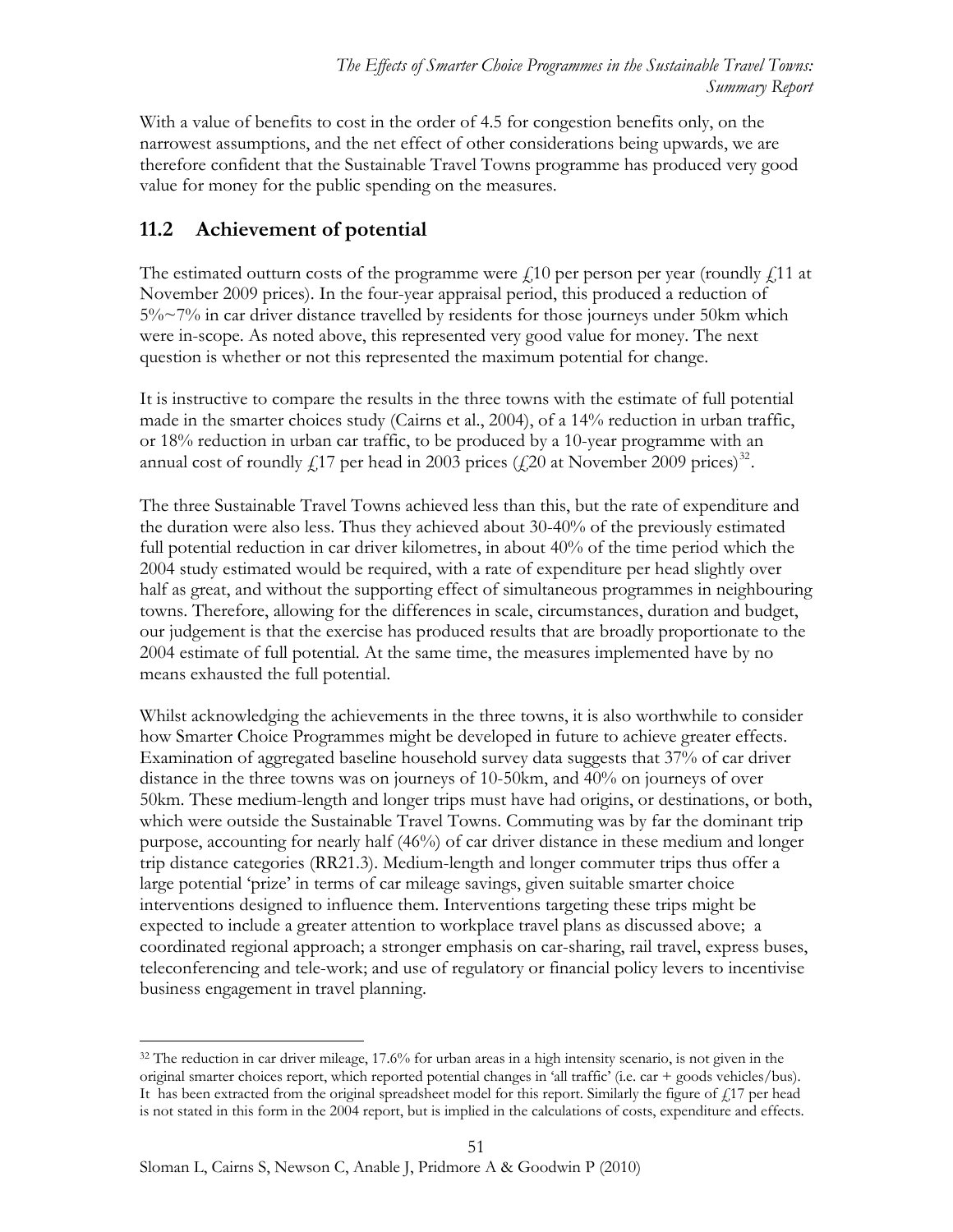# <span id="page-51-0"></span>**11.3 Induced traffic and 'locking in'**

Any measures that reduce traffic congestion have the potential to enable traffic to move faster, and therefore can induce more traffic, which will reduce the benefits. In principle, this would apply as much to smarter choices as to, say, increasing road capacity. A characteristic of the way in which the policies were developed in the towns was that rather little action was taken to reduce or reallocate road capacity to match the reductions in car driver mileage by residents and, for that reason, it seems likely that a proportion of the benefit could have been eroded by induced traffic. Therefore seeking evidence on this point is of interest.

The problem of assessment is that, at the scale considered here, the amount of induced traffic that would be expected from the measures is very small. This may be seen by examination of the DfT's 2008 National Road Transport Forecasts, which involve a series of modelled relationships between traffic growth, congestion delay and modelled traffic speed.

Between 2003 and 2010, the estimate for 'other urban areas' (i.e. excluding London and the large cities) was for a 4% increase in traffic volume, giving a 2% increase in congestion delay, and by inference approximately a 0.3% drop in traffic speed. This suggests that the observed decrease in traffic of approximately 2% in the three towns should logically have led to a fall in congestion delay of say 1%, and an increase in speed of about 0.2%, which is equivalent to around 0.2 seconds per kilometre travelled at 30kph. The induced traffic from such a change using average elasticities would only have been of the order of 0.2% or less.<sup>[33](#page-51-1)</sup>. Such changes can certainly be large enough to calculate appreciable costs and benefits in a fine-grained model, but are not observable in survey or traffic count evidence: this is a common result in attempts to verify ex-post benefits from other transport interventions such as expanding road capacity.

In practice the apparent discrepancies between the household survey data and the changes in traffic observed on-street were primarily not due to induced traffic, but due to other factors, as follows:

(a) To some extent, reductions in car driver mileage by existing residents provided the capacity to absorb population growth (in Peterborough) and employment growth (in Darlington) without increasing congestion, and so in a sense we may say that the towns consumed the benefits of the smarter choices interventions by enabling growth without causing a deterioration in quality of life or road network efficiency.

(b) The three towns were not 'closed systems' – in other words, traffic in the towns was caused by trips by non-residents as well as residents. Since most traffic count sites were on major roads, where through traffic (or trips by non-residents) may have represented as much as half, or more, of total traffic volume, then, in crudest terms, we might expect that a 5%~7% reduction in mileage as a car driver by residents would result in an observable reduction in car traffic of only 2.5-3.5%.

<span id="page-51-1"></span> $\overline{a}$ <sup>33</sup> This is a second-order effect since the 2% observed fall in traffic would include both reduced and induced traffic together. This does not affect the order of magnitude.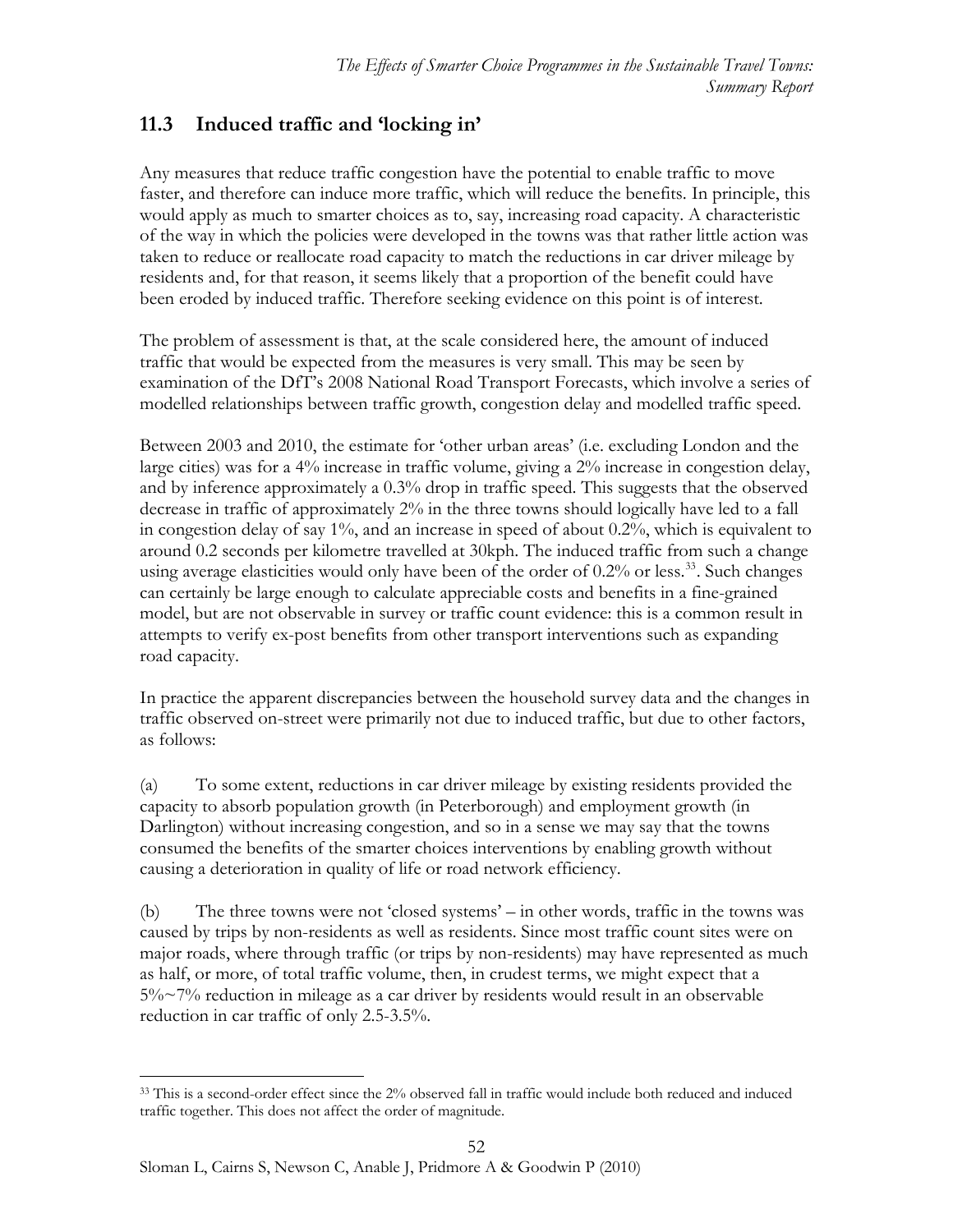(c) Residents appear to have preferentially reduced their car use for trips into the inner/central area, as opposed to trips to outer town locations, possibly because trips into the inner area were better-served by buses, and parking was more likely to be constrained or charged-for. This is consistent with the observation from the household surveys that behaviour change appears to have been larger for shopping and personal business trips than for some other journey purposes, since destinations for these trips might perhaps be expected to be concentrated in inner/central areas, or to be more transferable to these locations.

However, although these appear to be the dominant factors explaining the discrepancies observed, it is still probable that induced traffic occurred – particularly, perhaps, with extra car use by people living outside the towns, or by freight, service vehicles and business travel.

It has been our strong hypothesis that in the absence of locking in, or a supportive impact from other policies, there is the danger that induced travel will undermine (some of) the benefits of Smarter Choice Programmes. The results give no reason to revise this assessment, but do not add further clear evidence to assess it – or, indeed, to examine the important issue of whether the behaviour changes recorded would have been considerably greater had greater locking-in occurred.

# <span id="page-52-0"></span>**11.4 Long term sustainability**

The issue of timescale is important. Our original report envisaged a 10-year programme of activity. It seems clear that some initiatives – such as workplace travel planning – may take a relatively long time to deliver results, and that smarter choices work generally requires significant start-up time in terms of getting staff in place, with an appropriate strategy and training. Hence, assessing the effects of conducting this type of programme over a longer period could clearly be important. A related issue is the longevity of behavioural change.

As already highlighted, experience in the towns has been different, partly depending on the way that initial activities have been reinforced over time. Hence, monitoring progress in the three towns in the future may be important to understand how any reductions in traffic and carbon emissions, and improvements in health, can be sustained and enhanced over a longer period.

# <span id="page-52-1"></span>**11.5 Quality of the evidence and analysis**

In a separate recent review of the methodology used for evaluation of the effects of smarter choice interventions, a number of critical comments have been made about the quality of the evidence. In November 2009, the DfT published two reports<sup>[34](#page-52-2) [35](#page-52-3)</sup> on this question, which came to a general view that many of the specific studies examined were unclear, not well

<span id="page-52-2"></span> $\overline{a}$ 34 Independent Social Research (2009). *Impacts of Better Use Interventions: Review of the Evaluation Evidence Base*. DfT, London. Available online at:

<http://www.dft.gov.uk/pgr/evaluation/evaluationguidance/existingnetworks/betteruse.pdf>

<span id="page-52-3"></span><sup>35</sup> AECOM (2009). *Evaluation of Better Use Interventions: Evaluation Framework Report*. DfT, London Available online at:

<http://www.dft.gov.uk/pgr/evaluation/evaluationguidance/existingnetworks/frameworkreport.pdf>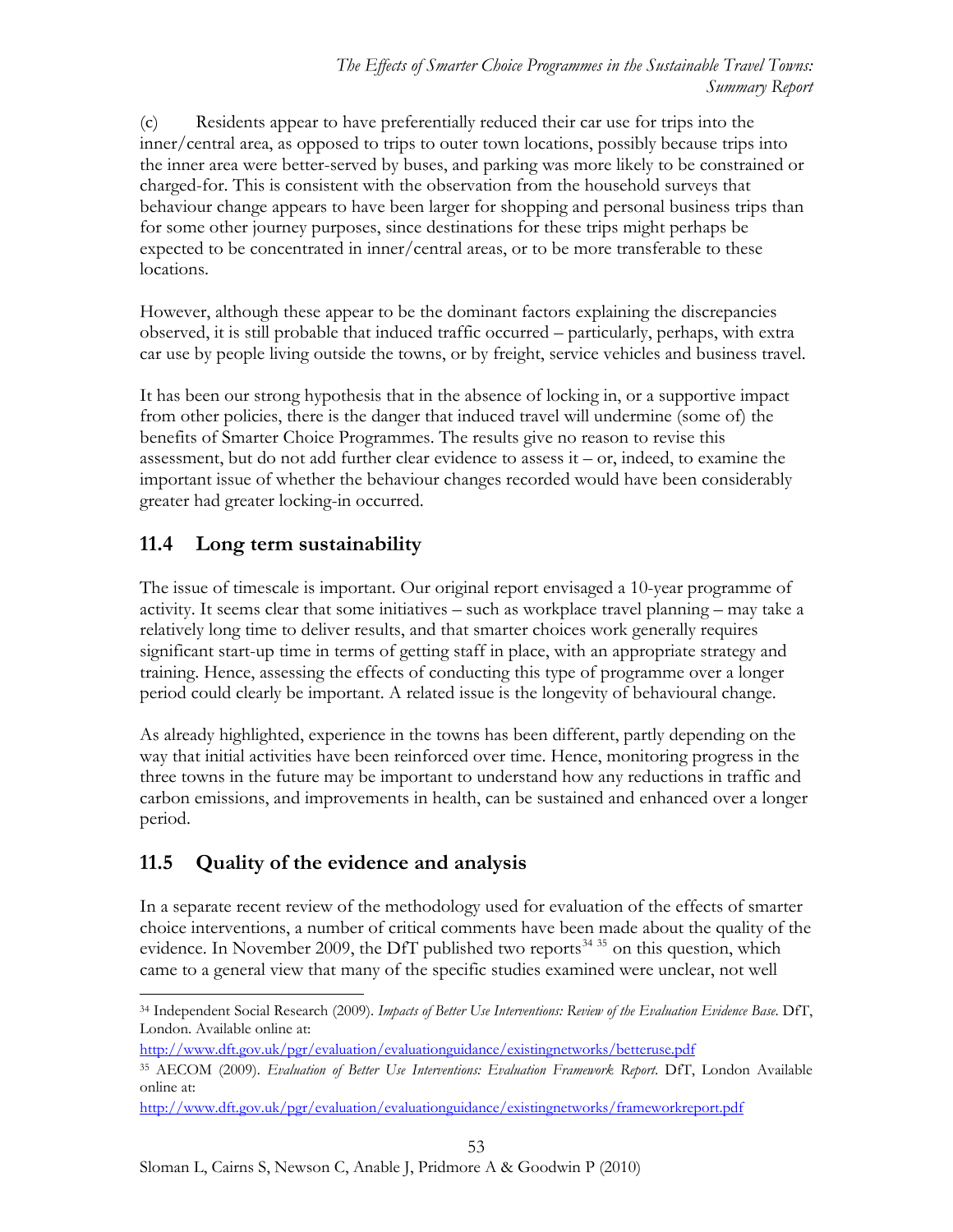specified, or failed to take into account issues of policy interest. The reports did not systematically re-examine the actual content of the evidence, being more concerned with coverage and methodology, and therefore did not come to any different view from Cairns et al. (2004) about the quantitative scale of the effects, nor even conclude that there was an inherent likelihood for the estimated effects to be biased in one direction or the other. They did make substantial recommendations about how the quality of the evidence could be improved.

We have paid considerable attention to some features of concern to the authors, including the transparency and processes of collecting and weighting survey data, and the sensitivity of results to weighting: in most cases we found that the results were robust whether weighted or unweighted data were used, though there were a few exceptions and, in these cases, we have noted them specifically. We also paid considerable attention to issues to which those reports gave less attention, especially the features of traffic count data and how to synthesise the results of disparate data sources. The results inevitably have caveats, and we have sought to spell these out in the interests of transparency and accuracy. The underlying problem is that there is policy and research interest in a level of detail of impacts that would make the research effort more costly than the expenditure on the measures themselves, which would be difficult to defend.

The biggest shortfall in data, in our view, remains the absence of longitudinal panel data which could identify details of behavioural change that are simply unobservable in crosssection surveys, though we do acknowledge that this criticism applies equally, or more so, to very much bigger programmes of travel research relating, for example, to most programmes of road building, pricing, public transport investment, subsidy, and regulation. For example, the Highways Agency programme of ex-post monitoring of their schemes does not include longitudinal data on road users to identify who has changed their travel patterns.

With these caveats, we judge that the current research offers as robust an evaluation of the available evidence as is realistically possible. As always, the data sets contain information that would reward further examination.

# <span id="page-53-0"></span>**12. Conclusions**

We conclude that the Sustainable Travel Towns programme was successful in reducing travel by car, and increasing the use of other modes, and that the programme offered very high value for money. The trends in the towns were different from those in other medium-sized urban areas, with respect to car, bus, walking and cycling trips per person and also with respect to changes in traffic.

Over the last year, the development of various important policy initiatives has had to proceed in advance of the results reported here, but with specific recognition of their importance. In particular, we note advice given by the Commission for Integrated Transport and the Committee on Climate Change, and an Impact Assessment carried out by the Department for Transport, in which more or less conservative assumptions were made about the potential contribution to carbon reduction that could be made by Smarter Choice